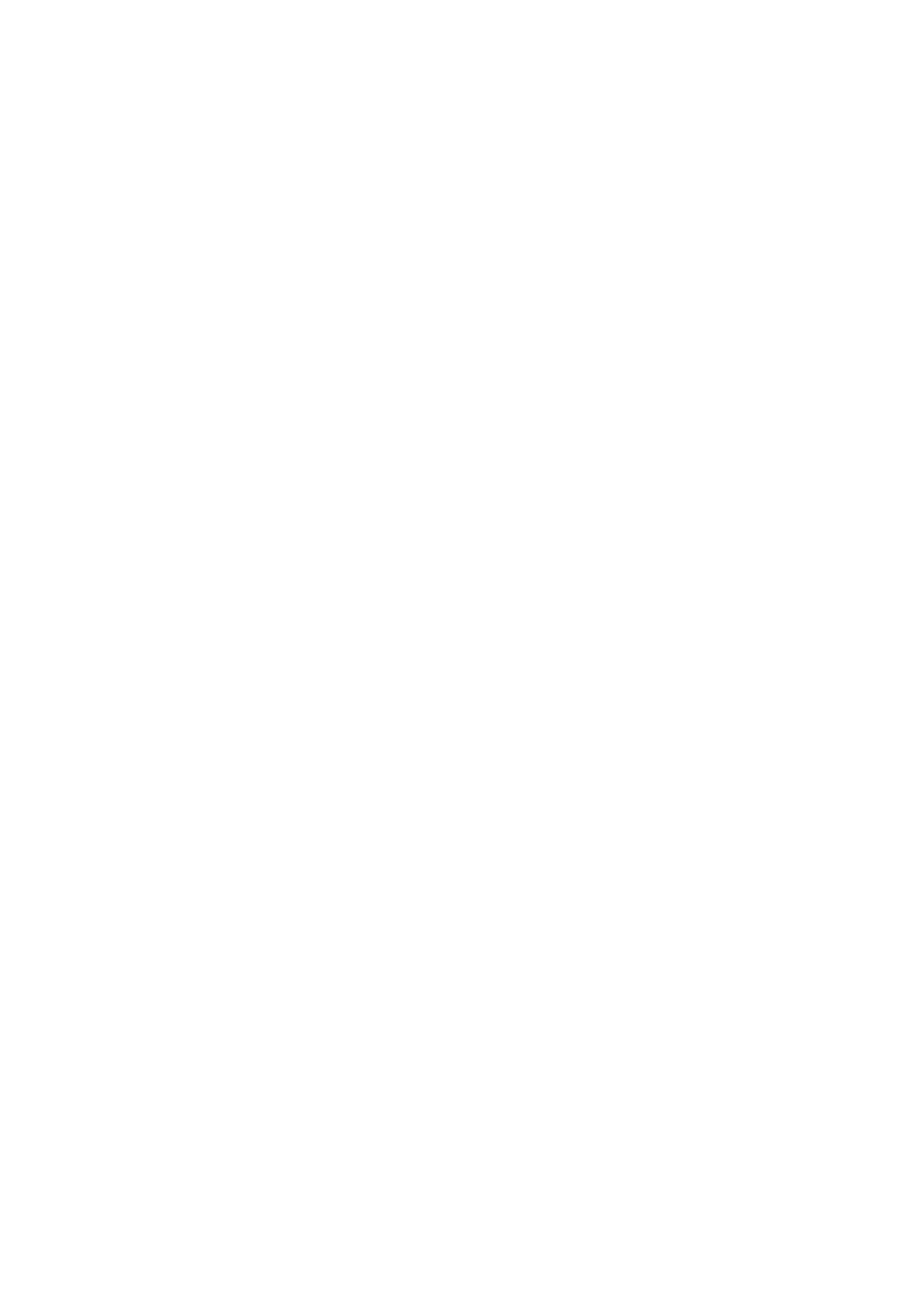This report presents the recommendations of the Hearing Committee on submissions and further submissions to Proposed Plan Change 5A (Lindis: Integrated water management) to the Regional Plan: Water for Otago and a Further Evaluation under Section 32AA of the Resource Management Act 1991.

**Hearings Committee:** 

Commissioner Gretchen Robertson - Chairperson

Wha Han

**Commissioner Clive Geddes** 

Ming Coddes

Commissioner Richard Allibone

M are.

**Dated** 3 August 2016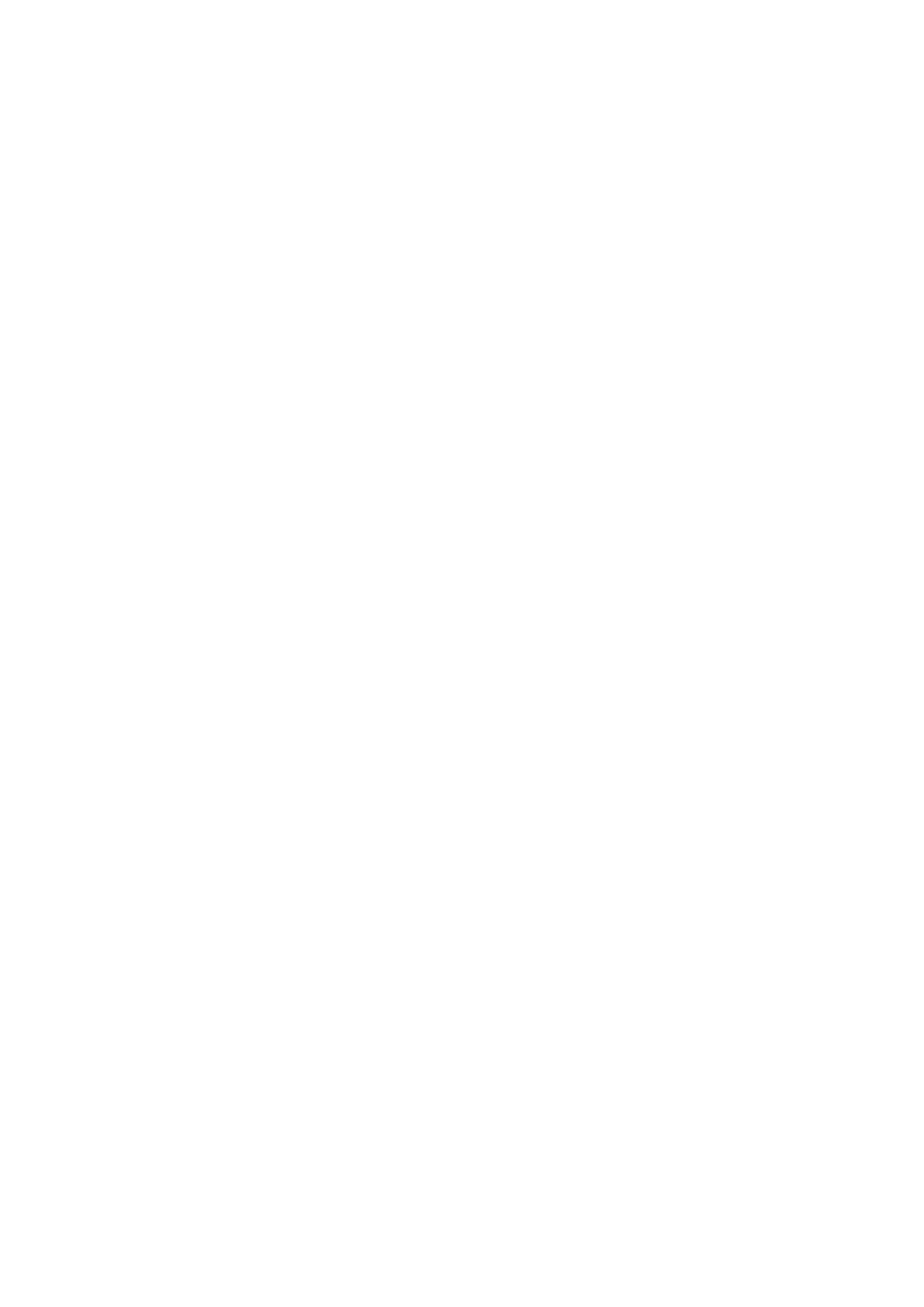# **Table of Contents**

| 1 <sub>1</sub>   |      | RECOMMENDATIONS ON THE PLAN CHANGE AS A WHOLE3                                |
|------------------|------|-------------------------------------------------------------------------------|
|                  |      |                                                                               |
| 2.               |      | MANAGEMENT REGIME FOR THE SURFACE WATER RESOURCES OF THE LINDIS               |
|                  |      | 2.1. Minimum flow for primary allocation for the period 1 October to 31 May 8 |
|                  |      | 2.2. Minimum flow for primary allocation for the period 1 June to 30          |
|                  |      |                                                                               |
|                  |      |                                                                               |
|                  |      |                                                                               |
|                  |      |                                                                               |
| 3.               |      | MANAGEMENT REGIME FOR THE GROUNDWATER RESOURCES OF THE LINDIS                 |
|                  |      | 3.1. Management of groundwater takes from the Lindis Alluvial Ribbon          |
|                  |      |                                                                               |
| $\overline{4}$ . |      | MANAGEMENT REGIME FOR THE GROUNDWATER RESOURCES OF THE                        |
|                  | 4.1. | Maximum allocation limits for the Bendigo, Lower Tarras and Ardgour           |
|                  |      | 4.2. Restrictions on groundwater takes from the Bendigo and Lower Tarras      |
|                  |      | 4.3. Mapping of the Bendigo, Lower Tarras and Ardgour Valley Aquifers  39     |
| 5.               |      |                                                                               |
|                  |      | 5.1. Providing for a reasonable transition timeframe 41                       |
|                  |      | 5.2. Transitioning from deemed permits to RMA consents42                      |
|                  |      |                                                                               |
| 6.               |      |                                                                               |
|                  |      |                                                                               |
| 7.               |      |                                                                               |
|                  |      |                                                                               |

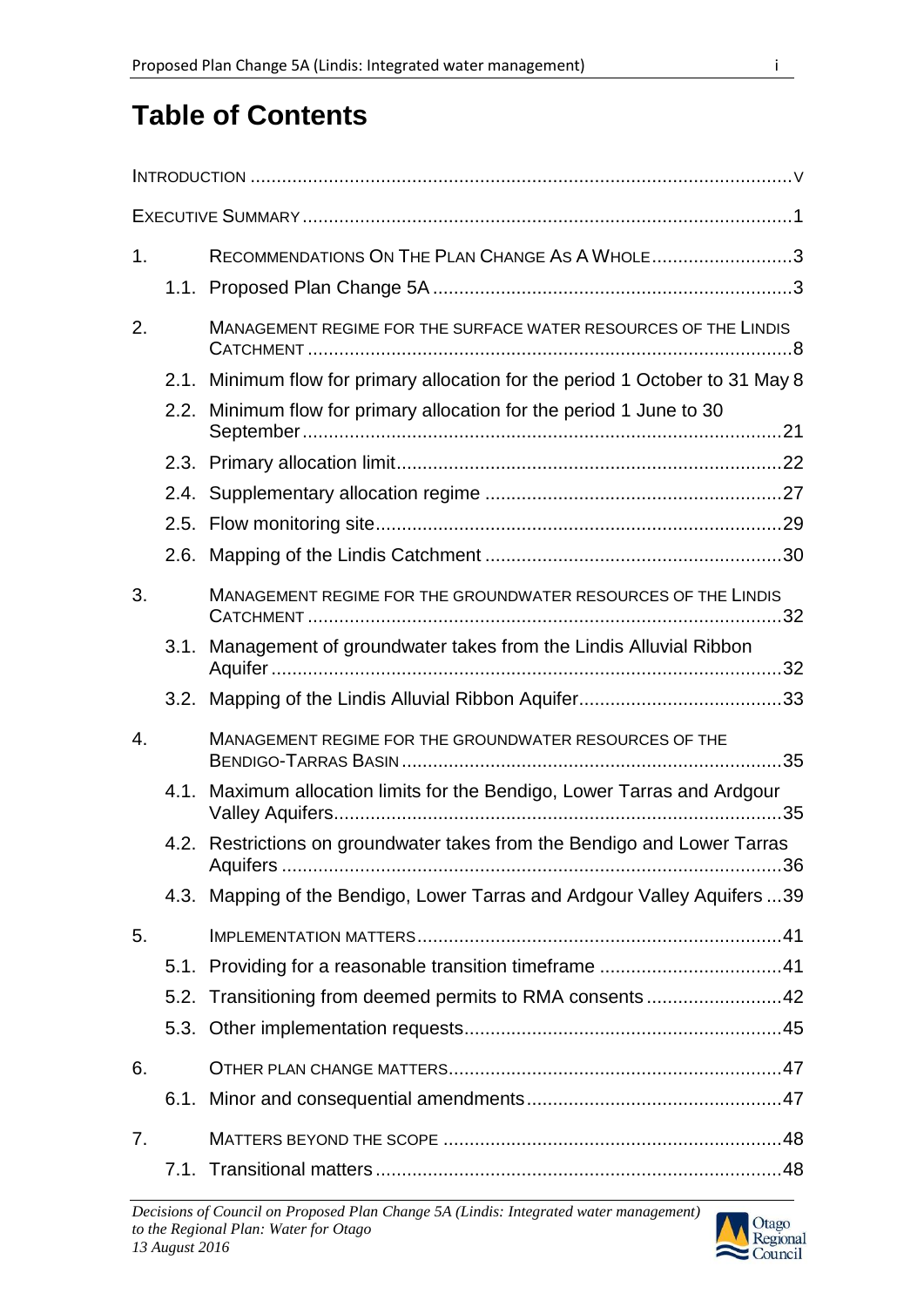| APPENDIX 1: INDEX OF SUBMITTERS AND FURTHER SUBMITTERS 55                                                                       |  |
|---------------------------------------------------------------------------------------------------------------------------------|--|
| APPENDIX 2: PROPOSED PLAN CHANGE 5A (LINDIS: INTEGRATED WATER<br>MANAGEMENT) INCORPORATING HEARING COMMITTEE RECOMMENDATIONS ON |  |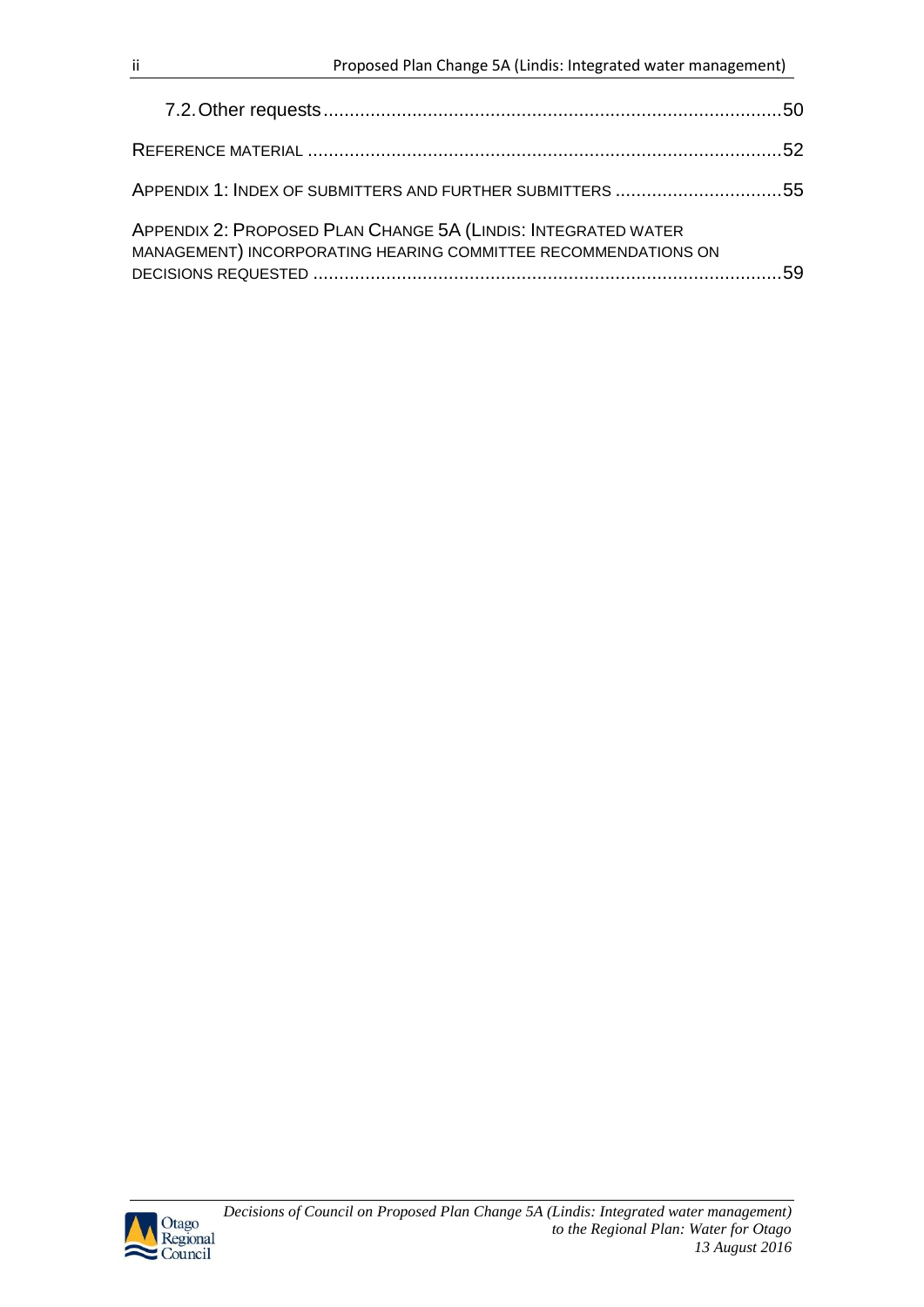| <b>Abbreviations</b> |                                                                                                                                                                                                                                                                                                                                                                                 |  |  |
|----------------------|---------------------------------------------------------------------------------------------------------------------------------------------------------------------------------------------------------------------------------------------------------------------------------------------------------------------------------------------------------------------------------|--|--|
| Deemed permit        | Refers to water permits under $s413$ (1)(c) of the Resource<br>Management Act 1991, which are due to expire on 1<br>October 2021. Includes mining privileges within the<br>meaning of s2 of the Water and Soil Conservation<br>Amendment Act 1971 and rights granted or authorised<br>under the Water and Soil Conservation Act 1967 in<br>substitution for a mining privilege. |  |  |
| L/s                  | Litres per second                                                                                                                                                                                                                                                                                                                                                               |  |  |
| <b>MALF</b>          | 7-day mean annual low flow                                                                                                                                                                                                                                                                                                                                                      |  |  |
| <b>MAR</b>           | Mean annual recharge                                                                                                                                                                                                                                                                                                                                                            |  |  |
| Mm <sup>3</sup> /yr  | Million cubic metres per year                                                                                                                                                                                                                                                                                                                                                   |  |  |
| <b>NPSFM</b>         | National Policy Statement for Freshwater Management<br>2014                                                                                                                                                                                                                                                                                                                     |  |  |
| <b>NPSREG</b>        | National Policy Statement for Renewable<br>Energy<br>Generation 2011                                                                                                                                                                                                                                                                                                            |  |  |
| <b>ORC</b>           | <b>Otago Regional Council</b>                                                                                                                                                                                                                                                                                                                                                   |  |  |
| Plan Change          | Proposed Plan Change 5A (Lindis: Integrated water<br>management)                                                                                                                                                                                                                                                                                                                |  |  |
| <b>RMA</b>           | <b>Resource Management Act 1991</b>                                                                                                                                                                                                                                                                                                                                             |  |  |
| <b>RPS</b>           | Operative Regional Policy Statement for Otago                                                                                                                                                                                                                                                                                                                                   |  |  |
| Proposed RPS         | Proposed Regional Policy Statement for Otago                                                                                                                                                                                                                                                                                                                                    |  |  |
| SH <sub>8</sub>      | State Highway 8                                                                                                                                                                                                                                                                                                                                                                 |  |  |
| <b>Water Plan</b>    | Regional Plan: Water for Otago                                                                                                                                                                                                                                                                                                                                                  |  |  |
| Water permit         | Resource consent to take water in accordance with s87(d)<br>of the Resource Management Act 1991                                                                                                                                                                                                                                                                                 |  |  |
| RMA <sub>s</sub>     | A section of the RMA.                                                                                                                                                                                                                                                                                                                                                           |  |  |

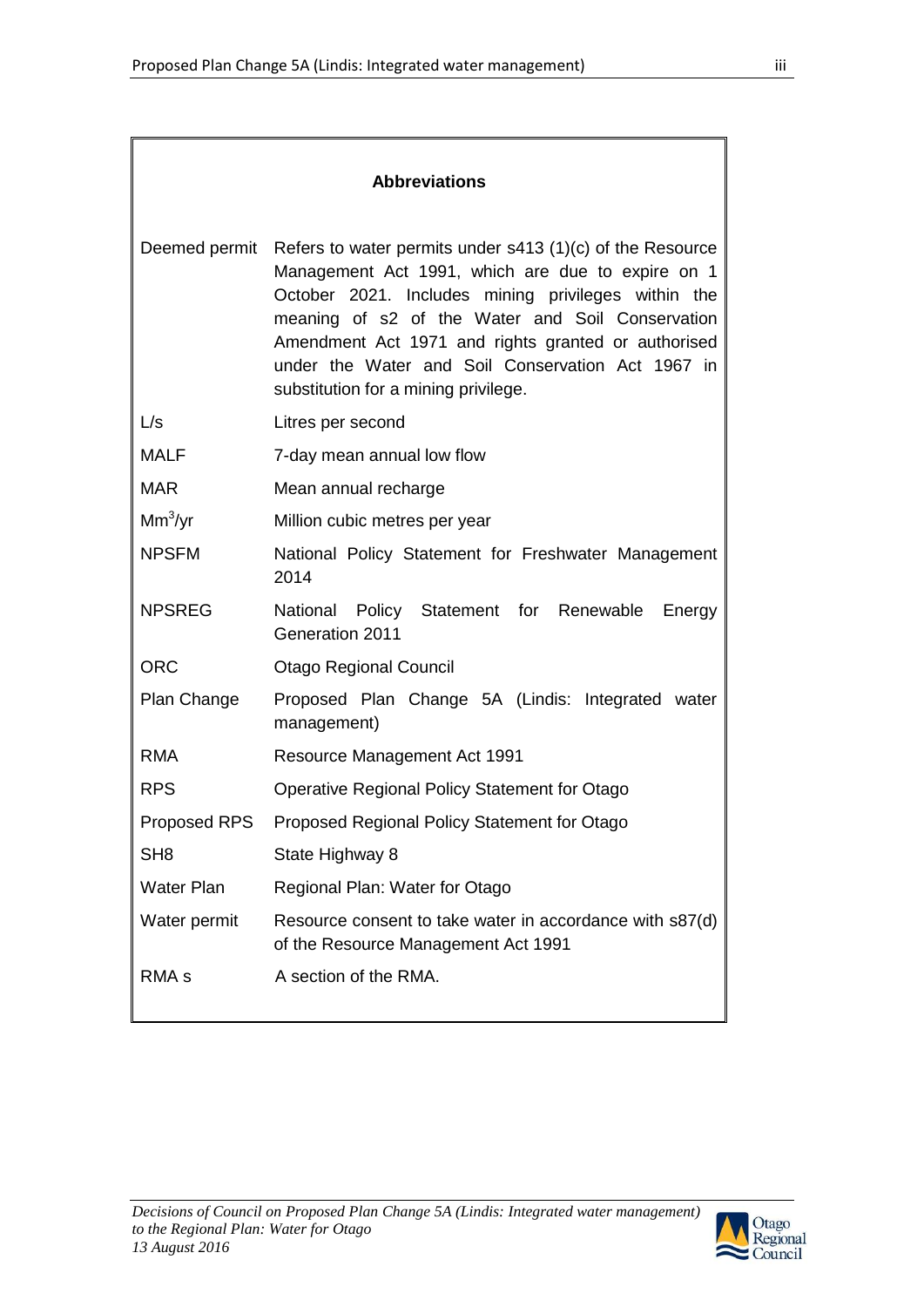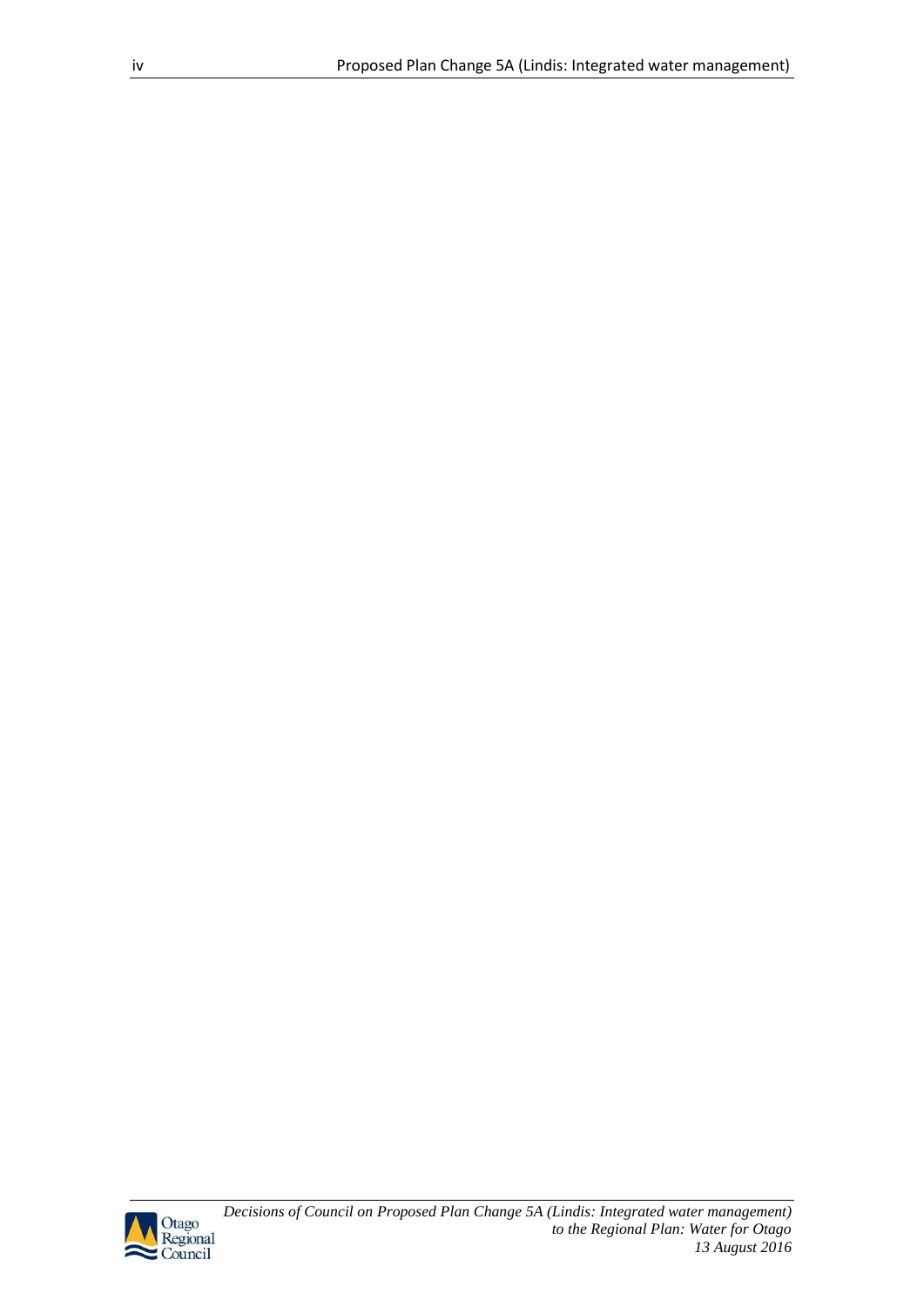# <span id="page-8-0"></span>**Introduction**

### **Key aspects of Proposed Plan Change 5A**

The purpose of Proposed Plan Change 5A (Lindis: Integrated water management) is to set a management regime for the surface and ground water resources of the Lindis Catchment and the Bendigo-Tarras Basin.

As notified, the Plan Change proposes specific changes to the operative Water Plan for managing surface and ground water in the Lindis Catchment and Bendigo-Tarras Basin by:

- Setting a minimum flow for primary allocation for the period 1 October to 31 May for the Lindis Catchment and the connected Lindis Alluvial Ribbon Aquifer in Schedule 2A of the Water Plan;
- Setting a minimum flow for primary allocation for the period 1 June to 30 September for the Lindis Catchment and the connected Lindis Alluvial Ribbon Aquifer in Schedule 2A of the Water Plan;
- Setting a primary allocation limit for the Lindis Catchment and the connected Lindis Alluvial Ribbon Aquifer in Schedule 2A of the Water Plan;
- Setting supplementary allocation blocks for the Lindis Catchment and the connected Lindis Alluvial Ribbon Aquifer in Schedule 2B of the Water Plan;
- Setting minimum flows for the 1<sup>st</sup> and  $2^{nd}$  supplementary allocation blocks for the period December to April for the Lindis Catchment and the connected Lindis Alluvial Ribbon Aquifer in Schedule 2B of the Water Plan;
- Setting minimum flows for the 1<sup>st</sup> and  $2^{nd}$  supplementary allocation blocks for the period May to November for the Lindis Catchment and the connected Lindis Alluvial Ribbon Aquifer in Schedule 2B of the Water Plan;
- Setting maximum allocation limits for the Ardgour Valley, Bendigo, and Lower Tarras Aquifers in Schedule 4A of the Water Plan;
- Setting restrictions for groundwater takes from the Bendigo and Lower Tarras Aquifers in Schedule 4B.2 of the Water Plan;
- Mapping the minimum flow catchment boundary and location of the minimum flow monitoring site in the B-series of the Water Plan Maps; and
- Mapping the boundaries of the Ardgour Valley, Bendigo, and Lower Tarras aquifers and amending the boundaries of the Lindis Alluvial Ribbon Aquifer in the C-series of the Water Plan Maps.

### **Notification process**

The Plan Change was publicly notified in the Otago Daily Times on 8 August 2015 and submissions closed on Friday 4 September 2015. Eighty-one submissions were

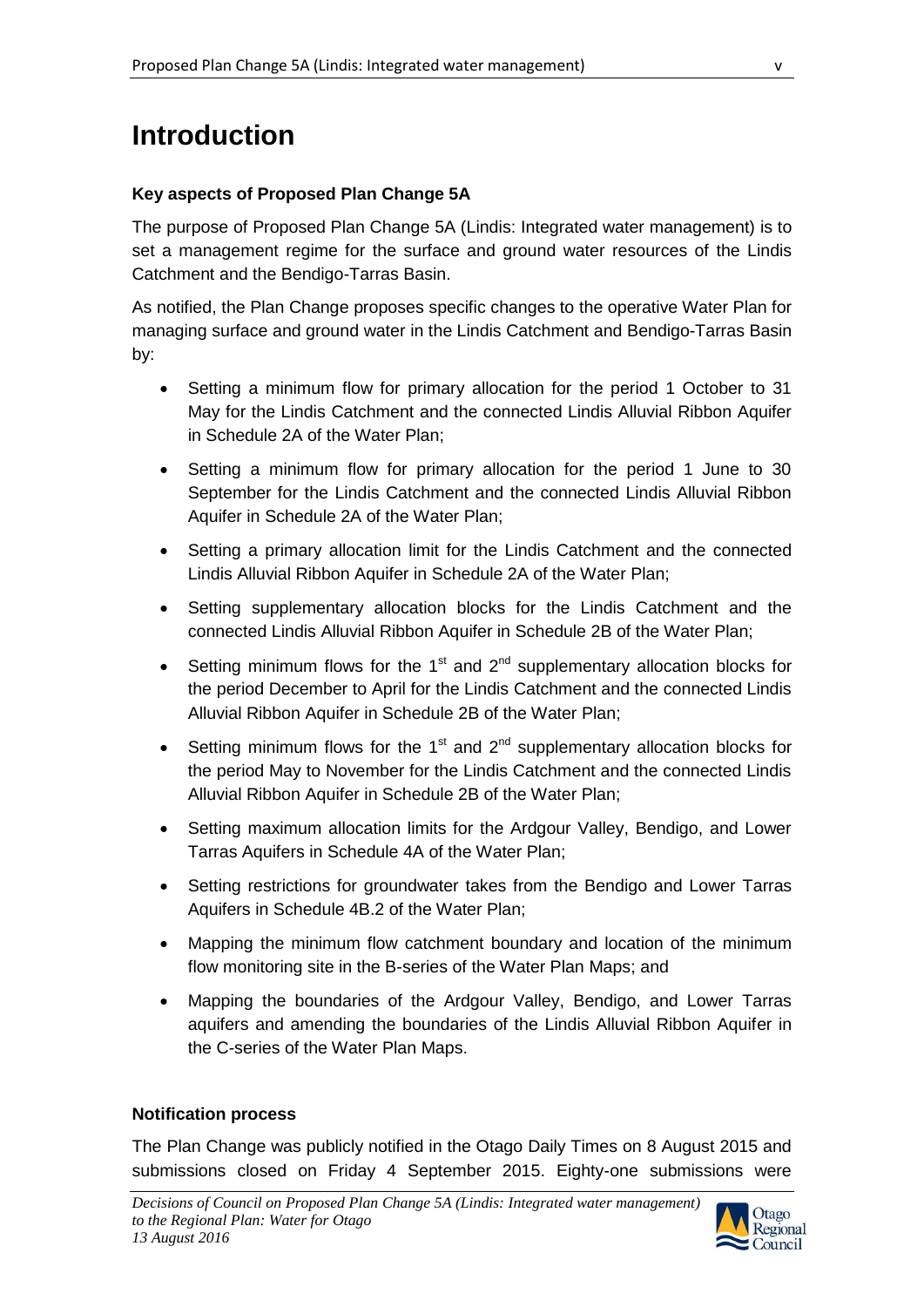received by the Otago Regional Council (ORC), one of which was received after the formal submission period closed. A list of all submitters is included in Appendix 1 to this report.

ORC released the Summary of Decisions Requested and called for further submissions on Saturday 26 September 2015. Further submissions closed on Friday 9 October 2015. Six further submissions were received.

### **Hearing**

The Hearing Committee carried out a site visit to the Lindis Catchment and surrounding area on Wednesday 30 March 2016.

In accordance with s41(B)(3) and (4) of the Resource Management Act 1991 (RMA), the Hearing Committee requested that any expert evidence to be presented by submitters during the hearing be pre-circulated five working days ahead of the commencement of the hearing. Evidence was received from 16 individuals, representing 5 submitters.

Submissions were heard in Wanaka over a six day period from Thursday 31 March 2016 to Thursday 7 April 2016. Forty-one submitters spoke and/or tabled evidence at the hearing.

The Hearing Committee made specific requests for additional information to various submitters and the ORC. The Hearing Committee also sought legal advice on whether submitter requests to extend the Lindis Catchment boundary and to provide for transitional arrangements for the introduction of the proposed allocation and minimum flow regime were within the scope of the Plan Change. Submitters were invited to provide their own legal advice on these matters.

The submissions, further submissions, expert evidence, hearing evidence, legal submissions and additional information requested by the Hearing Committee were published on a webpage on the ORC website which was specific to the Plan Change. Submitters were notified that this information was available online.

### **Deliberations**

The Hearing Committee has considered all requests made by submitters and further submitters on the Plan Change and examined the issues, opportunities, costs and benefits of the requested amendments.

Following receipt of the legal advice and further information provided by submitters, the Hearing Committee made decisions on matters of scope and jurisdictional/procedural matters raised by submitters.

All submissions and evidence were re-read to ensure key issues were identified.

All draft decisions were recorded with the amendments to the Plan Change marked in underline and strikethrough text.

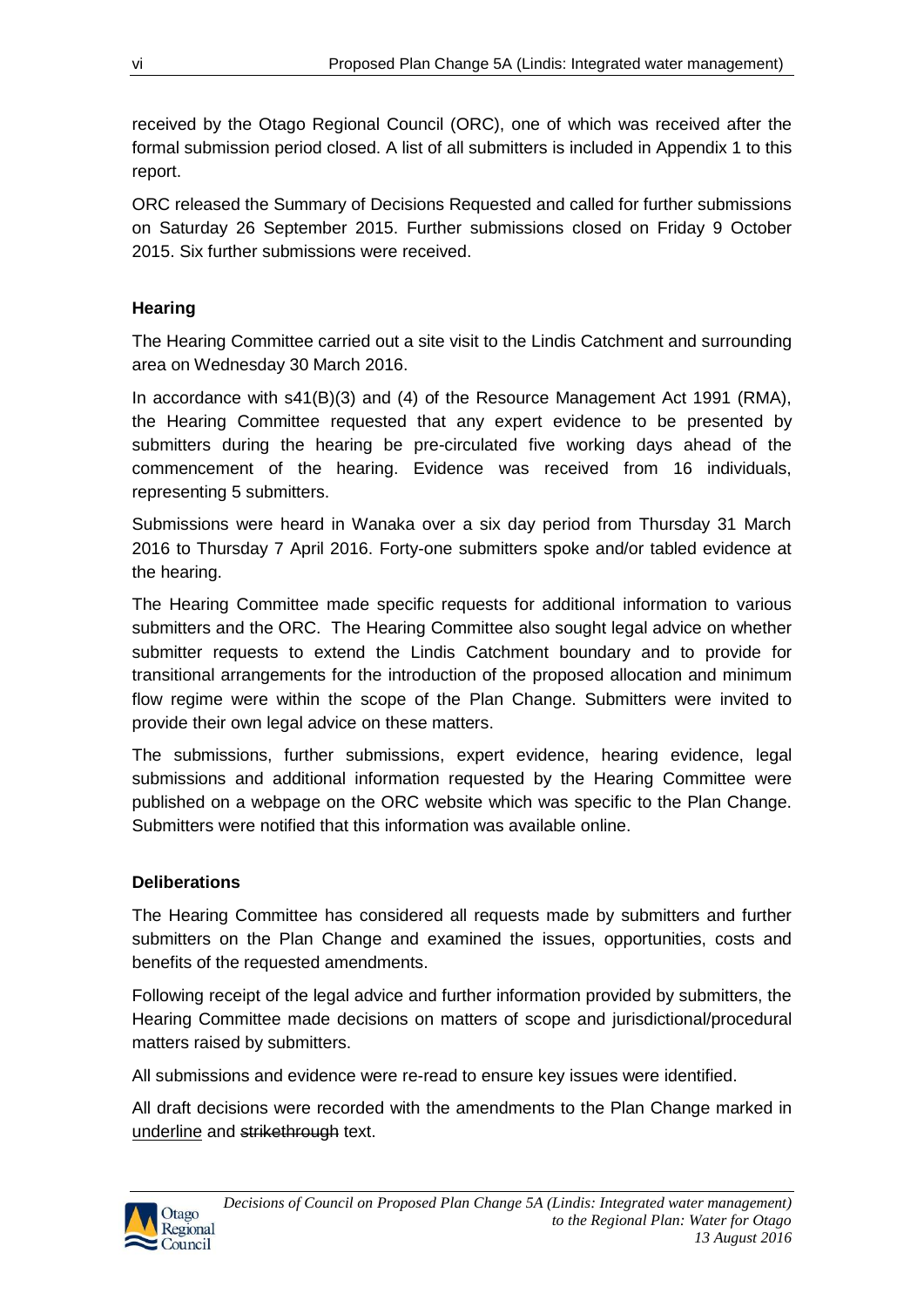The Hearing Committee undertook a line by line review of the Summary of Decisions Requested by Submitters to check and confirm that all matters raised in submissions had been considered.

### **Purpose of this report**

This report makes recommendations to Council on the decisions requested in the submissions to the Plan Change. All submissions and further submissions that have requested the same or similar changes to the recommended amendments in this report are accepted. All submissions and further submissions that have requested amendments that have not been made in this recommendation are rejected. The report does not make recommendations on individual submission points.

This report fulfils the requirements under RMA s32AA to undertake a further evaluation of any recommended amendments to the notified Plan Change.

### **Structure of this report**

The report starts by addressing the legal context and process requirements under the RMA. It then goes on to address the matters raised by submitters.

Common issues in submissions have been grouped together and all submission points, further submissions, hearing evidence and further information provided at the request of commissioners has been considered in making these recommendations.

For each of these common issues the report sets out:

- The relevant provisions of the notified Plan Change;
- The decisions requested by submitters;
- The recommendation made by the Hearing Committee: and
- The reasons for making this recommendation.

Where the Hearing Committee makes recommendations to amend the notified Plan Change, a further evaluation of the recommended amendment as required by RMA s32AA has been undertaken in accordance with RMA s32(1) to (4).

Attachments to this report are:

- Appendix 1: List of submitters and further submitters; and
- Appendix 2: Proposed Plan Change 5A (Lindis: Integrated water management) incorporating Hearing Committee Recommendations on Decisions Requested.

The recommendations are to be read in conjunction with the following documents:

- Proposed Plan Change 5A (Lindis: Integrated water management) to the Regional Plan: Water for Otago, 8 August 2015;
- The s32 Evaluation Report: Consideration of alternatives, benefits and costs, 8 August 2015;

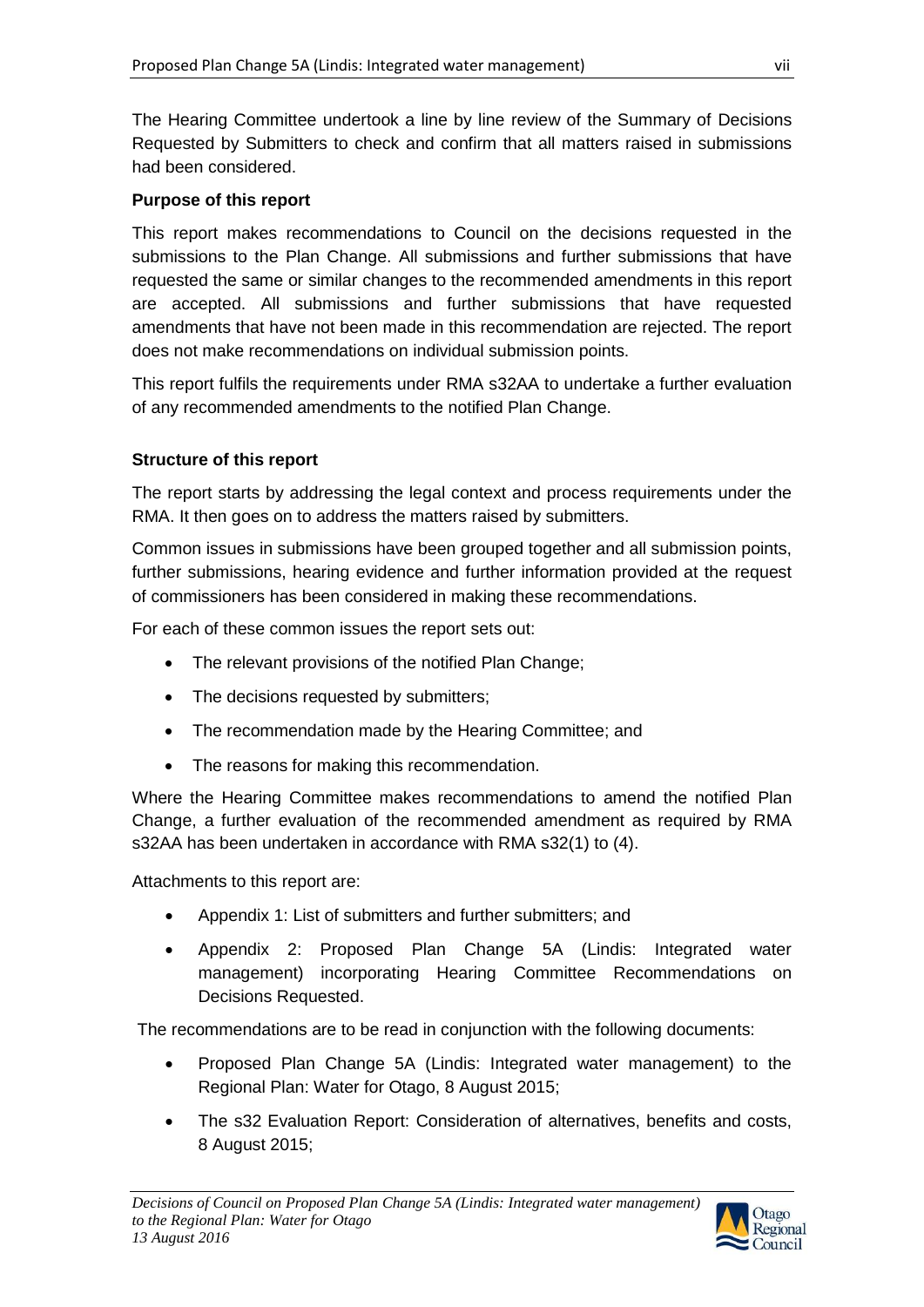- Summary of Decisions Requested in submissions and further submissions on Proposed Plan Change 5A (Lindis: Integrated water management), 9 December 2015; and
- The s42A Report: Decisions requested by Submitters, 11 March 2016.

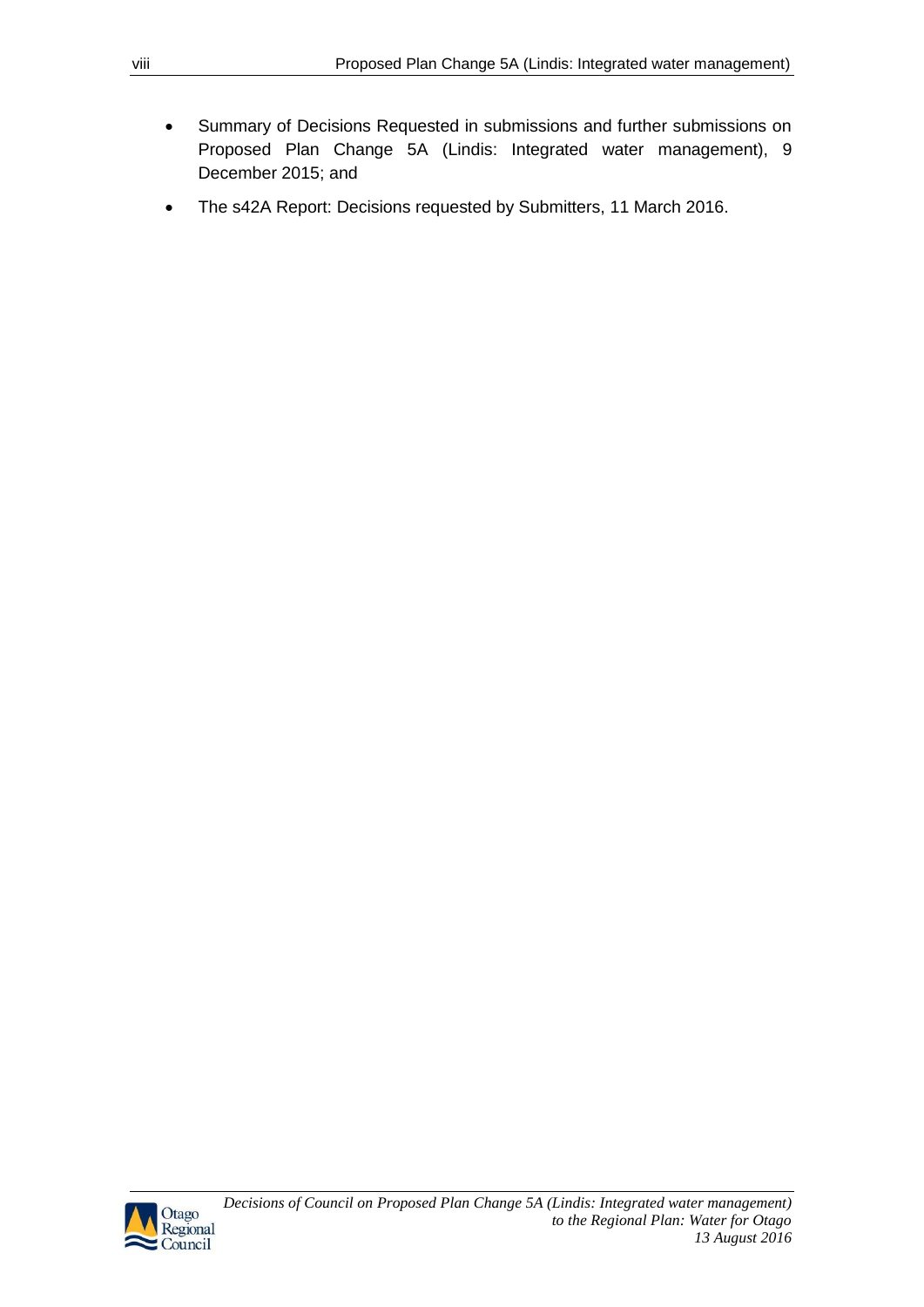# <span id="page-12-0"></span>**Executive Summary**

In making its recommendations, the Hearing Committee has taken into account the requirements of relevant planning documents. These include:

- The Resource Management Act 1991 (RMA);
- The National Policy Statement for Freshwater Management 2014 (NPSFM);
- The National Policy Statement for Renewable Energy Generation 2011 (NPSREG);
- The Regional Policy Statement for Otago (RPS);
- The Proposed Regional Policy Statement for Otago (Proposed RPS);
- The Regional Plan: Water for Otago (Water Plan);
- The Ngai Tahu Claims Settlement Act 1998; and
- The Kai Tahu Ki Otago Natural Resource Management Plan 2005.

The Committee has had regard to available scientific evidence and technical information and to those local and wider community's values supported by the surface and ground water resources of the Lindis Catchment and the Bendigo-Tarras Basin.

After having carefully considered the legal advice provided, the submissions and further submissions and the hearing evidence, the Hearing Committee recommends:

*Retain Proposed Plan Change 5A (Lindis: Integrated water management) subject to amendments as follows:*

- *Amend in Schedule 2A of the Water Plan the proposed minimum flow for primary allocation for the period 1 October to 31 May for the Lindis Catchment to 900 L/s.*
- *Amend in Schedule 2A of the Water Plan the primary allocation limit in Schedule 2A of the Water Plan to 1,200 L/s.*
- *Clarify in Schedule 2B of the Water Plan the dates to which the supplementary minimum flows apply:*
	- o *1 May to 30 November*
	- o *1 December to 30 April.*
- *Remove from Schedule 4B.2 of the Water Plan the proposed restriction on irrigation takes from the Lower Tarras and Bendigo Aquifers.*

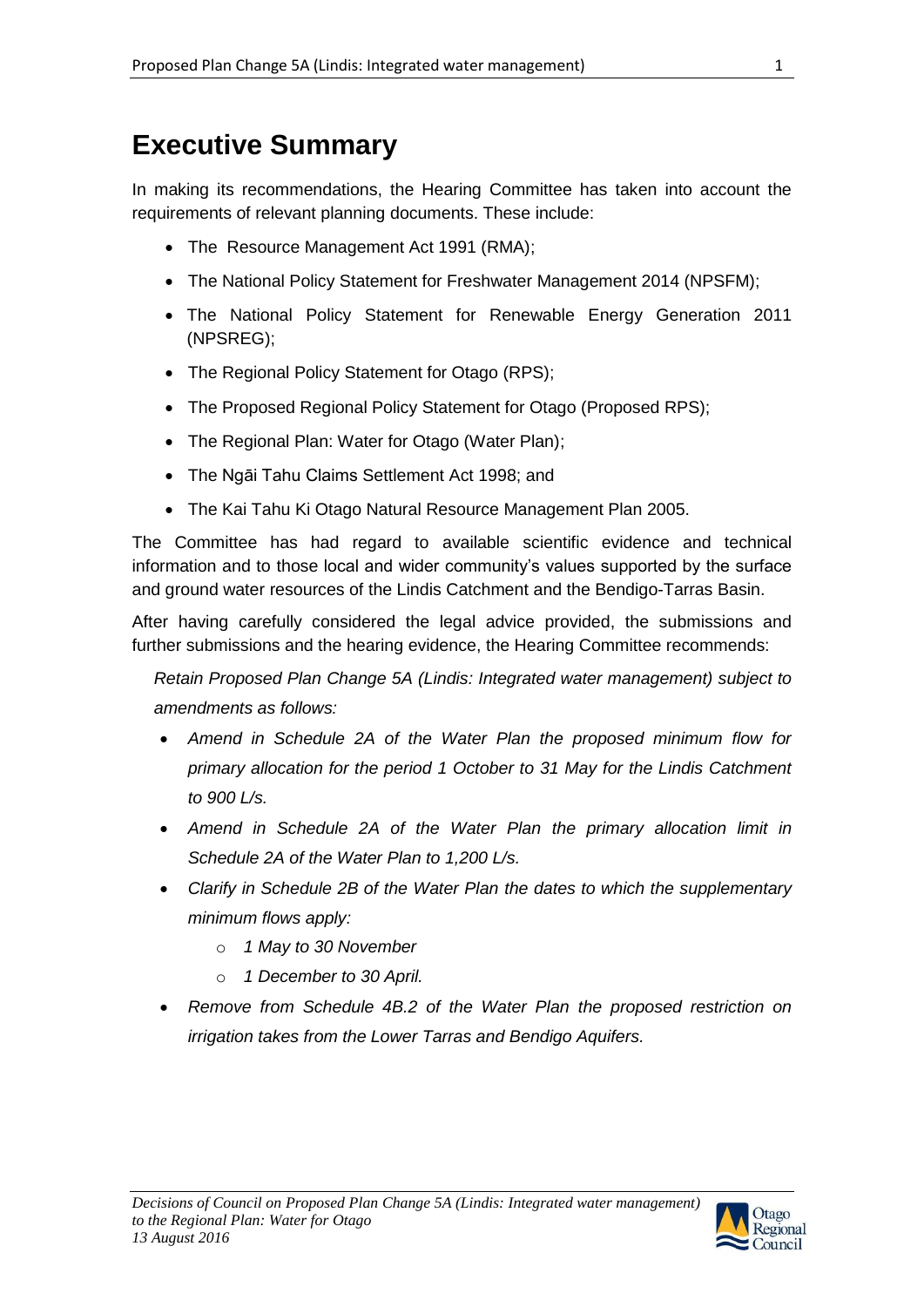The Hearing Committee is satisfied that, with the recommended amendments, the Plan Change gives effect to the NPSFM and is an efficient, effective and reasonably practicable way of achieving the Water Plan's objectives. It also provides the most appropriate way to achieve the sustainable management of the surface and ground water resources of the Lindis Catchment and the Bendigo-Tarras Basin, as promoted under Part 2 of the RMA.

The following report provides a detailed record of the Hearing Committee's recommendations.

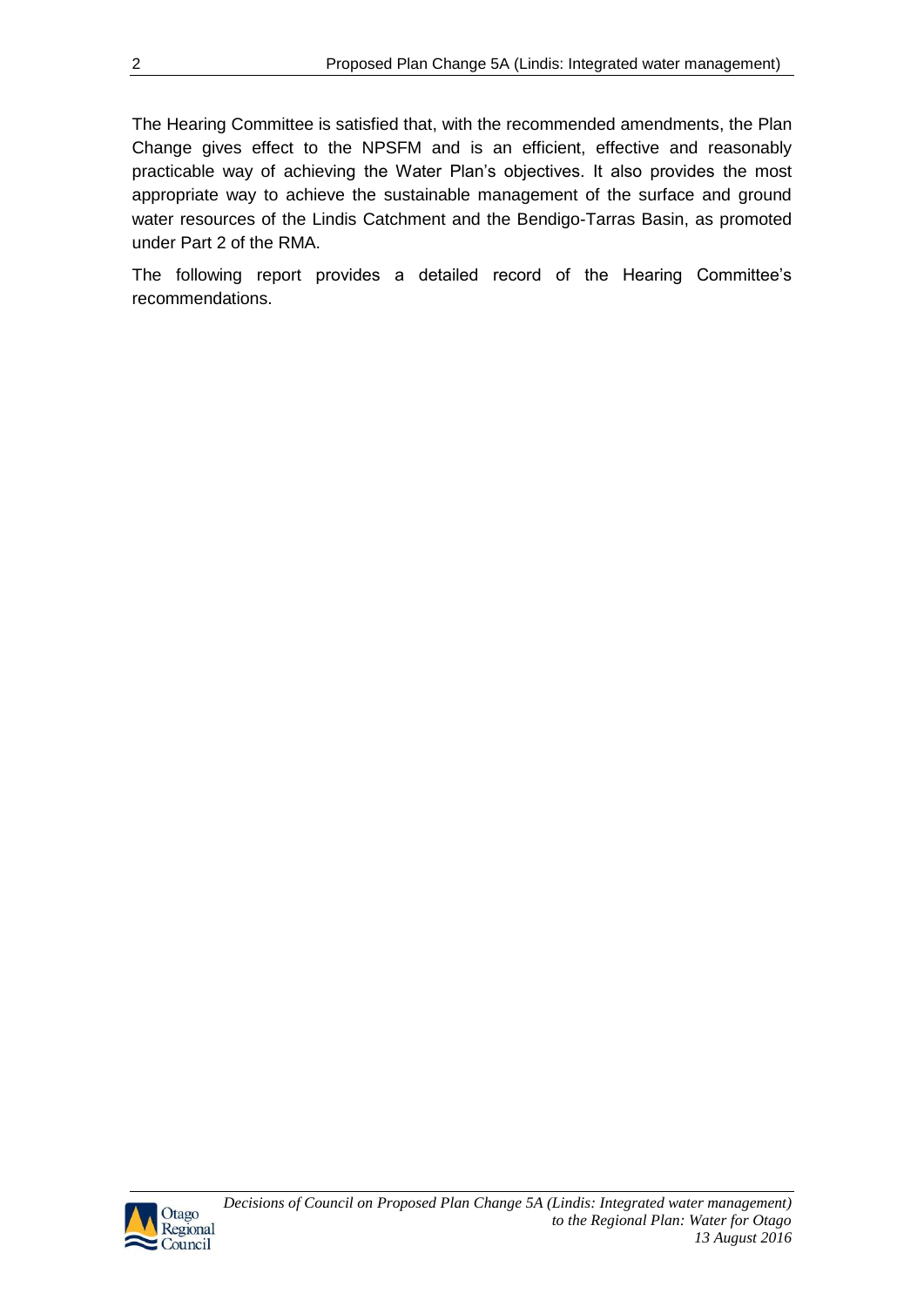# <span id="page-14-0"></span>**1. Recommendations On The Plan Change As A Whole**

This chapter addresses decisions requested by submitters on the Plan Change as a whole.

# <span id="page-14-1"></span>**1.1. Proposed Plan Change 5A**

The Plan Change enables ORC to meet its functions and duties as set out in RMA s30(e).

The Plan Change seeks to promote the sustainable management of the surface and ground water resources of the Lindis Catchment and the Bendigo-Tarras Basin in accordance with Part 2 of the RMA, the objectives of the NPSFM, the objectives of the RPS, the Proposed RPS and the Water Plan.

NPSFM objectives, relevant to the Plan Change are:

- Objective B1 To safeguard the life-supporting capacity, ecosystem processes and indigenous species including their associated ecosystems of freshwater.
- Objective B2 To avoid any further over-allocation of freshwater and phase out existing over-allocation.
- Objective B3 To improve and maximise the efficient allocation and efficient use of water.

In accordance with NPSFM Objective C1, the Plan Change seeks to manage the surface and ground water resources of the Lindis Catchment and Bendigo-Tarras Basin in an integrated manner, recognising the interactions between these freshwater bodies and associated ecosystems.

Decisions requested by submitters were:

- Retain the Plan Change as notified.
- Retain the Plan Change as notified, subject to suggested amendments.
- Amend the Plan Change to achieve the purpose of the RMA and achieve the relevant objectives and policies of the NPSFM, the RPS, the Proposed RPS and the Water Plan.
- Consider the plan change preparation process to be inadequate.

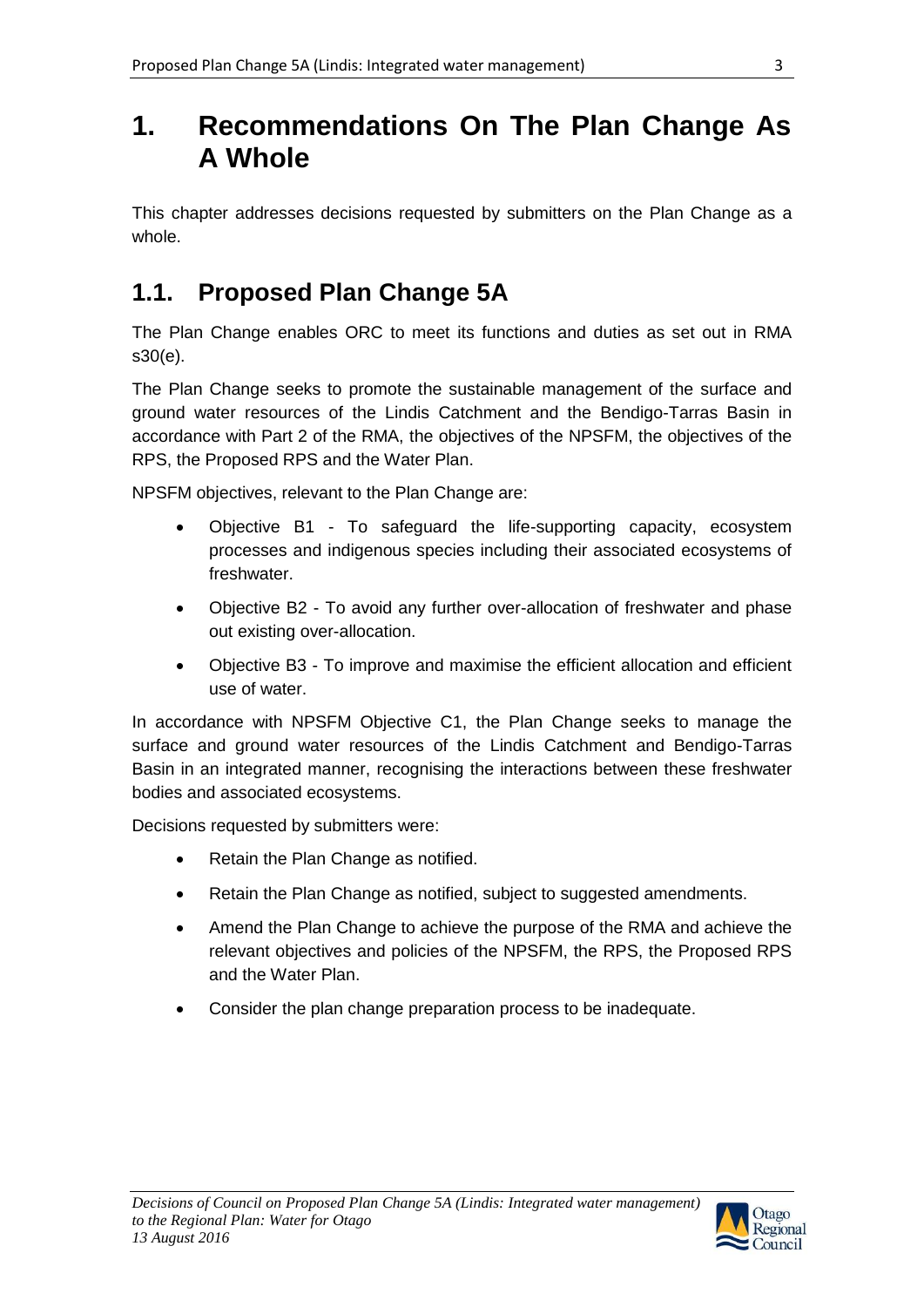| <b>Provision Code</b> | Provision                          | Page(s)<br>Οf<br>Proposed<br>Plan<br>Change | $Page(s)$ of<br>Summary<br>Οf<br><b>Decisions</b><br>Requested | Submitter and<br><b>Further Submitter no</b>  |
|-----------------------|------------------------------------|---------------------------------------------|----------------------------------------------------------------|-----------------------------------------------|
|                       | <b>General Support</b>             | Whole                                       | $1 - 3$                                                        | 4, 6, 8, 11, 13, 20 -                         |
| 2                     | <b>General Opposition</b>          | Whole                                       | $4 - 8$                                                        | 24, 31, 33, 36, 44,<br>47, 48, 53, 56, 57, 66 |
| 27                    | s32 Report                         | N.A.                                        | $63 - 64$                                                      | 69, 70, 76, 80, 102,                          |
| 30                    | Implementation - Other<br>requests | N.A.                                        | $61 - 62$                                                      | 106                                           |

For detail of the submissions received and hearing evidence presented relating to this matter, refer to:

### **1.1.1. Recommendation**

Retain Proposed Plan Change 5A (Lindis: Integrated water management) subject to the amendments recommended in this report.

### **1.1.2. Reasons**

### *1.1.2.1 Achieving the purpose of the RMA*

In making its recommendations the Hearing Committee has considered the purpose of the RMA, which is to enable people and communities to use and develop natural and physical resources to provide for their social, economic and cultural wellbeing and for their health and safety, while

- (a) Sustaining the potential of natural and physical resources to meet the reasonably foreseeable needs of future generations; and
- (b) Safeguarding the life-supporting capacity of air, water, soil, and ecosystems; and
- (c) Avoiding, remedying, or mitigating any adverse effects of activities on the environment.

The Hearing Committee has also considered the requirement to recognise and provide for matters of national importance outlined in RMA s6, and have regard to the matters and principles outlined in RMA ss7 and 8.

The Hearing Committee considers that the Plan Change, subject to the amendments recommended by this committee, promotes for the sustainable management of natural and physical resources as set out in Part 2 of the RMA.

### *1.1.2.2 Giving effect to the NPSFM*

The NPSFM requires ORC to set environmental flows and/or levels for all freshwater management units in its region. The NPSFM states that "*environmental flows for rivers*  and streams must include an allocation limit and a minimum flow (or other flow/s)" and

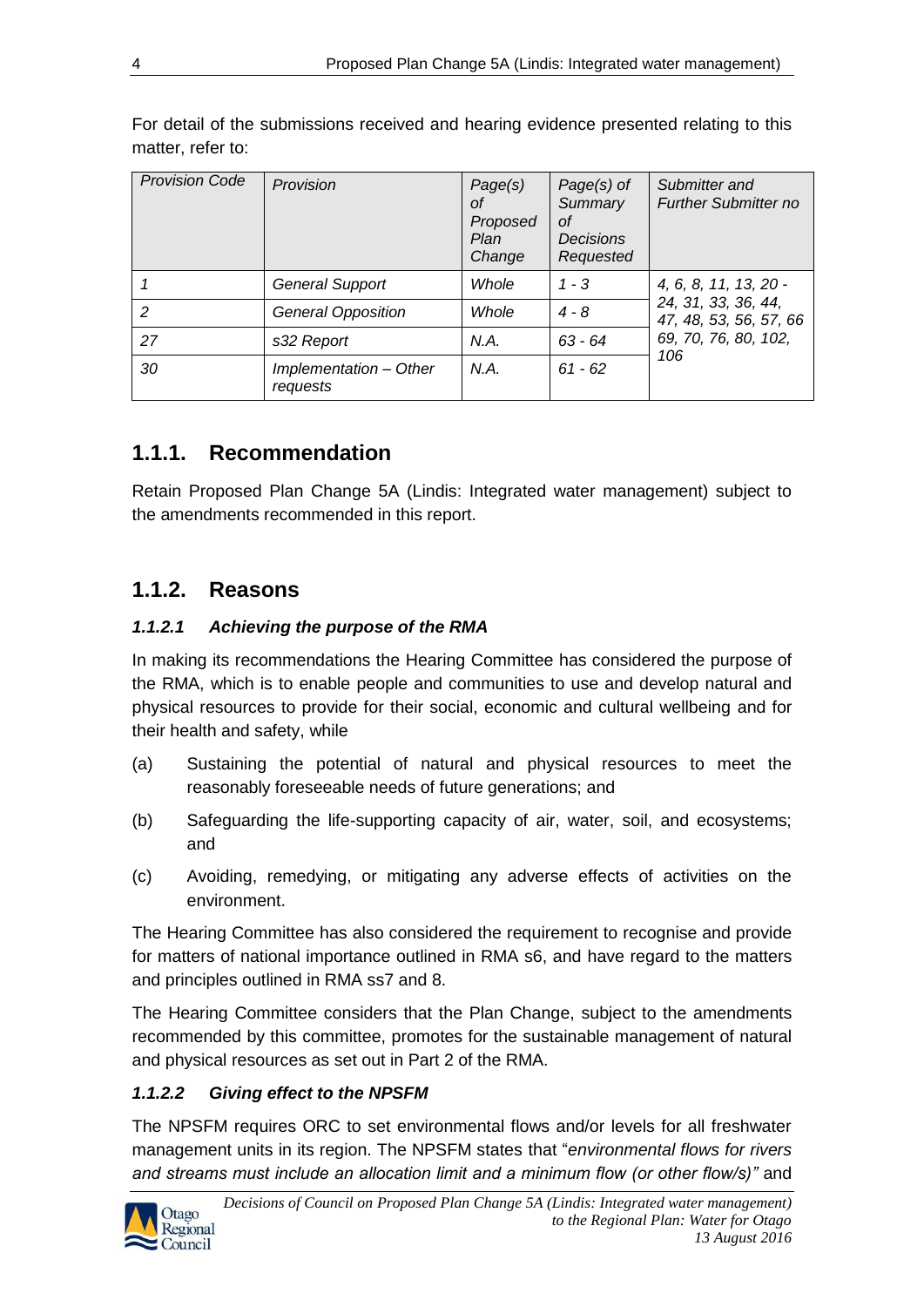that "*environmental levels for other freshwater management units must include an allocation limit and a minimum water level (or other level/s)*."

The environmental flows and/or levels set under the requirements of the NPSFM must give effect to NPSFM Objectives B1, B2 and B3, while having regard to:

- a) The reasonably foreseeable impacts of climate change;
- b) The connection between water bodies; and
- c) The connections between freshwater bodies and coastal water.

The Hearing Committee considered that the Plan Change, subject to the amendments recommended by this committee, gives effect to the NPSFM.

### *1.1.2.3 Objectives and policies of other planning documents.*

The Plan Change was assessed against the provisions of other relevant planning documents, including:

- The NPSREG;
- The RPS:
- The Proposed RPS;
- The Water Plan;
- The Ngāi Tahu Claims Settlement Act 1998; and
- The Kai Tahu Ki Otago Natural Resource Management Plan 2005.

The Plan Change, subject to the amendments recommended by this committee, is consistent with the key objectives and policies of these planning documents (Table 1).

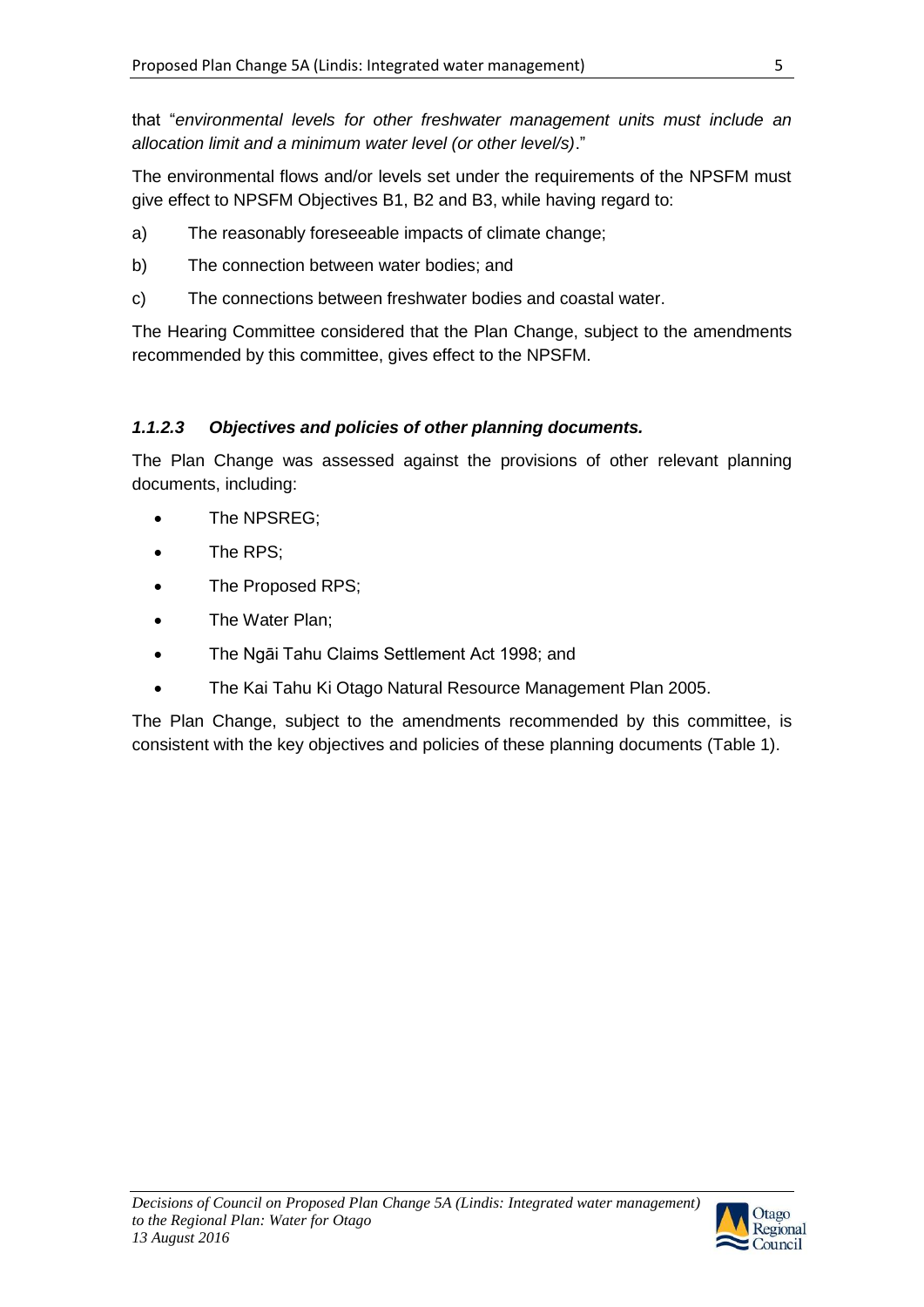| <b>Principle</b>                         | Plan                                                                 | <b>Provisions</b>                                                                                                                                                                                                 |
|------------------------------------------|----------------------------------------------------------------------|-------------------------------------------------------------------------------------------------------------------------------------------------------------------------------------------------------------------|
| Providing for:<br>• instream             | <b>Regional Policy Statement</b>                                     | Objective 6.4.3, 6.4.4, 6.4.8<br>$\blacksquare$<br>Policy 6.5.1, 6.5.2, 6.5.4<br>٠                                                                                                                                |
| values,<br>• natural<br>character        | Proposed Regional Policy<br>Statement                                | Objective 1.1, 1.2, 2.1<br>$\blacksquare$<br>Policy 1.1.2, 1.2.1, 2.1.1<br>٠                                                                                                                                      |
| • amenity<br>• cultural<br>values        | Regional Plan: Water                                                 | Objective 5.3.1, 5.3.2, 5.3.3, 5.3.4, 6.3.1, 6.3.2A<br>$\blacksquare$<br>Policy 5.4.2, 5.4.8, 5.4.9, 6.4.0, 6.4.4, 6.4.9,<br>$\blacksquare$<br>6.4.10B<br>Schedule 1A, 1AA, 1D, Schedule 2D, 4C<br>$\blacksquare$ |
|                                          | Ngāi Tahu Claims Settlement<br>Act 1998                              | Schedule 40<br>$\blacksquare$                                                                                                                                                                                     |
|                                          | Kai Tahu Ki Otago Natural<br>Resource Management Plan<br>2005        | Objectives I, II, V<br>$\blacksquare$<br>Policies 2, 4, 7<br>٠                                                                                                                                                    |
| Providing<br>for<br>out-of-stream        | <b>Regional Policy Statement</b>                                     | Objective 6.4.1<br>$\blacksquare$<br>Policy 6.5.11<br>$\blacksquare$                                                                                                                                              |
| uses<br>(consumptive<br>uses)            | <b>Proposed Regional Policy</b><br><b>Statement</b>                  | $\blacksquare$<br>Objective 4.4<br>Policy 4.4.1<br>٠                                                                                                                                                              |
|                                          | Regional Plan: Water                                                 | Objective 5.3.6, 6.3.2, 6.3.3, 6.3.4<br>$\blacksquare$<br>Policy 5.4.3, 6.4.1, 6.4.10A1<br>Schedule 2D, 4C<br>٠                                                                                                   |
| Providing<br>for<br>renewable<br>energy  | National Policy Statement for<br>Renewable Energy Generation<br>2011 | Policy D<br>$\blacksquare$                                                                                                                                                                                        |
| generation (non-<br>consumptive          | <b>Regional Policy Statement</b>                                     | Objective 12.4.2<br>$\blacksquare$                                                                                                                                                                                |
| uses)                                    | Proposed Regional Policy<br>Statement                                | Objective 3.5, 3.6<br>٠<br>Policy 3.5.3, 3.6.3<br>п                                                                                                                                                               |
|                                          | Regional Plan: Water                                                 | $\blacksquare$<br>Objective 5.3.6, 6.3.2, 6.3.3<br>Policy 5.4.3<br>$\blacksquare$<br>Schedule 2D, 4C<br>٠                                                                                                         |
| Promoting<br>efficient                   | <b>Regional Policy Statement</b>                                     | <b>Policy 6.5.3</b><br>$\blacksquare$                                                                                                                                                                             |
| resource use                             | Regional Plan: Water                                                 | ٠<br>Policy 6.4.0A, 6.4.0B, 6.4.0C, 6.4.12A                                                                                                                                                                       |
| Promote<br>an<br>integrated              | Proposed Regional Policy<br>Statement                                | Objective 2.3<br>٠<br>Policy 2.3.1, 2.3.3<br>$\blacksquare$                                                                                                                                                       |
| approach<br>to<br>management of<br>water | Regional Plan: Water                                                 | Policy 6.4.1A<br>٠<br>Schedule 2C<br>п                                                                                                                                                                            |

|  |  |  | Table 1: Important provisions of principal planning documents relevant to the Plan Change. |
|--|--|--|--------------------------------------------------------------------------------------------|
|  |  |  |                                                                                            |

#### *1.1.2.4 Adopting a precautionary approach to resource management*

The Lindis River is located in an environment characterised by climate extremes. The river's main stem is subject to frequent channel and bed changes and strongly interacts with the Lindis Alluvial Ribbon Aquifer.

A precautionary approach is appropriate given the Lindis River's complex and dynamic geomorphology and hydrology and the resulting difficulties in gathering scientific information about the functioning of this river system.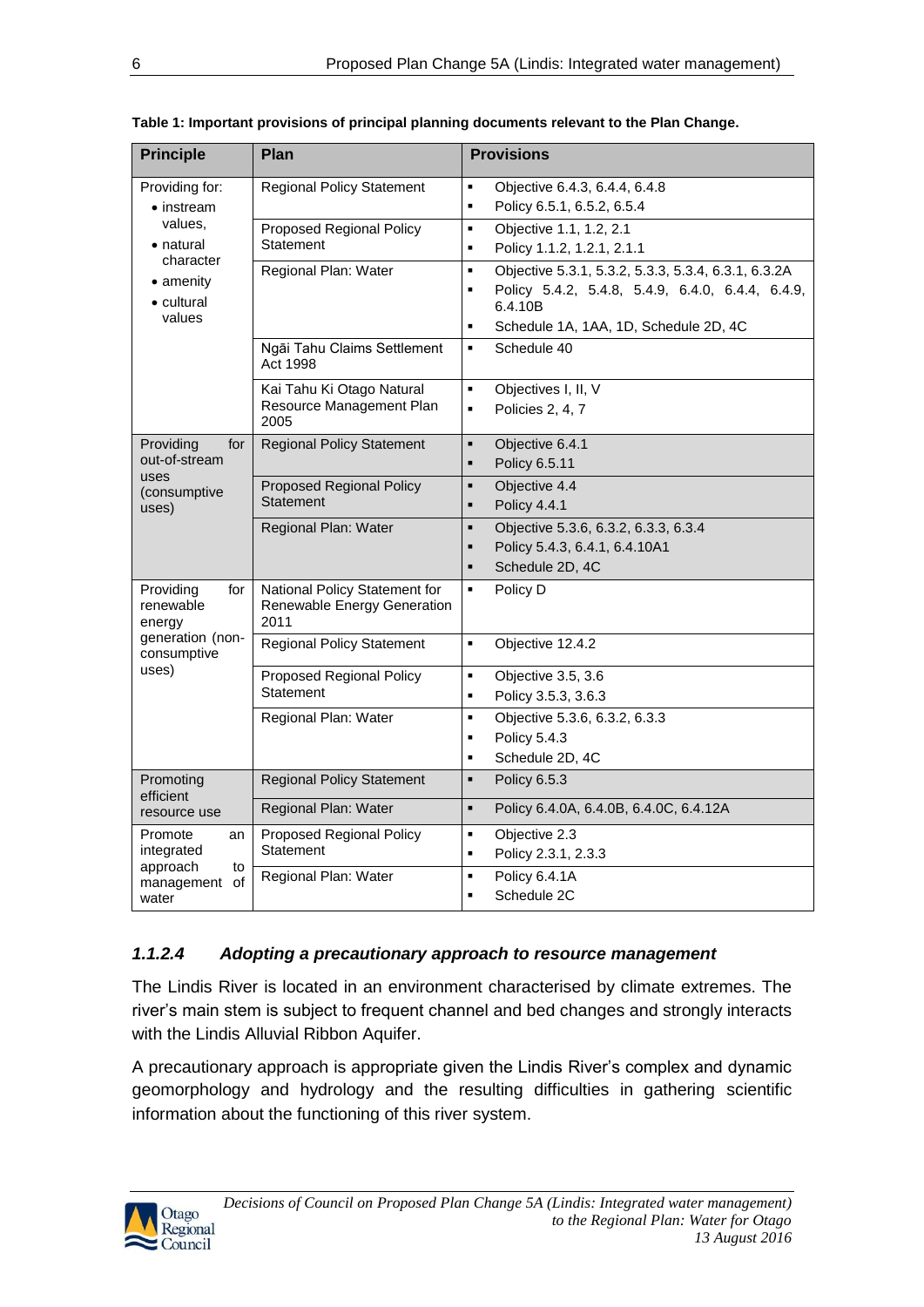### *1.1.2.5 Statutory requirements for preparing plan changes*

Clause 3 of RMA Schedule 1 sets out the statutory requirements for consultation which must occur before the notification of a proposed plan change. Under Clause 3(1) ORC must consult with the Minister for the Environment; other Ministers of the Crown who may be affected, local authorities who may be affected; and iwi authorities.

ORC has undertaken consultation in accordance with its obligations under RMA Schedule 1. A variety of techniques were used in undertaking consultation, briefly:

- **ORC website**, with information made available on the plan change process, workshop presentations, technical reports and data, and the identification of a contact for information requests and questions.
- **Local interest group meetings** in the period April to June 2015, organised by local parties and attended by ORC.
- **Iwi consultation,** including meetings and a site visit with Iwi representatives in November and December 2013.
- **Six community workshops** in the period February 2009 April 2015, advertised in the local newspaper and local outlets, open to all members of the public.
- **Release of a Consultation Draft of the Plan Change** in April 2014, publicly notified and distributed to all relevant parties identified in Clause 3(1) of Schedule 1 of the RMA.

RMA s32 requires that the objectives of the proposal being evaluated are the most appropriate way to achieve the purpose of the RMA and that the environmental, economic, social and cultural costs and benefits anticipated from the implementation of the proposal are clearly identified and assessed.

The Hearing Committee is satisfied that the Plan Change has been prepared lawfully, in accordance with the consultation requirements set out in Clause 3 of RMA Schedule 1 and the evaluation requirements of RMA s32.

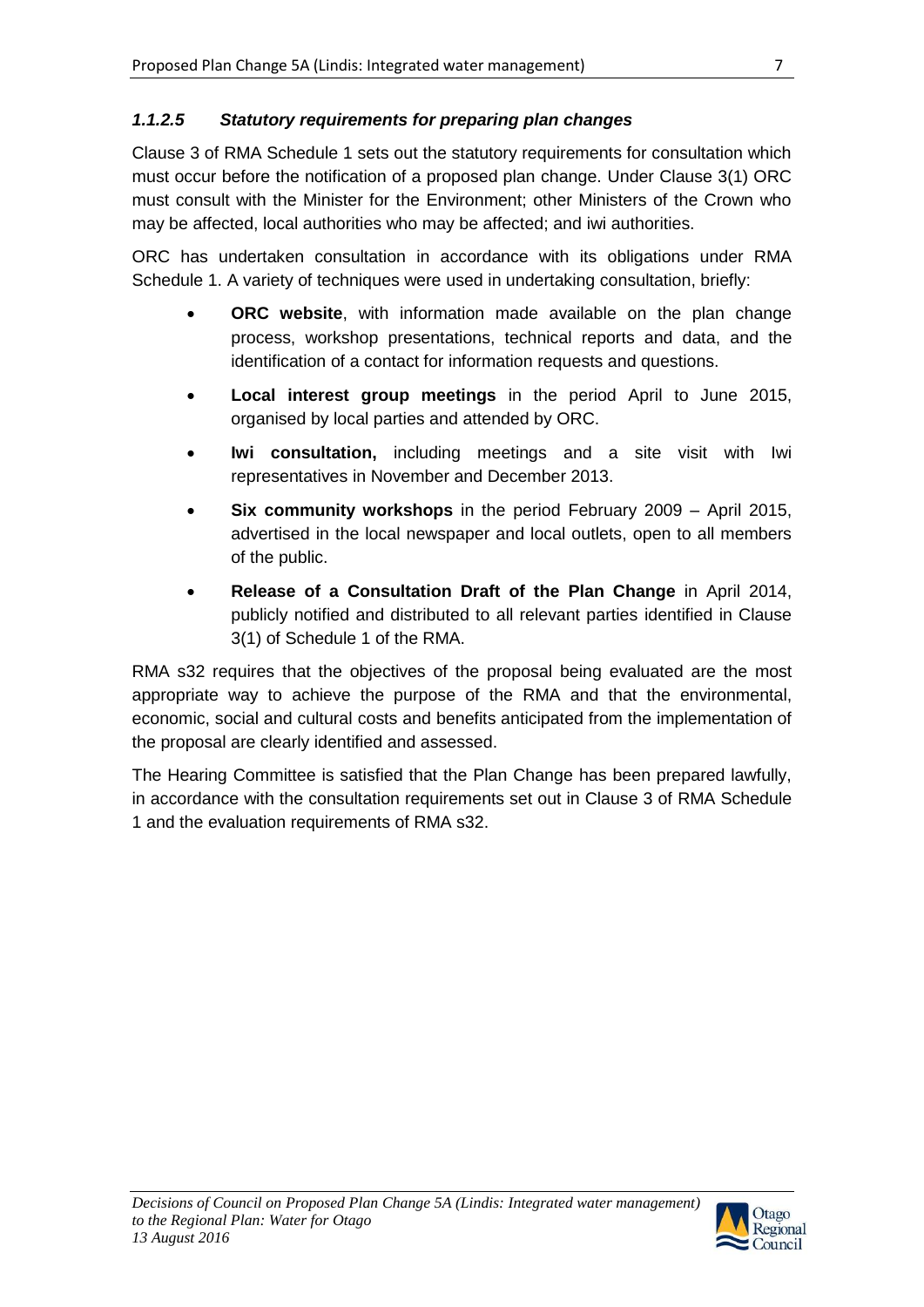# <span id="page-19-0"></span>**2. Management regime for the surface water resources of the Lindis Catchment**

This chapter addresses decisions requested by submitters on the proposed minimum flows for primary allocation, the primary allocation limit, the supplementary allocation blocks and minimum flows for supplementary allocation in the Lindis Catchment.

# <span id="page-19-1"></span>**2.1. Minimum flow for primary allocation for the period 1 October to 31 May**

As notified, the Plan Change proposes a minimum flow for primary allocation of 750 L/s for the period 1 October to 31 May.

Requests relating to this matter were:

- Retain the proposed minimum flow for primary allocation of 750 L/s for the period 1 October to 31 May at the Ardgour Road Flow Monitoring Site.
- Set a reasonable minimum flow for primary allocation that provides for the maintenance of freshwater ecology, recreational uses, natural character and amenity.
- Set a lower minimum flow for primary allocation of 250 L/s or 450 L/s for the period 1 October to 31 May at the Ardgour Road Flow Monitoring Site.
- Set a higher minimum flow for primary allocation of 1,000 L/s, 1,200 L/s, 1,250 L/s, 1,440 L/s or 1,500 L/s for the period 1 October to 31 May at the Ardgour Road Flow Monitoring Site.
- Set a stepped minimum flow for primary allocation of 750 L/s in October, November and May and 450 L/s for the period 1 December to 30 April at the Ardgour Road Flow Monitoring Site.
- Set a minimum flow for primary allocation of 250 L/s at the Ardgour Road Flow Monitoring Site during drought periods.
- Amend the 1 October to 31 May minimum flow period to 1 October to 30 April.
- Amend the 1 October to 31 May minimum flow period to 1 September to 30 April.

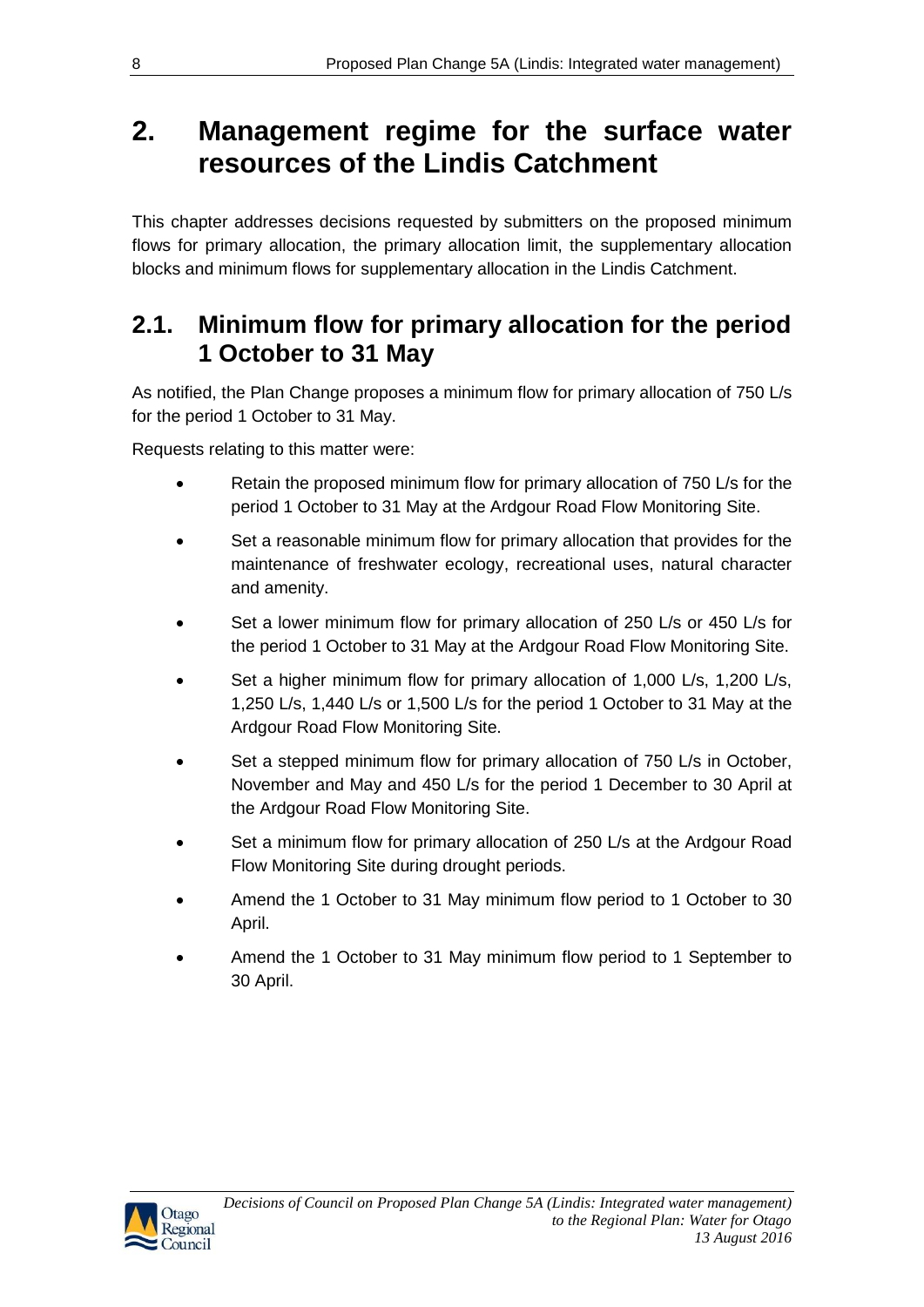| Provision<br>Code | Provision                                                                  | Page(s) of<br>Proposed<br>Plan<br>Change | $Page(s)$ of<br>Summary of<br><b>Decisions</b><br>Requested | <b>Submitter and Further</b><br>Submitter no                                                                                    |
|-------------------|----------------------------------------------------------------------------|------------------------------------------|-------------------------------------------------------------|---------------------------------------------------------------------------------------------------------------------------------|
| 6                 | Schedule $2A-1$<br>Oct to 31 May<br>minimum flow for<br>primary allocation | 10                                       | $9 - 36$                                                    | $1 - 3$ , 5, 7 - 9, 10, 12, 14 -19,<br>22, 24 - 30, 32 - 37, 39 - 43,<br>$45 - 69$ , $71 - 81$ , $101$ , $102$ ,<br>$104 - 106$ |

For detail of the submissions received and hearing evidence presented relating to this matter, refer to:

### **2.1.1. Recommendation**

Amend in Schedule 2A of the Water Plan the proposed minimum flow for primary allocation for the period 1 October to 31 May for the Lindis Catchment at the Ardgour Road Flow Monitoring Site to 900 L/s.

### **2.1.2. Reasons**

### *2.1.2.1 Statutory obligations*

The Hearing Committee has taken into account the statutory requirements set out in the RMA, the NPSFM, the Proposed RPS, the RPS and the Water Plan when considering a minimum flow for primary allocation for the period 1 October to 31 May (Table 2).

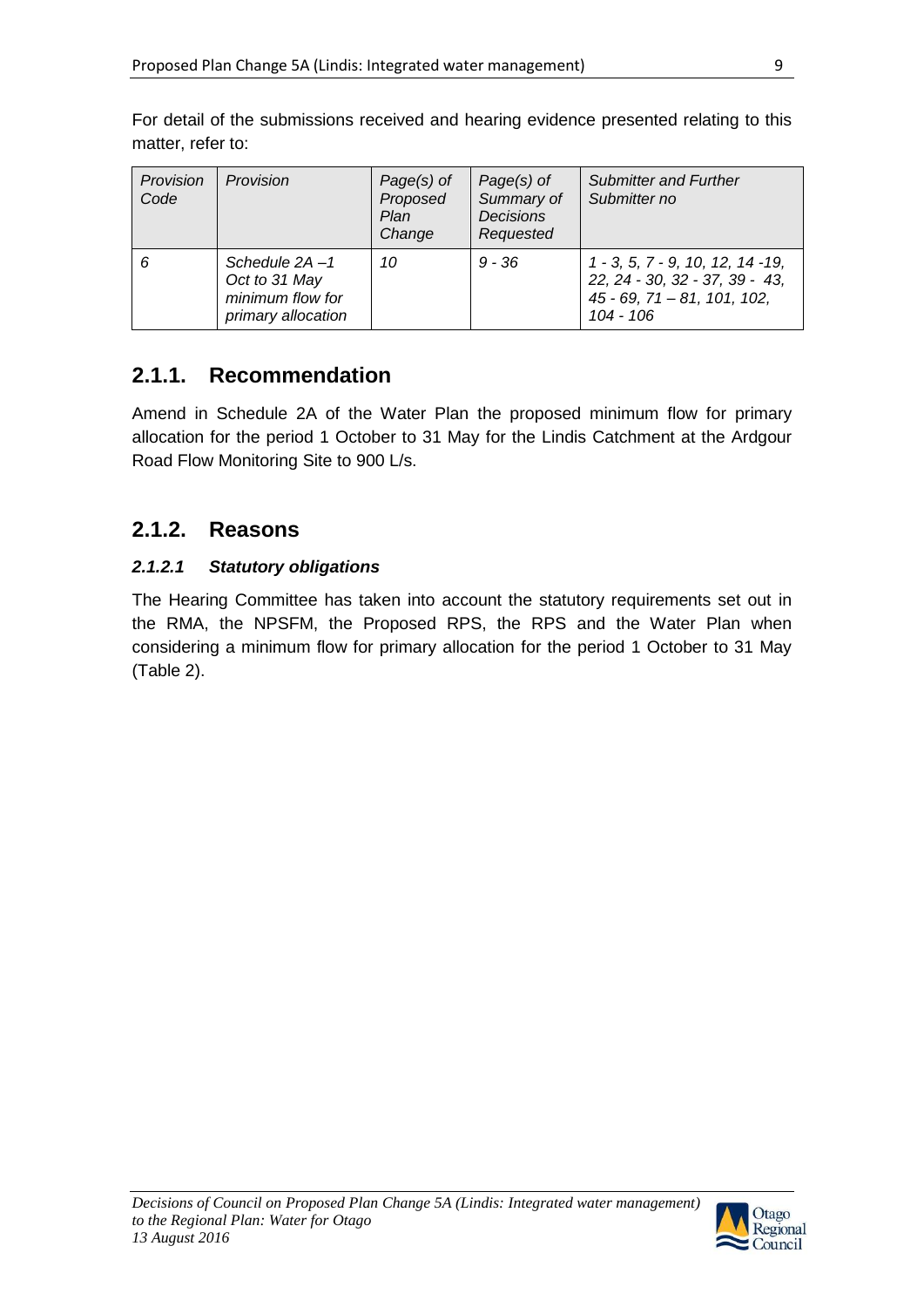| Assessment of a 900 L/s minimum flow against relevant statutory<br><b>Planning</b><br>documents<br>requirements. |                                                                                                        |  |  |  |
|------------------------------------------------------------------------------------------------------------------|--------------------------------------------------------------------------------------------------------|--|--|--|
|                                                                                                                  | Provides for the economic, social and cultural wellbeing of the<br>community, while                    |  |  |  |
|                                                                                                                  | safeguarding the life-supporting capacity of water and ecosystems<br>$\bullet$<br>$s5(2)(b)$ ; and     |  |  |  |
|                                                                                                                  | avoiding, remedying, or mitigating any adverse effects of activities<br>٠<br>on the environment s5(c). |  |  |  |
|                                                                                                                  | Recognises and provides for:                                                                           |  |  |  |
|                                                                                                                  | the preservation of natural character s6(a);                                                           |  |  |  |
|                                                                                                                  | habitat for indigenous fauna s6(c); and<br>٠                                                           |  |  |  |
|                                                                                                                  | the relationship of Maori and their culture and traditions s6(e).                                      |  |  |  |
| <b>RMA</b>                                                                                                       | Has regard for:                                                                                        |  |  |  |
|                                                                                                                  | Kaitiakitanga s7(a);<br>$\bullet$                                                                      |  |  |  |
|                                                                                                                  | The ethic of stewardship s7(aa);<br>٠                                                                  |  |  |  |
|                                                                                                                  | The maintenance and enhancement of amenity values s7(c);                                               |  |  |  |
|                                                                                                                  | Intrinsic values of ecosystems s7(d);                                                                  |  |  |  |
|                                                                                                                  | Maintenance and enhancement of the quality of the environment<br>$s7(f)$ ;                             |  |  |  |
|                                                                                                                  | Any finite characteristics of natural and physical resources s7(g).                                    |  |  |  |
|                                                                                                                  | The protection of the habitat of trout and salmon s7(h); and                                           |  |  |  |
|                                                                                                                  | The effects of climate change s7(i).                                                                   |  |  |  |
| <b>NPSFM</b>                                                                                                     | Gives effect to Objectives B1 and C1.                                                                  |  |  |  |
| <b>RPS</b>                                                                                                       | Achieves Objectives 6.4.3, 6.4.4 and 6.4.8.                                                            |  |  |  |
| Proposed RPS                                                                                                     | Achieves Objectives 1.1, 1.2, 2.1, 2.3 and 4.5.                                                        |  |  |  |
| <b>Water Plan</b>                                                                                                | Achieves Objectives 5.3.1, 5.3.2, 5.3.3, 5.3.4, 6.3.1, 6.3.2A.                                         |  |  |  |

**Table 2: Assessment of a 900 L/s minimum flow against the statutory requirements set out in the RMA, the NPSFM, the Proposed RPS, the RPS and the Water Plan.**

The Hearing Committee considered that the recommended amendment to the proposed minimum flow for primary allocation for the period 1 October to 31 May promotes the overall purpose of the sustainable management of natural and physical resources set out in Part 2 of the RMA, gives effect to the NPSFM, and ensures consistency with relevant objectives of the RPS, the proposed RPS, and the Water Plan.

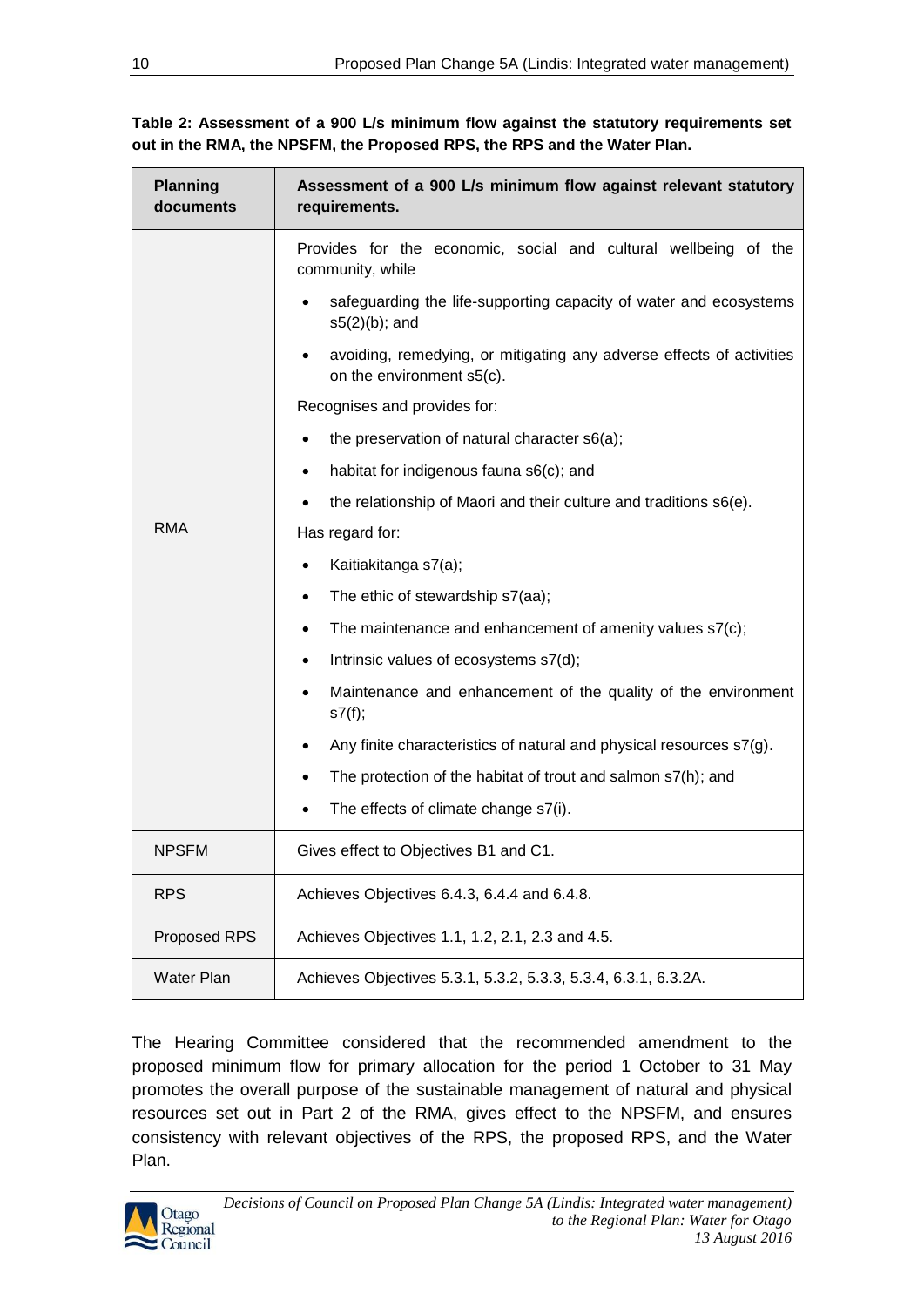### *2.1.2.2 Water Plan Schedule 2D.1 considerations for setting minimum flows*

Schedule 2D.1:

### **(a) Any existing or previous minimum flow regime or residual flow**

Prior to the Plan Change there was no minimum flow.

### **(b) The 7-day mean annual low flow**

The calculated 7-day mean annual low flow (MALF) at the Lindis Peak Flow Monitoring Site is 1,626 L/s. The calculated 7-day mean low flow for the period 1 October to 31 May at the same flow monitoring site is 1,431 L/s.

The naturalised MALF at the Ardgour Road Flow Monitoring Site is 1,935 L/s, while the naturalised 7-day mean low flow for the period 1 October to 31 May at the same Flow Monitoring Site is 1,709 L/s (ORC, 2016).

The recommended minimum flow of 900 L/s at the Ardgour Road Flow Monitoring Site represents 46.5% of the naturalised MALF, or 52.6% of the naturalised 7-day mean low flow at the same monitoring site for the period 1 October to 31 May.

### **(c) Interaction between water bodies**

Research undertaken by ORC and expert evidence provided during the hearing shows that there is a strong hydrological connection between surface and ground water flows along large reaches of the Lindis River. The river can be split into four reaches, each with differing hydrological characteristics. The boundaries of these reaches are generally identified as:

- 1. Between the headwaters of the Lindis River and The Point. The Point is situated towards the northern end of Ardgour Road, approximately 14 kilometres upstream of the Clutha River/Mata-Au confluence. This reach is not characterised by significant flow losses to, or flow gains from, groundwater.
- 2. Between The Point and the Ardgour Road bridge, the *middle losing reach*. This 3-kilometre-long reach is characterised by significant flow losses to the underlying Lindis Alluvial Ribbon Aquifer.
- 3. Between the Ardgour Road bridge and the Ardgour Road Flow Monitoring Site. In this gaining reach inflows of groundwater from the Lindis Alluvial Ribbon Aquifer augment surface flows.
- 4. Between the Ardgour Road Flow Monitoring Site and the Clutha River/Mata-Au confluence, the *lower losing reach*. This 3-kilometrelong reach is characterised by significant loss of surface flows to the underlying Lindis Alluvial Ribbon Aquifer.

Consensus exists among expert witnesses regarding the general spatial distribution of gaining and losing river reaches. However, there are varying estimates regarding actual flow losses or gains that may occur in each of these

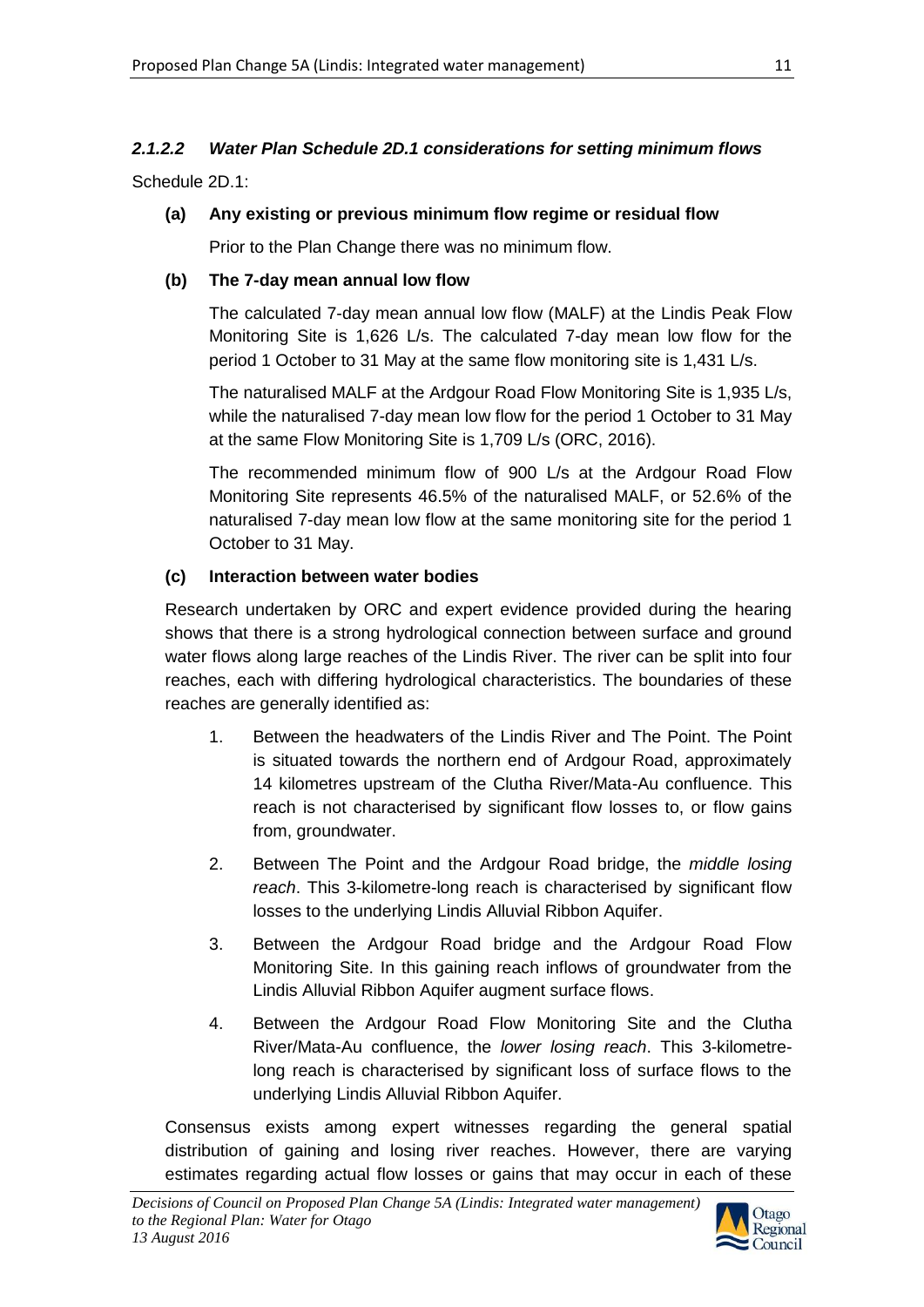reaches. There is also recognition that river hydrology and channel morphology is dynamic and that losses and gains would not be static over time.

After reviewing the hydrological information provided by submitters and ORC the Hearing Committee concluded:

- 1. Limited reliable data is available on the flow loss that occurs in the *middle losing reach*. Flow losses in this reach have been estimated to be between 160 L/s and 500 L/s. (ORC, 2010; ORC, 2016).
- 2. Limited reliable data is available on flow gains occurring in the reach between the Ardgour Road bridge and the Ardgour Road Flow Monitoring Site. Outflows of groundwater from the Lindis Alluvial Ribbon Aquifer can augment surface flows in this part of the river by up to 250 L/s. (ORC, 2016).
- 3. A regression equation analysis was undertaken by ORC in 2016 using certified flow monitoring data collected in the seasons 2014/2015 and 2015/2016 from the Ardgour Road and Clutha Confluence Flow Monitoring Sites. The Clutha Confluence Flow Monitoring Site is located approximately 200 metres upstream from the confluence of the Lindis River and Clutha River/Mata-Au. The analysis provided a flow loss range estimate between 352 L/s and 442 L/s for the *lower losing reach*. Downstream of the Clutha Confluence Flow Monitoring Site flow losses are estimated to be up to 30 L/s.
- 4. The wide range in the estimates of flow gains and flow losses in the main stem of the Lindis River makes a precautionary approach appropriate when setting a minimum flow.

### **(d) Ecological values, including need for flow variability**

### *Ecological values*

In making its recommendations, the Hearing Committee has had regard to the ecological values of the Lindis River. These values were identified through a review of the information collected through the consultation, submission and hearing process, and an assessment of the relevant provisions of the RMA, the NPSFM and the Water Plan, including Water Plan Schedule 1A: Natural Values. Following identification of the ecological values, all submissions and evidence was carefully evaluated to identify the anticipated outcomes of different minimum flows on these values.

The Hearing Committee considered that the minimum flow for primary allocation of 750 L/s, and any minimum flows lower than this, for the period 1 October to 31 May would fail to safeguard the Lindis River's life-supporting capacity. Although a 750 L/s minimum flow will provide some environmental benefits, it will not provide good habitat or passage for fish in the losing reaches of the river due to the lack of sufficient water depth, high levels of predation and the risk of the river drying.

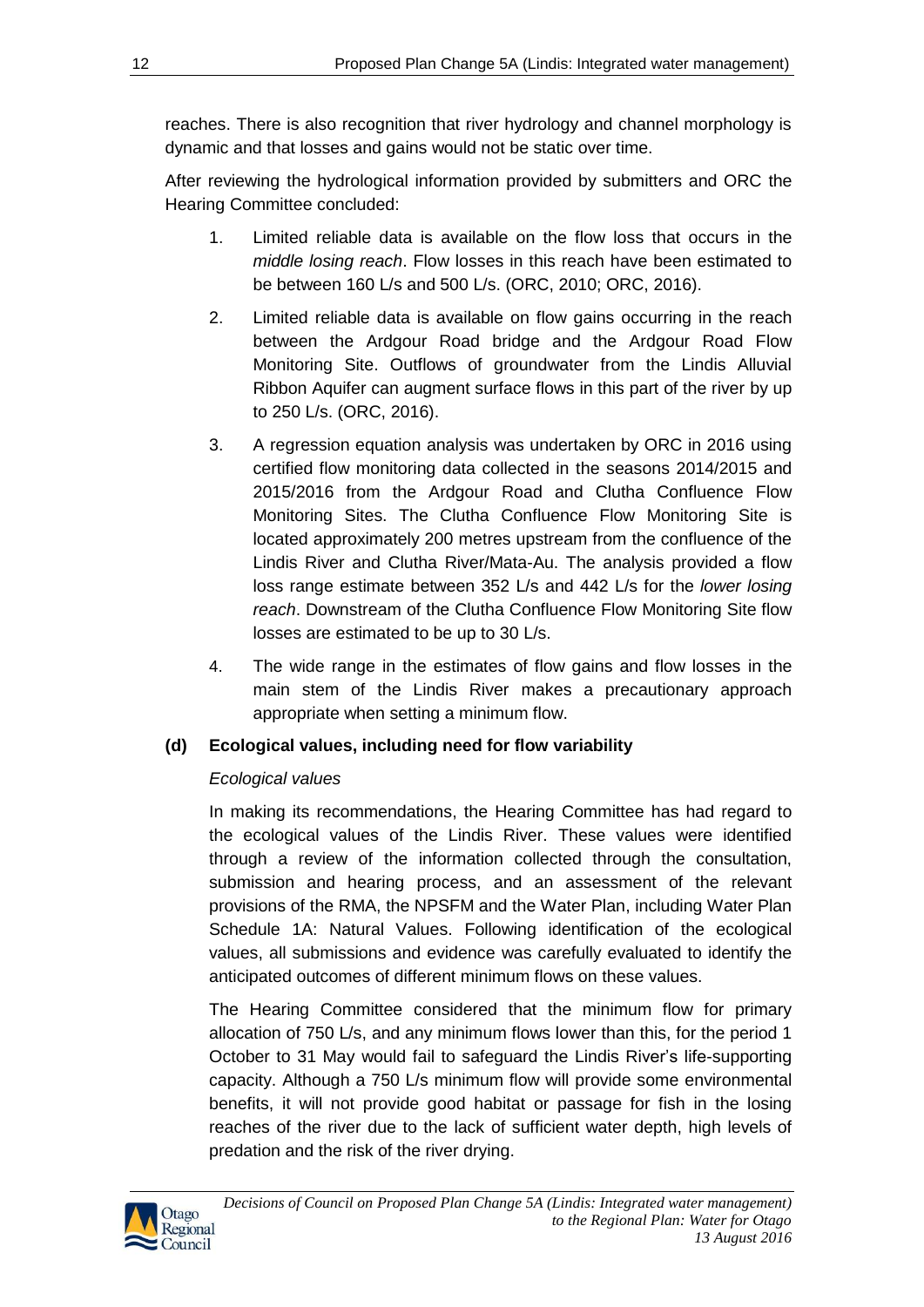The Hearing Committee considered that a 900 L/s minimum flow for primary allocation for the period 1 October to 31 May will safeguard the Lindis River's life-supporting capacity, ecosystem processes and indigenous species including their associated ecosystems. This is achieved by providing continuous habitat and passage for native and introduced fish, and habitat for macro invertebrates throughout the main stem of the river.

A 900 L/s minimum flow for primary allocation for the period 1 October to 31 May will ensure a continuous flow connection between the Lindis River and Clutha River/Mata-Au and provide for the restoration of a flowing braided river in the lower losing reach. The provision of fish passage and additional juvenile rearing habitat will enhance the Lindis River's role as an important spawning and rearing tributary of the nationally important Lake Dunstan and Upper Clutha fisheries. The restoration of flows in the river braids will provide for the ecosystem values associated with the river's riparian margins and create better foraging and nesting opportunities for waterfowl and wading birds.

It is recognised that maximum adult brown trout habitat cannot be provided by any of the minimum flows for primary allocation for the periods 1 October to 31 May requested by submitters.

### *Flow variability*

Flushing flows in the Lindis River are rare during summer and autumn.

The Hearing Committee considered that setting a higher minimum flow at periodic intervals to create flushing flows would be extremely difficult to achieve.

### **(e) Demand for water, including community water supplies**

In setting the minimum flow for primary allocation for the period 1 October to 31 May, the Hearing Committee has had regard to water demand evidence provided by submitters and OPUS International Consultants (*Hydrological analysis to support an economic assessment of the potential impact of a minimum flow regime for the Lindis River, 2015*).

Evidence provided by submitters indicates that the actual combined maximum instantaneous rate of take from the Lindis River is approximately 2,300 L/s.

The OPUS International Consultants report (OPUS, 2015) estimates that with current irrigation practice 2,084 L/s is needed to irrigate an area of 2,240 ha that is currently solely reliant on water from the Lindis River and does not have access to an alternative water source. The report shows that the efficient irrigation of this area requires 1,146 L/s of water.

The demand for irrigation water exceeds supply during the peak irrigation months. With no minimum flow in place, supply reliability is reduced to around 80% in an average year, and can drop to around 60% or less in dry

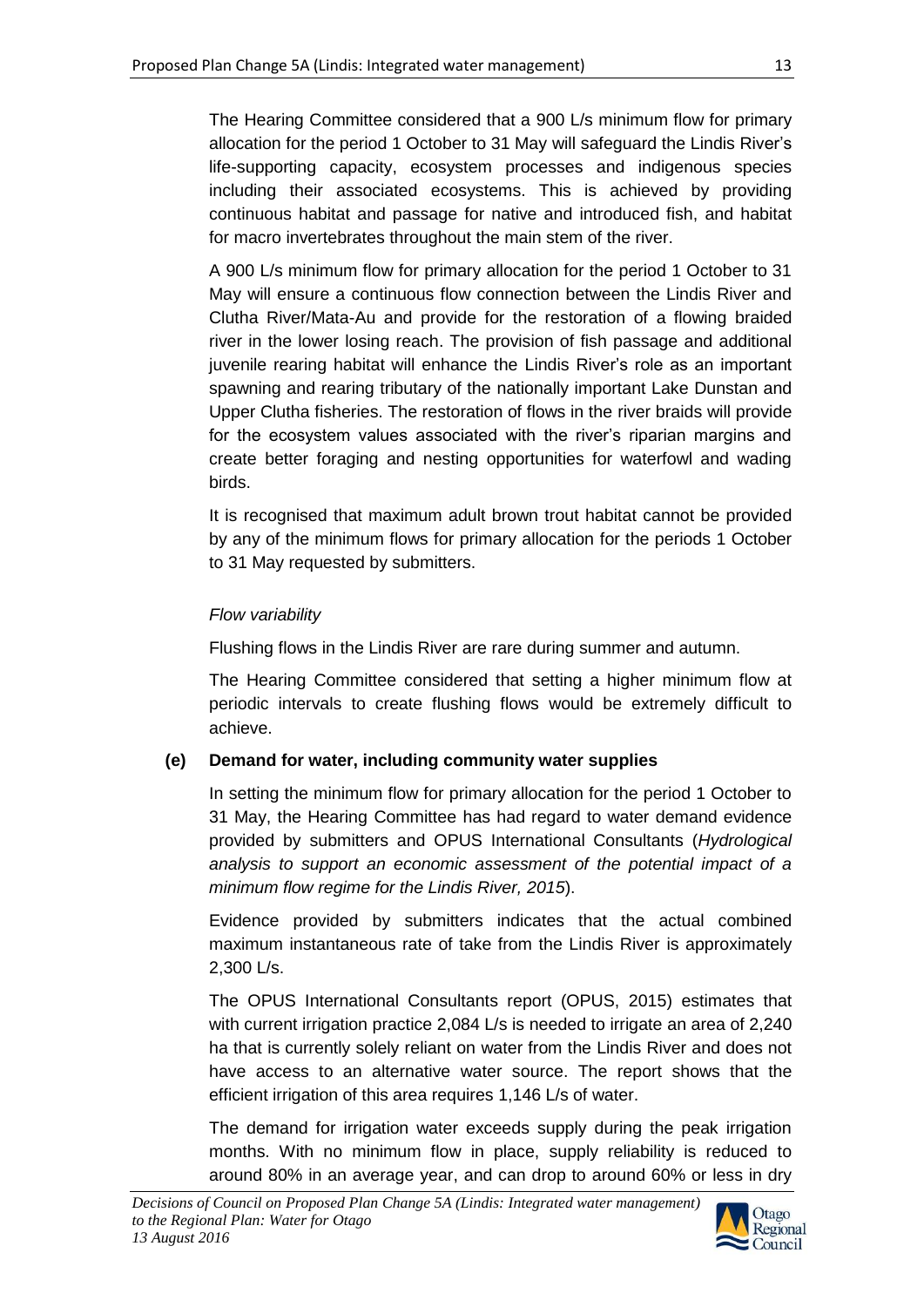years. The recommended minimum flow of 900 L/s for primary allocation for the period 1 October to 31 May will further impact on the availability of water for irrigation.

Some water takes that are permitted under the provisions of the Water Plan and RMA s14(3)(b) are not subject to the minimum flow. These water takes include:

- Water takes for stock drinking
- Water takes for domestic use
- Water takes for firefighting purposes

### **(f) Existing water uses and associated infrastructure**

The Lindis River and the Lindis Alluvial Ribbon Aquifer provide for domestic, communal and stock water supply. The largest volume of water allocated from these water sources is used for irrigation. An unknown portion of this water is applied using traditional irrigation methods, such as border-dyke or flood. Most irrigation water taken from the Lindis is delivered through an open race system.

Information included in the OPUS report and gathered through the hearing process shows that it is possible to reduce actual run-of-the-river water taking from the Lindis River and water use by:

- **Replacing traditional irrigation systems with more efficient spray irrigation:** The OPUS International Consultants report (2015) estimates that with the use of efficient irrigation practices only 1,146 L/s is needed to irrigate the area of 2,420 ha that relies solely on irrigation water from the Lindis River.
- **Replacing the existing races with new water distribution infrastructure:** Hearing evidence indicates that the existing races lose up to 400 L/s of water through leakage.
- **Using alternative water sources:** Allocation is available from the Clutha River/Mata-Au and the Lower Tarras and Bendigo Aquifers.
- **Establishing water storage ponds:** Hearing evidence indicates that the establishment of water storage ponds is a feasible option for a number of water users.

These measures will assist irrigators to mitigate the impacts of a minimum flow on water availability during low flows.

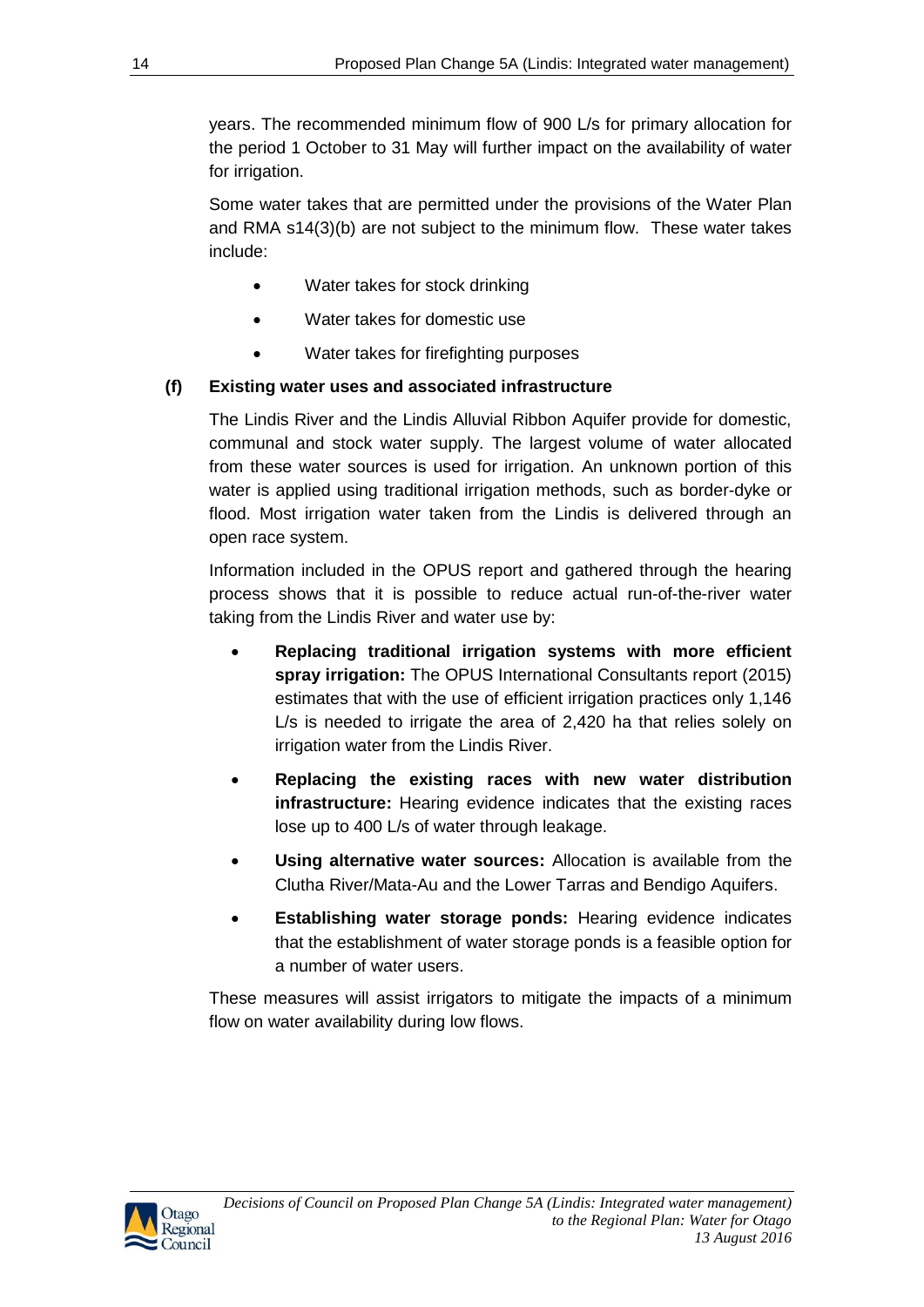### **(g) Environmental, social, cultural, recreational and economic costs and benefits of taking and using water before and after the implementation of a minimum flow regime**

#### *Environmental cost and benefits*

The Hearing Committee heard evidence that a 750 L/s minimum flow for primary allocation for the period 1 October to 31 May does not safeguard the Lindis River's life-supporting capacity and cannot guarantee continuous flows and the restoration of the braided river system in the lower losing reach of the river at all times.

A 900 L/s minimum flow for primary allocation for the period 1 October to 31 May will provide for the natural character values of the Lindis River by ensuring continuous flows throughout the main stem of the river and restoring the braided river system in the lower losing reach of the river at all times.

A 900 L/s minimum flow for primary allocation for the period 1 October to 31 May will safeguard the instream values of the Lindis River. This minimum flow provides habitat for macro invertebrates throughout the main stem of the river and ensures continuous habitat and passage for native and introduced fish by maintaining sufficient water depth and providing greater protection against predation. This minimum flow also enhances the ecological values supported by the river's riparian margins and improves the river's role as an important spawning and rearing tributary of the nationally important Lake Dunstan and Upper Clutha fisheries.

### *Social cost and benefits*

The Hearing Committee accepts that, in the short term, the reduced availability of water resulting from the recommended 900 L/s minimum flow could generate increased competition among water users.

The Hearing Committee considered that the recommended 900 L/s minimum flow would benefit the social well-being of the community by:

- Encouraging a cooperative approach to water use;
- Allowing people to value and enjoy a healthy and continually flowing river; and
- Fostering environmental stewardship.

### *Cultural costs and benefits*

The Hearing Committee recognises that a minimum flow for primary allocation of 750 L/s or less does not:

 Provide for the habitat and wider needs of mahika kai, taoka or other species of importance for Kai Tahu;

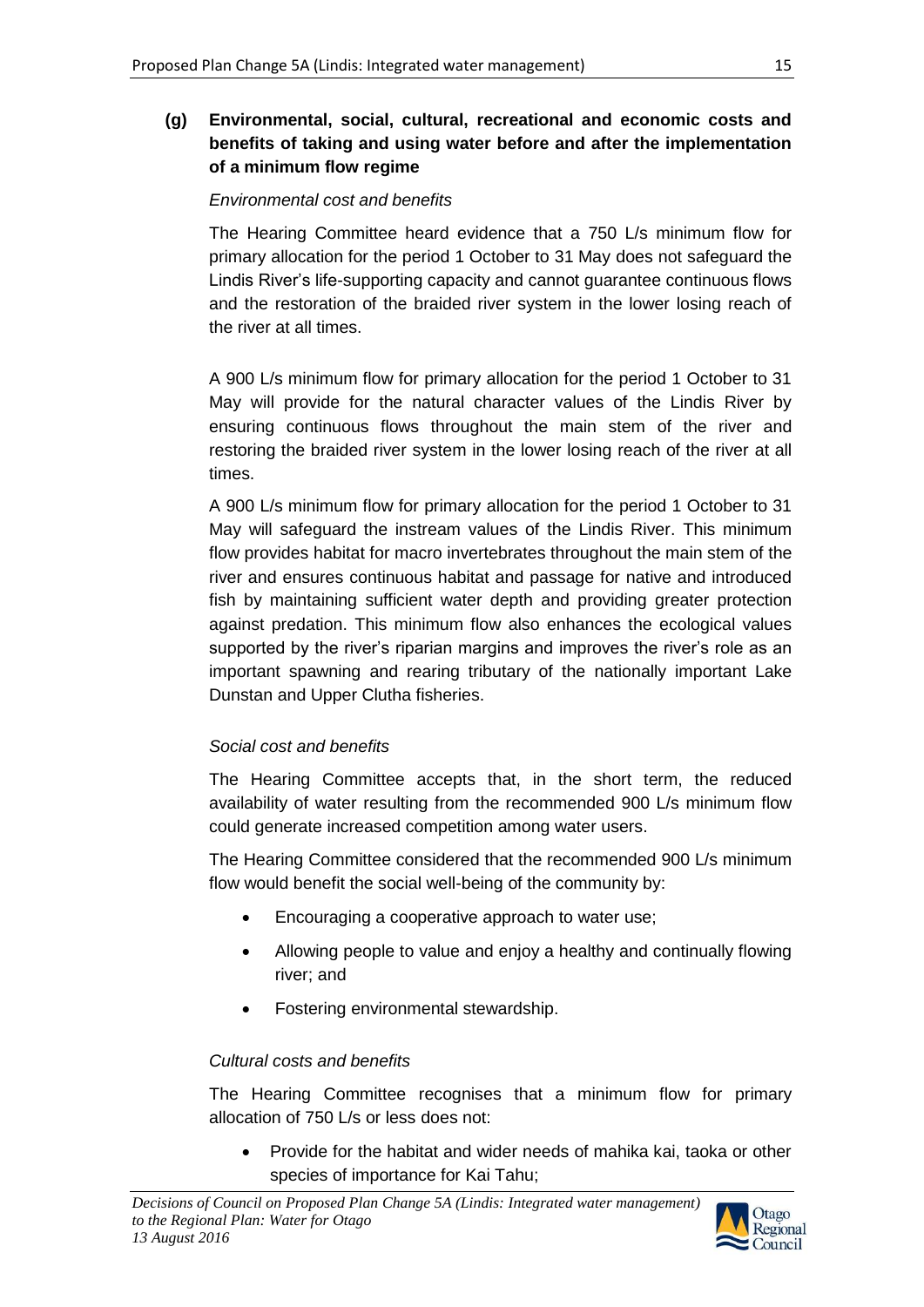- Guarantee permanent flow continuity and uninterrupted connection between freshwater bodies and their ecosystems ("ki uta ki tai");
- Recognise the relationship between the Lindis River and Kai Tahu; and
- Protect the mauri of the Lindis River.

A 900 L/s minimum flow for primary allocation for the period 1 October to 31 May will:

- Provide habitat and passage for all mahika kai and taoka species, including tuna (longfin-eel);
- Guarantee permanent flow continuity and uninterrupted connection between freshwater bodies and their ecosystems;
- Enable Kai Tahu to express their mana and meet their obligations as kaitiaki, and
- Protect the mauri of the Lindis River.

#### *Recreational cost and benefits*

The hearing committee considered that a 900 L/s minimum flow for primary allocation in the period 1 October to 31 May will:

- Provide good opportunities for small stream recreation, such as angling, swimming and paddling; and
- Enhance the quality of visitor experiences, such as camping, picnicking, hiking, walking or sightseeing.

### *Economic cost and benefits*

The Hearing Committee considered the evidence on economic impacts of various minimum flow regimes provided by individual submitters, Mr Grant Porter, Mr George Collier and BERL Economics (*Economic impacts of minimum flow regimes on the Lindis River, 2015*).

The economic analyses provided by BERL Economics, Mr Porter and Mr Collier each apply a different approach and are based on differing assumptions:

- 1. **BERL Economics**: This analysis predicts the economic costs of different minimum flow regime options, no minimum flow, 450 L/s, 750 L/s and 900 L/s, at local, district and regional level. It is based on:
	- A desk top investigation of current land use and water use patterns in the Lindis Catchment; and
	- The hydrological data provided by OPUS International Consultants (2015).

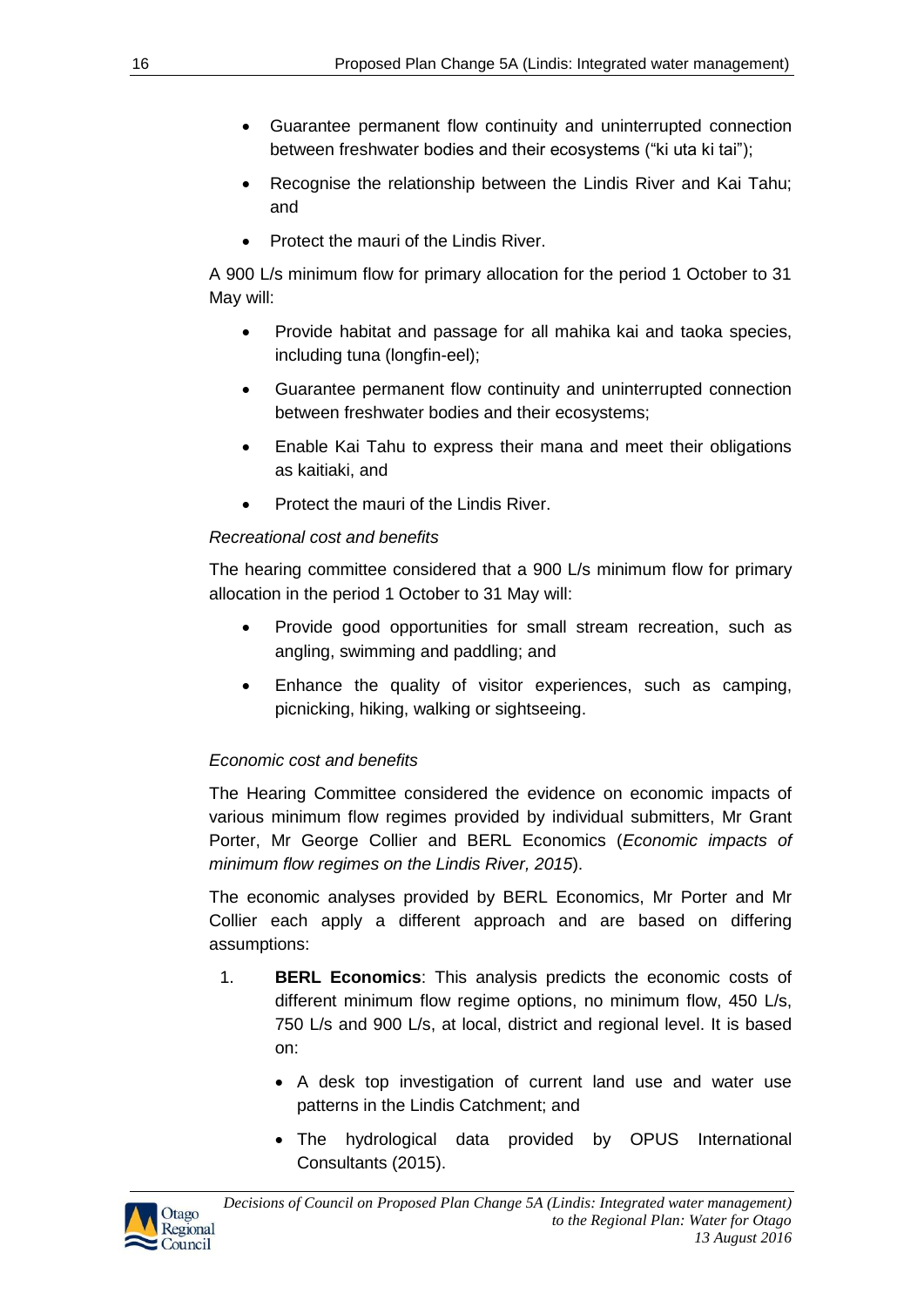- 2. **Mr Porter:** This evaluation estimates the financial impacts of a 450 L/s and 750 L/s minimum flow at farm level. It describes the economic impacts of these minimum flow rates on two 400 ha model farms: one a breeding unit, the other a finishing unit, each with 340 ha fully irrigated.
- 3. **Mr Collier:** This study assesses the potential production and economic impacts of a 450 L/s and 750 L/s minimum flow on the Lindis Catchment and Otago regional economy. The analysis is based on the assumption that 2,300 L/s is taken to irrigate 3,833 ha.

The Hearing Committee considered that the economic analysis provided by BERL Economics addresses the district-wide impacts of minimum flows on farm financial performance. The Porter and Collier analyses focus on the impact of minimum flows on the financial performance of a model farm system and present an opportunity cost for irrigators, rather than the actual cost.

The analyses by BERL Economics (2015) and OPUS International Consultants (2015) show that the implementation of a 900 L/s minimum flow is likely to reduce water availability, causing a reduction in value added and employment. However, these studies also indicate that:

- Most years the impact of annual fluctuations in environmental conditions on water availability for irrigation will be greater than the impact of a 900 L/s minimum flow;
- The number of restriction days in any year under a 900 L/s minimum flow is only slightly greater than the number of restriction days that are likely to occur at a 750 L/s minimum flow; and
- The added economic cost on the local and regional economy of a 900 L/s minimum flow compared to a 750 L/s minimum flow, is relatively small.

The Hearing Committee recognised that the financial impact of a 900 L/s minimum flow can be reduced through:

- The use of alternative water sources:
- The creation of water storage;
- The upgrade or replacement of distribution infrastructure, in order to mitigate losses from leakage or evapotranspiration; and
- The conversion or further conversion to more efficient irrigation methods.

These measures will require initial investment, but are likely to generate long term benefits.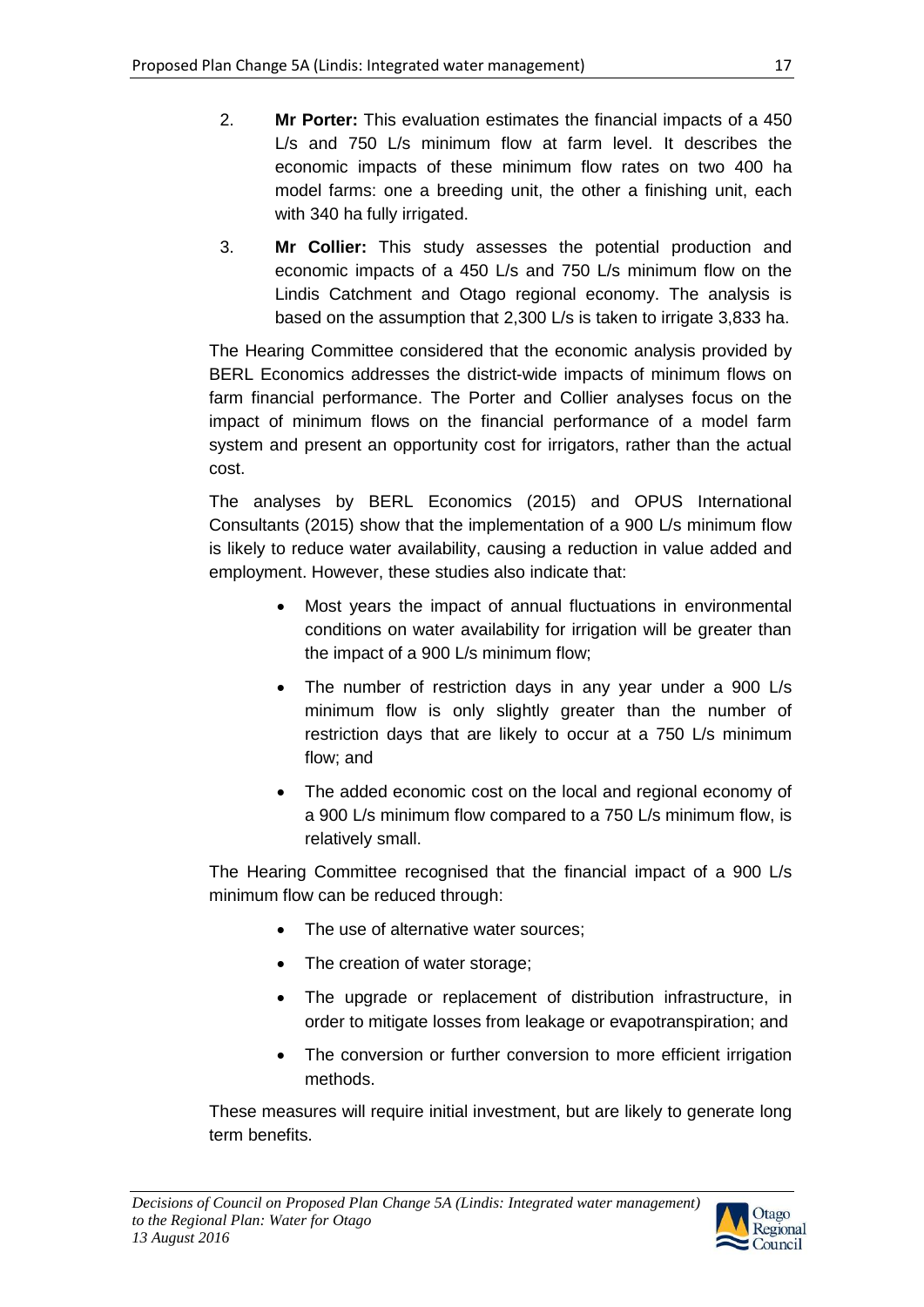### **(h) Any relevant matter in giving effect to Part 2 of the RMA**

The Hearing Committee assessed the 750 L/s minimum flow for primary allocation for the period 1 October to 31 May proposed in the notified Plan Change and the recommended amendment to increase this to 900 L/s against matters that are relevant in giving effect to Part 2 of the RMA. The Hearing Committee concluded that a minimum flow of 900 L/s will achieve the goal of the sustainable management of the Lindis River by enabling people and communities to provide for their social, cultural and economic well-being, while safeguarding the life-supporting capacity of this resource.

The Hearing Committee considered that all relevant matters of national importance listed under RMA s6 and other relevant matters listed in the RMA are adequately provided for by a 900 L/s minimum flow for primary allocation for the period 1 October to 31 May.

### *2.1.2.2 A stepped minimum flow or minimum flow for drought periods*

Hydrological information shows that under natural conditions, flows at the Ardgour Road Flow Monitoring Site are unlikely to drop below 450 L/s. A minimum flow of 450 L/s or less during the driest months of the year or during drought events would not safeguard the river's natural character and its ecosystem values. This minimum flow regime would also fail to give effect to NPSFM Objectives B1 and C1 and would be inconsistent with Objectives 5.3.1 to 5.3.4, and Objective 6.3.1 of the Water Plan.

### *2.1.2.3 Amending the duration of the irrigation season minimum flow period*

The Hearing Committee considered that a 900 L/s minimum flow for primary allocation for the period 1 October to 31 May will provide adequate passage for adult brown trout in the main stem of the Lindis River. There is no environmental benefit to amending the end date of the irrigation season minimum flow period from 31 May to 30 April.

Commencement of the proposed 1 October to 31 May minimum flow period in September is not necessary because flows in the Lindis River in early spring are high enough to meet the demand for water in September. Demand for water is limited in early spring because soil moisture levels at this time of year are generally high.

# **2.1.3. Further evaluation under RMA s32AA**

This part of the report provides an evaluation of the recommended amendment to set the minimum flow for primary allocation at 900 L/s for the period 1 October to 31 May under RMA s32AA.

### *2.1.3.1 Benefits and costs of alternative options*

The Hearing Committee evaluated the benefits and costs of different options for a minimum flow for primary allocation for the period 1 October to 31 May (Table 3).

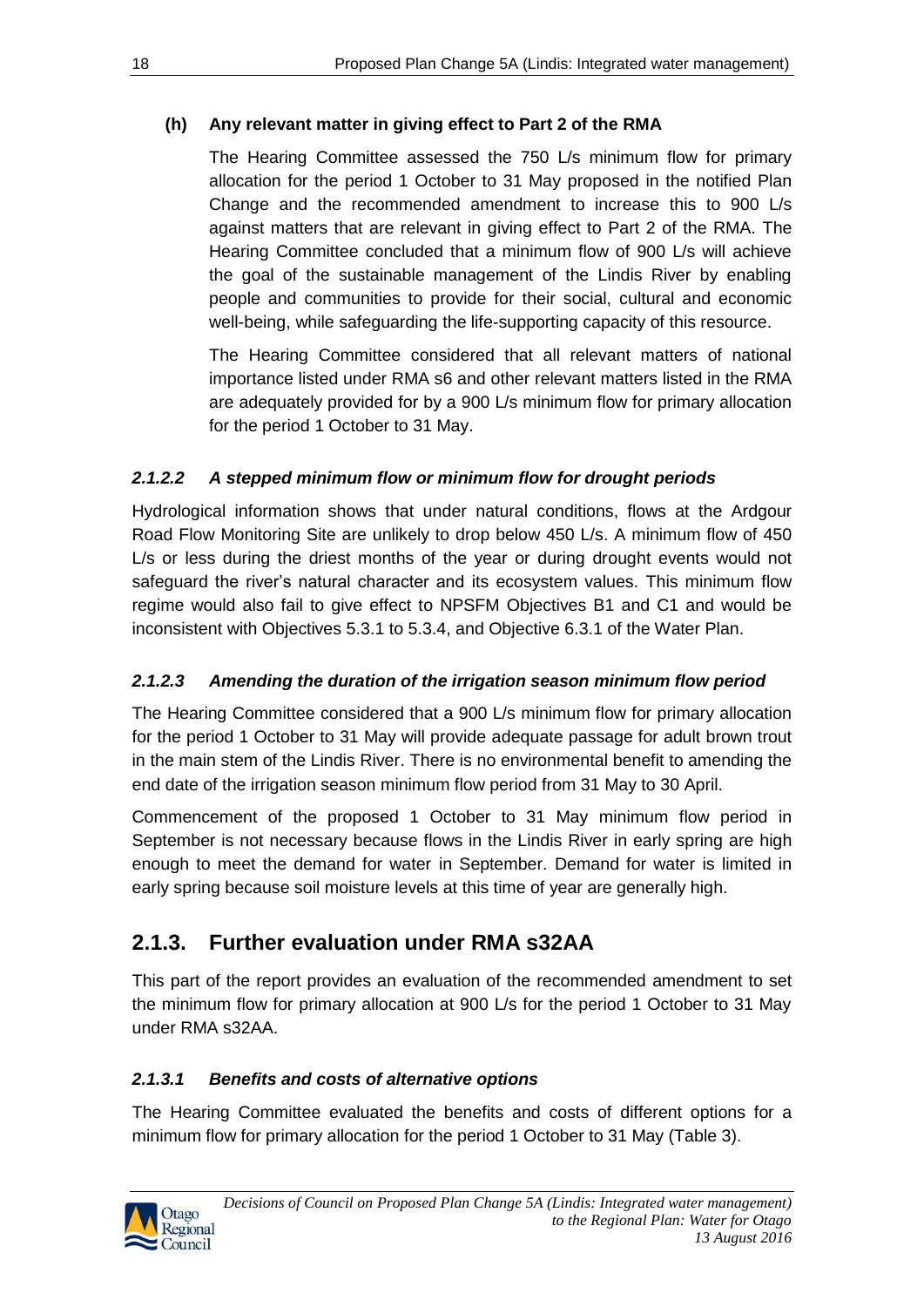| ۰.            |  |
|---------------|--|
| . .           |  |
| ۰,<br>×<br>۰, |  |

| Table 3: Costs and benefits of various minimum flow options. |  |  |  |
|--------------------------------------------------------------|--|--|--|
|                                                              |  |  |  |

| <b>Minimum</b><br>flow    | <b>Economic</b>                                                    | <b>Social</b>                                                                                                                                                                                 | <b>Environmental</b>                                                                                                                                                                                                                                                                                                                   | <b>Cultural</b>                                                                                                                                                                                      |                                                                                                       |                                                   |
|---------------------------|--------------------------------------------------------------------|-----------------------------------------------------------------------------------------------------------------------------------------------------------------------------------------------|----------------------------------------------------------------------------------------------------------------------------------------------------------------------------------------------------------------------------------------------------------------------------------------------------------------------------------------|------------------------------------------------------------------------------------------------------------------------------------------------------------------------------------------------------|-------------------------------------------------------------------------------------------------------|---------------------------------------------------|
| option                    |                                                                    |                                                                                                                                                                                               |                                                                                                                                                                                                                                                                                                                                        |                                                                                                                                                                                                      |                                                                                                       |                                                   |
| 450<br>L/s<br>or less     | $\bullet$ Gross<br>margin<br>reduced<br>by 3.6%.                   | • Provides for the<br>social well-being of<br>local irrigators, but<br>not for the well-<br>being of the wider<br>community.                                                                  | • Does not provide for<br>continuous flow and<br>connection.<br>• Does not provide for<br>natural character.<br>• Does not safeguard<br>life-supporting<br>capacity.<br>• Does not provide good<br>fish habitat or passage<br>due to the lack of water<br>depth, high levels of<br>predation and the risk<br>of the river drying.      | and taoka species.<br>• Does not guarantee<br>flow continuity.<br>• Does not recognise Kai<br>the river.<br>• Does not protect the<br>river's mauri.                                                 |                                                                                                       | • Does not provide for<br>the needs of mahika kai |
| 750 L/s                   | • Gross<br>margin<br>reduced<br>by 5.6%.                           | • Increased<br>competition among<br>water users (short-<br>term).<br>• Some benefits for<br>the wider<br>community<br>(improvement to<br>recreational and<br>amenity values).                 |                                                                                                                                                                                                                                                                                                                                        |                                                                                                                                                                                                      | Tahu's relationship with                                                                              |                                                   |
| 900 L/s                   | • Gross<br>margin<br>reduced<br>by 6.6%.                           | • Creates increased<br>competition<br>between water<br>users during low<br>flows (short-term).                                                                                                |                                                                                                                                                                                                                                                                                                                                        | • Provides for natural<br>character through<br>continuous flows,<br>connection and flowing<br>braids in the lower<br>losing reach.                                                                   | • Provides habitat and<br>passage for all taoka<br>and mahika kai<br>species;<br>• Provides permanent |                                                   |
| 1,000<br>$L/s$ or<br>more | • Economic<br>impacts<br>unknown<br>(No<br>evidence<br>available). | • Fosters<br>stewardship.<br>• Strengthens social<br>cohesion through<br>involvement in<br>cooperative<br>approach to water<br>use.<br>• Community can<br>value and enjoy a<br>healthy river. | • Safeguards life-<br>supporting capacity.<br>Provides passage and<br>continuous habitat for<br>native and introduced<br>fish, and habitat for<br>macro invertebrates.<br>• Enhances ecological<br>values of riparian<br>margins.<br>• Improves recruitment<br>to the Upper Clutha<br>fisheries.<br>• Reduces risk of algal<br>blooms. | flow continuity and<br>uninterrupted<br>connection between<br>water bodies and<br>ecosystems.<br>• Enables Kai Tahu to<br>meet their obligations<br>as kaitiaki.<br>• Protects the river's<br>mauri. |                                                                                                       |                                                   |

### *2.1.3.2 Effectiveness and Efficiency*

Effectiveness assesses the contribution the proposed new provisions make towards achieving relevant objectives, and how successful they are likely to be in solving the problem they were designed to address. Efficiency measures whether the proposed new provisions are likely to achieve the relevant objectives at the lowest total cost to all

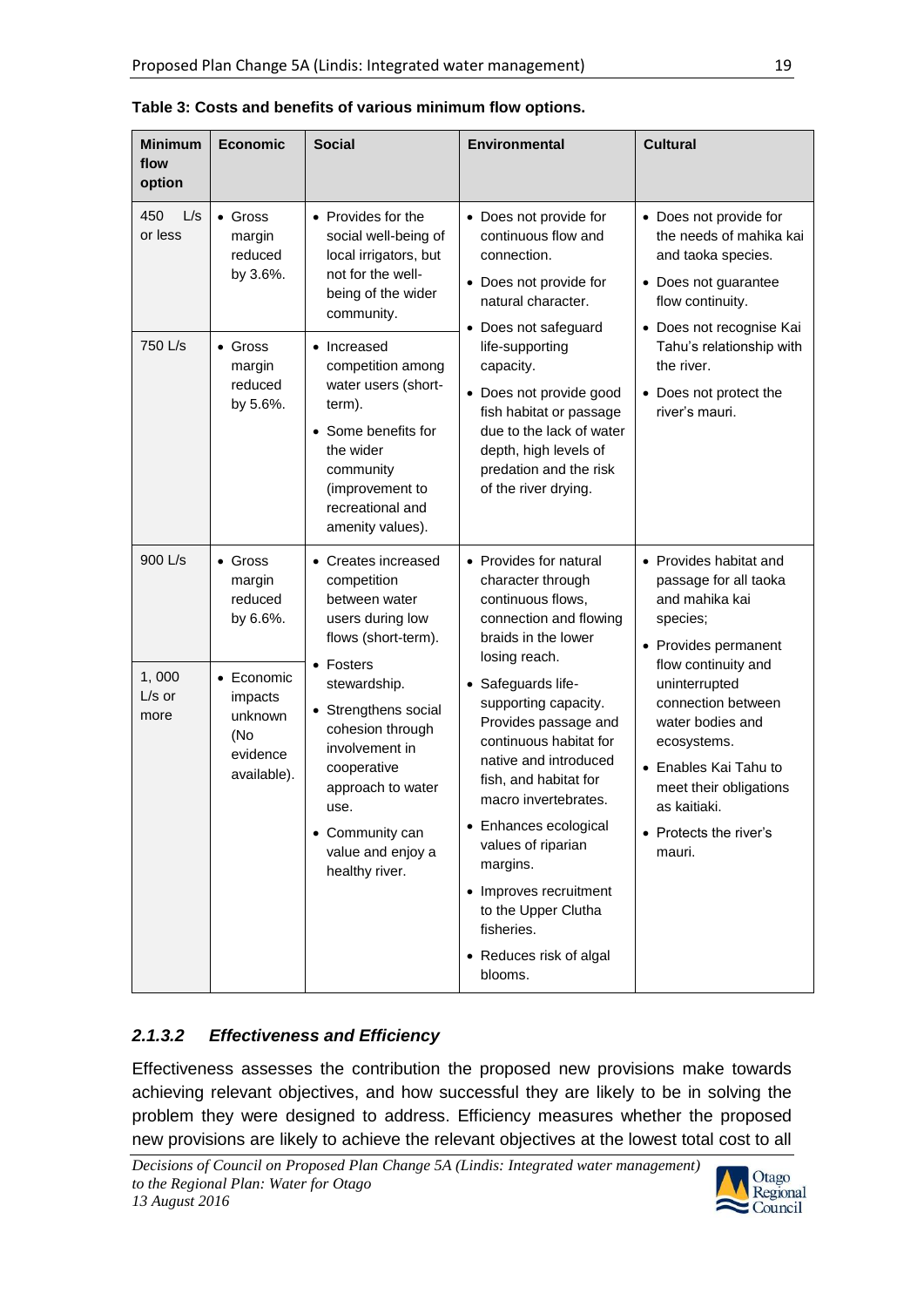members of society, or achieves the highest net benefit to all of society. The assessment of efficiency under the RMA involves the inclusion of a broad range of costs and benefits, many intangible and non-monetary.

The Hearing Committee evaluated the alternative options for a minimum flow for primary allocation for the period 1 October to 31 May in terms of their effectiveness in achieving the relevant objectives of the NPSFM and Water Plan (Table 4).

**Table 4: Effectiveness of various minimum flow options in achieving relevant NPSFM and Water Plan objectives.** 

| <b>Minimum flow option</b> | Effectiveness in achieving relevant objectives                                                                                                     |
|----------------------------|----------------------------------------------------------------------------------------------------------------------------------------------------|
| 450 L/s or less            | Low: Does not achieve NPSFM Objectives B1 and C1 and Water Plan<br>Objectives 5.3.1, 5.3.2, 5.3.3, 5.3.4, 6.3.1 and 6.3.2A.                        |
| 750 L/s                    | <b>Medium:</b> Does not achieve NPSFM Objectives B1 and C1 and Water Plan<br>Objectives 5.3.1, 5.3.2, 5.3.3, 5.3.4, 6.3.1 and 6.3.2A at all times. |
| 900 $L/s$                  | <b>High:</b> Achieves NPSFM Objectives B1 and C1 and Water Plan Objectives<br>5.3.1, 5.3.2, 5.3.3, 5.3.4, 6.3.1 and 6.3.2A at all times.           |
| 1, 000 $L/s$ or more       |                                                                                                                                                    |

The recommended amendment to set a 900 L/s minimum flow for primary allocation for the period 1 October to 31 May will safeguard:

- The Lindis River's life-supporting capacity;
- The river's cultural values:
- Natural character values; and
- The social wellbeing of people and communities.

There will be economic and social costs for irrigators through the reduced availability of water and increased competition between water users during low flow periods. Economic costs can be mitigated through the use of more reliable alternative water sources, the establishment of water storage and the conversion to more efficient irrigation and water supply infrastructure. Where these mitigating measures are implemented the economic and social costs are likely to be short-term. The Hearing Committee recognised that, irrespective of any minimum flow, the Water Plan currently requires water users to apply efficient irrigation practices, avoid wastage of water and consider water storage and alternative water resources where practicable when consents are renewed.

The benefits of a 900 L/s minimum flow for primary allocation for the period 1 October to 31 May are considered to outweigh the costs. The recommended amendment to the proposed minimum flow is therefore effective and efficient.

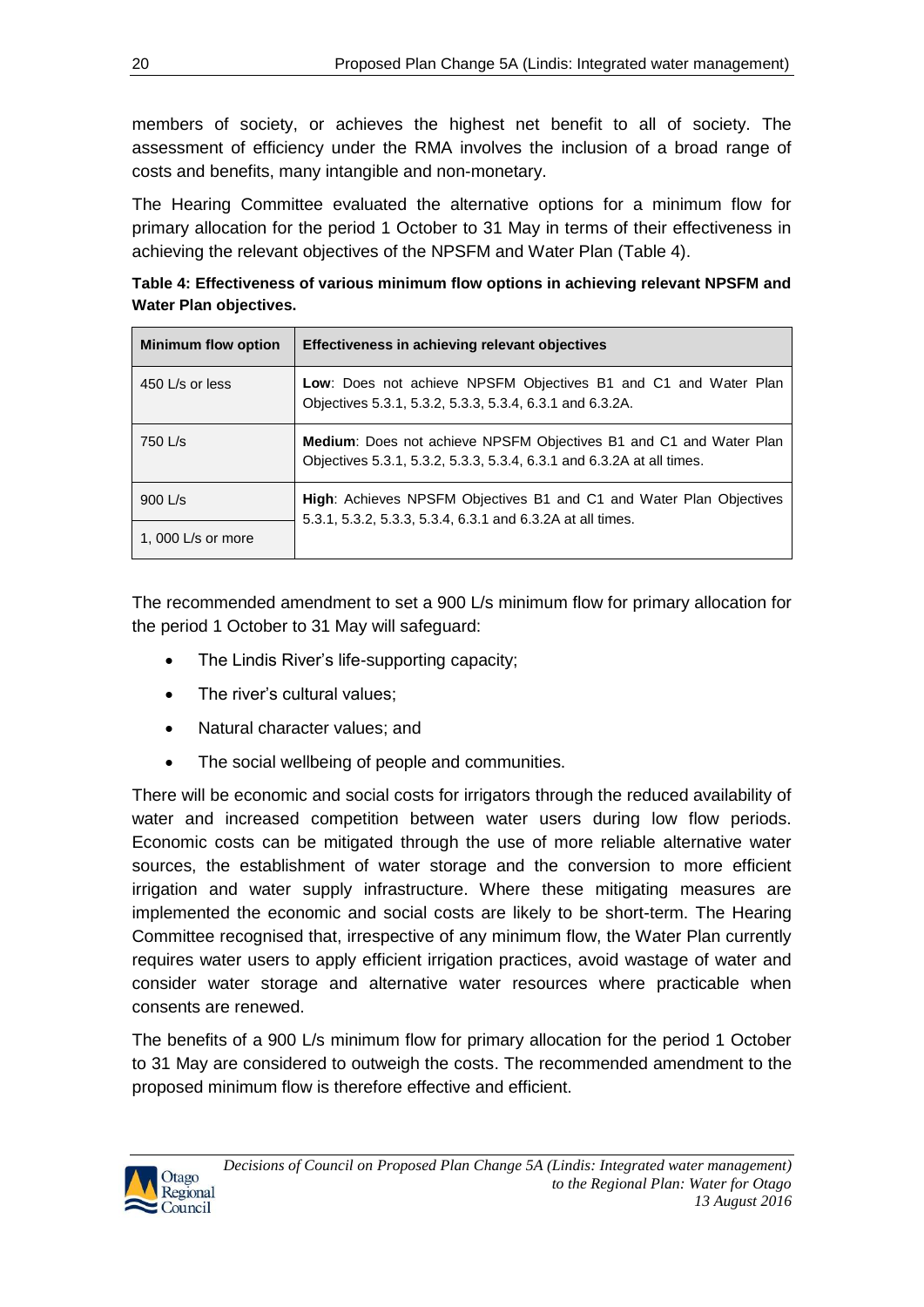### *2.1.3.3 Sufficiency of information*

The dynamic nature of the Lindis River makes it difficult to determine an exact range of flow gains and flow losses in the main stem of the Lindis River. The Hearing Committee therefore considered it appropriate to apply a precautionary approach to the setting of a minimum flow.

The Hearing Committee considered that there is sufficient reliable information to determine a minimum flow that will achieve acceptable environmental, cultural, economic and social outcomes.

### *2.1.3.4 Summary*

It is the Hearing Committee's view that the recommended amendment to the minimum flow for primary allocation for the period 1 October to 31 May proposed by the notified Plan Change is the most appropriate for achieving the purpose of the RMA and the relevant objectives of the NPSFM and the Water Plan.

# <span id="page-32-0"></span>**2.2. Minimum flow for primary allocation for the period 1 June to 30 September**

As notified, the Plan Change proposes a minimum flow for primary allocation of 1,600 L/s for the period 1 June to 30 September.

Requests relating to this matter were:

- Retain the proposed minimum flow for primary allocation of 1,600 L/s for the period 1 June to 30 September at the Ardgour Road Flow Monitoring Site.
- Amend the 1 June to 30 September minimum flow period to 1 May to 30 September.
- Amend the 1 June to 30 September minimum flow period to 1 June to 31 August.

For detail of the submissions received and hearing evidence presented relating to this matter, refer to:

| Provision<br>Code | Provision                                                                    | $Page(s)$ of<br>Proposed<br>Plan Change | Page(s) of<br>Summary of<br><b>Decisions</b><br>Requested | Submitter and<br><b>Further Submitter no</b>                |
|-------------------|------------------------------------------------------------------------------|-----------------------------------------|-----------------------------------------------------------|-------------------------------------------------------------|
|                   | Schedule $2A-1$<br>June to 31 Sept<br>minimum flow for<br>primary allocation | 10                                      | $36 - 38$                                                 | 15, 16, 43, 47, 50,<br>54, 56, 65, 68, 76,<br>77, 104 - 106 |

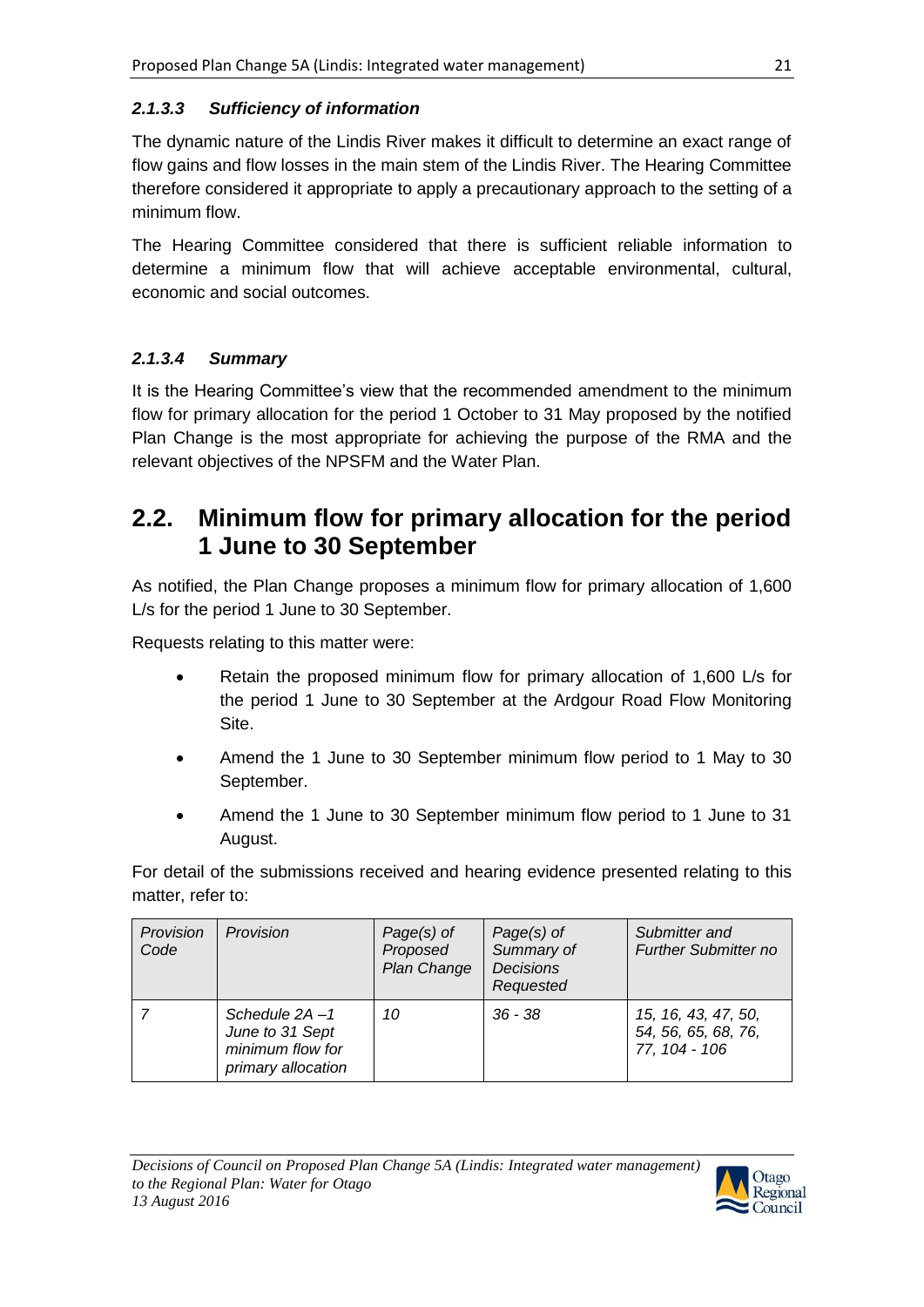## **2.2.1. Recommendation**

Retain a minimum flow for primary allocation of 1,600 L/s for the period 1 June to 30 September at the Ardgour Road Flow Monitoring Site as notified.

# **2.2.2. Reason**

The Hearing Committee considered that a 900 L/s minimum flow for primary allocation for the period 1 October to 31 May will provide adequate passage for adult brown trout in the main stem of the Lindis River. There is no environmental benefit to amending the 1 June start date for the 1,600L/s flow period to 1 May.

There is no need to amend the start date for the 900L/s minimum flow period from 30 September to 31 August, because flows in the Lindis River in early spring are high enough to meet the demand for water in September. Demand for water is limited in early spring because soil moisture levels at this time of year are generally high.

# <span id="page-33-0"></span>**2.3. Primary allocation limit**

The primary allocation limit is the amount of water that can be allocated from a catchment by primary allocation consents. Primary allocation limits are set under Policy 6.4.2 of the Water Plan to provide for aquatic ecosystems and socio-economic and cultural wellbeing, while enabling reliable access to water for existing water permit holders.

Schedule 2A of the Water Plan identifies the primary allocation limit for specified catchments in Otago.

As notified, the Plan Change proposes to set in Schedule 2A of the Water Plan a primary allocation limit of 1,000 L/s for the Lindis River.

Some submitters support the proposed primary allocation limit of 1,000 L/s, but a number of these have stated that their support is conditional upon increasing the minimum flow for the 1 October to 31 May period from 750 L/s to 1,000 L/s. Other submitters opposed the proposed primary allocation limit or requested that it be amended.

Requests relating to this matter were:

- Retain the proposed primary allocation limit of 1,000 L/s.
- Retain the proposed primary allocation limit of 1,000 L/s, but only if the minimum flow for the 1 October to 31 May period is increased from 750 L/s to 1,000 L/s.
- Set the primary allocation limit at 1,500 L/s or 1,900 L/s.
- Set a primary allocation limit that better reflects historic or current levels of water abstraction from the Lindis River.

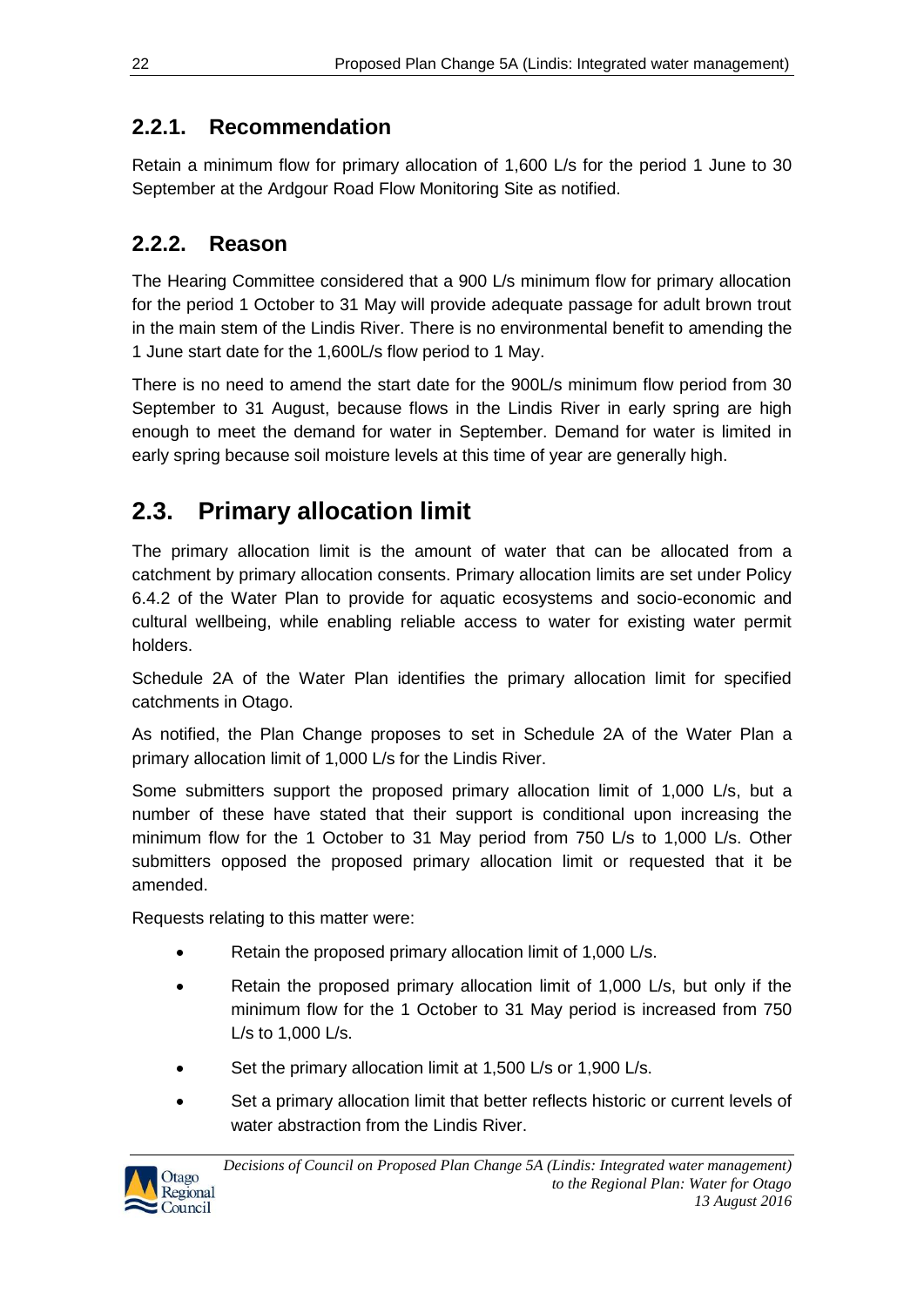Set a primary allocation limit that reflects a quantity of water that is agreed between the irrigators and the ORC.

For detail of the submissions received or hearing evidence presented relating to this matter, refer to:

| Provision<br>Code | Provision                                   | Page(s) of<br>Proposed<br>Plan Change | Page(s) of<br>Summary of<br><b>Decisions</b><br>Requested | <b>Submitter and Further Submitter</b><br>no                                                                               |
|-------------------|---------------------------------------------|---------------------------------------|-----------------------------------------------------------|----------------------------------------------------------------------------------------------------------------------------|
| -8                | Schedule 2A-<br>primary<br>allocation limit | 10                                    | $38 - 43$                                                 | 15, 16, 22, 28, 30, 32, 33, 39,<br>42, 43, 46, 47, 50, $52 - 54$ , 59 -<br>58, 60, 61, 65, 68, 69, 71 - 74,<br>77, 79, 102 |

### **2.3.1. Recommendation**

Amend the primary allocation limit in Schedule 2A of the Water Plan to 1,200 L/s.

### **2.3.2. Reasons**

### *2.3.2.1 Statutory obligations*

The Hearing Committee has taken into account the statutory requirements set out in the NPSFM, the principles and purpose of the RMA and the relevant provisions of the RPS, the Proposed RPS and the Water Plan when considering the primary allocation limit (Table 5).

**Table 5: Assessment of a 1,200 L/s primary allocation limit against the statutory requirements set out in the RMA, the NPSFM, the Proposed RPS, the RPS and the Water Plan.**

| <b>Planning</b><br><b>documents</b>                                                                             | Assessment of a 1,200 L/s minimum flow against relevant statutory<br>provisions.                               |  |  |  |  |
|-----------------------------------------------------------------------------------------------------------------|----------------------------------------------------------------------------------------------------------------|--|--|--|--|
|                                                                                                                 | Provides for the economic, social and cultural wellbeing of the community,<br>while                            |  |  |  |  |
| safeguarding the life-supporting<br>capacity of water<br>$\bullet$<br><b>RMA</b><br>ecosystems $s5(2)(b)$ ; and |                                                                                                                |  |  |  |  |
|                                                                                                                 | avoiding, remedying, or mitigating any adverse effects of activities<br>$\bullet$<br>on the environment s5(c). |  |  |  |  |
| <b>NPSFM</b>                                                                                                    | Gives effect to Objectives B2 and B3                                                                           |  |  |  |  |
| <b>RPS</b>                                                                                                      | Achieves Objective 6.4.1                                                                                       |  |  |  |  |
| Proposed<br>RPS                                                                                                 | Achieves Objectives 4.4 and 4.5                                                                                |  |  |  |  |
| Water Plan                                                                                                      | Achieves Objectives 5.3.6 and 6.3.2                                                                            |  |  |  |  |

*Decisions of Council on Proposed Plan Change 5A (Lindis: Integrated water management) to the Regional Plan: Water for Otago 13 August 2016*

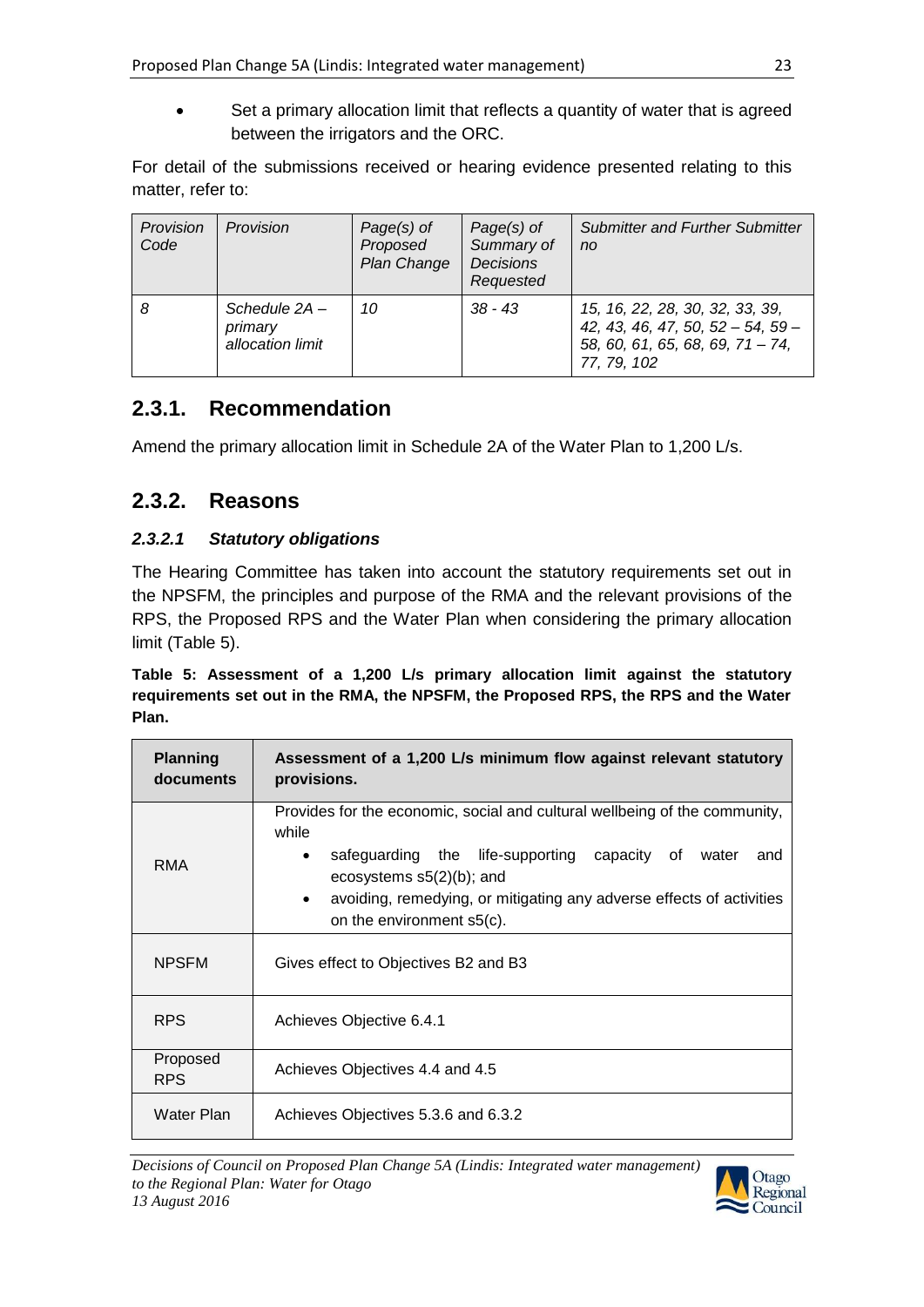The Hearing Committee considered that the recommended amendment to increase the proposed primary allocation limit in Schedule 2A of the Water Plan to 1,200 L/s promotes the overall purpose of the sustainable management of natural and physical resources set out in Part 2 of the RMA, gives effect to the NPSFM, and ensures consistency with relevant objectives of the RPS, the proposed RPS, and the Water Plan.

### *2.3.2.2 Schedule 2D.2 considerations for setting primary allocation limits*

Schedule 2D.2:

### **(a) Amount of water currently allocated as primary allocation**

There are currently 30 consented surface water takes from the Lindis River and 8 consented groundwater takes within the proposed boundaries of the Lindis Alluvial Ribbon Aquifer that have primary allocation status. The total volume of water allocated through these consents is estimated as 4,000 L/s.

### **(b) Amount of water currently taken as primary allocation**

The evidence provided by submitters indicates that consented allocation does not reflect the actual volume of water that is being taken from the Lindis River. The combined maximum instantaneous take from the Lindis River is estimated by submitters to be 2,300 L/s. However, it is often less because of low summer flows.

### **(c) The 7-day mean annual low flow**

The naturalised MALF of the Lindis River at the Ardgour Road Flow Monitoring Site is 1,935 L/s. and the river's naturalised 7-day mean low flow at the same flow monitoring site for the period 1 October to 31 May is 1,709 L/s. A primary allocation of 1,200 L/s represents 62% of the naturalised MALF of the Lindis River at the Ardgour Road Flow Monitoring Site, or 70% of the river's naturalised 7-day mean low flow for the period 1 October to 31 May at the same flow monitoring site.

### **(d) Proposed minimum flow for primary allocation**

Increasing the primary allocation limit enables more water to be taken from the Lindis River through primary allocation consents. However, a higher primary allocation limit may result in reduced water supply and increased rationing needs for individual water users during minimum flow restriction periods.

### **(e) Possible sources of water**

Many irrigators in the upper and middle catchment are solely reliant on irrigation water from the Lindis River. Submitter evidence indicates that alternative water sources are available for some water users, particularly

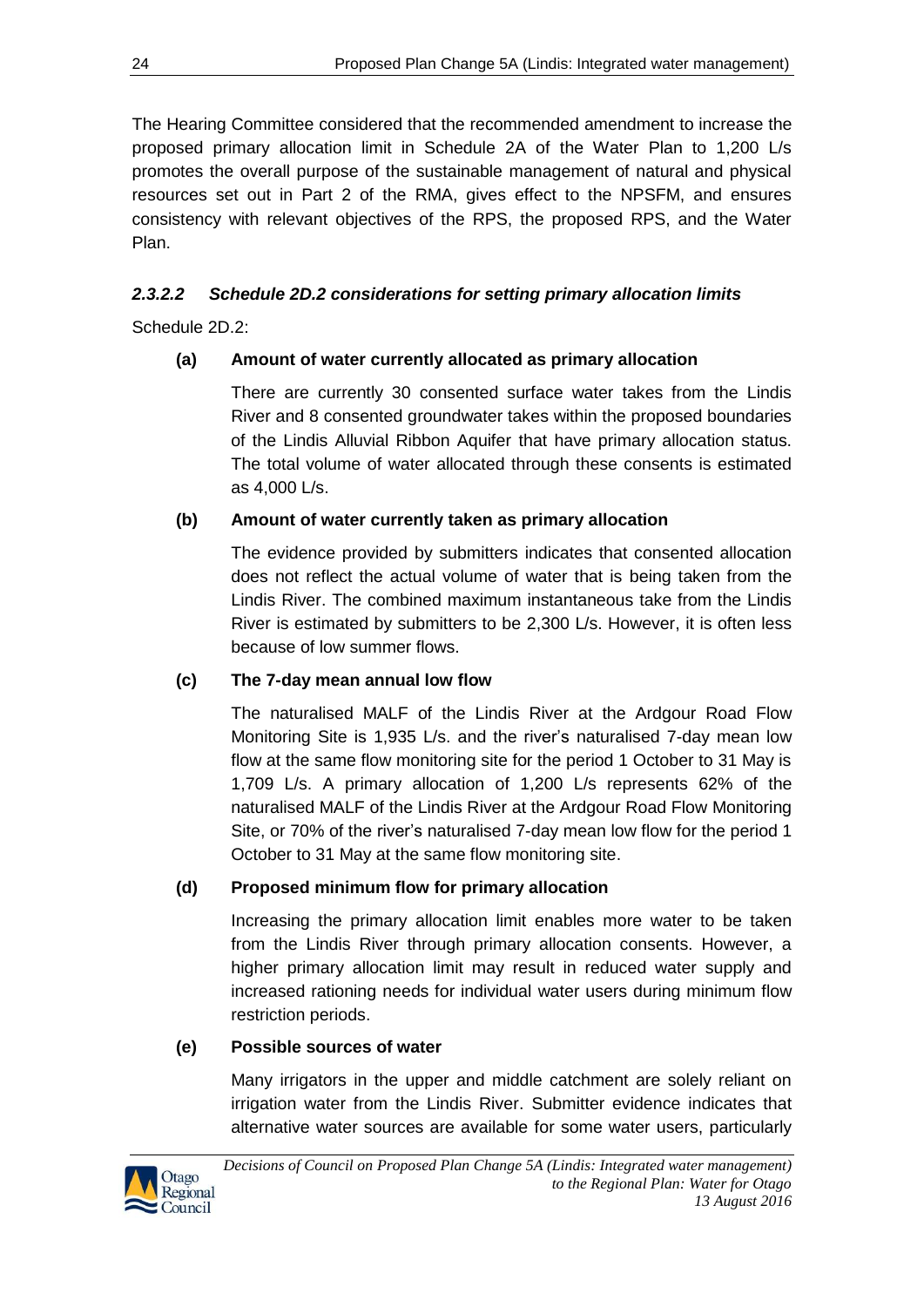in areas that are located close to the Clutha River/Mata-Au or situated in the Bendigo-Tarras Basin.

### **(f) Duration and frequency of rationing**

In considering the impacts of the recommended amendments to the primary allocation limit and to the minimum flow for primary allocation for the period 1 October to 31 May, the Hearing Committee has taken guidance from the OPUS International Consultants report (2015).

Figures 4.23 and 4.24 of OPUS International Consultants report show the availability of irrigation water from the Lindis River in the current situation, where there is no minimum flow restriction and 2,084 L/s is taken to irrigate an area of 2,420 ha that only has access to water from the Lindis River. These figures show there would have been 114 restriction days and a total of 100 consecutive restriction days during the irrigation season 1977-1978, possibly the driest irrigation season on record. Under the same scenario there would have been a total of 43 restriction days and 30 consecutive restriction days during an average irrigation season, such as the irrigation season 1994-1995.

Figures 4.29 and 4.30 of the OPUS International Consultants report show the impacts on water availability if the same area were to be irrigated efficiently with an allocation of 1,146 L/s and all takes were subject to a minimum flow of 900 L/s. In the irrigation season 1977-1978 there would be an estimated total of 70 restriction days and less than 45 consecutive restriction days. In the irrigation season 1994 - 1995, there would be less than 30 consecutive restriction days and an estimated total of less than 40 restriction days.

Comparison of the above figures indicates that the reliability of supply achieved with a 900 L/s minimum flow for a total primary allocation take of 1,200 L/s, is likely to be comparable or possibly greater than the reliability of supply that is currently provided by the Lindis River.

### **(g) Social and economic benefits of taking and using water**

A primary allocation limit of 1,200 L/s is considered to be adequate to efficiently irrigate properties within and outside the proposed boundaries of the Lindis Catchment that currently only have access to irrigation water from the Lindis River. This primary allocation limit will provide more certainty to existing consent holders who are currently reliant on run-of-the river takes from the Lindis River and for whom it is not possible to access an alternative water source.

Increasing the proposed primary allocation limit from 1000 L/s to 1,200 L/s will not noticeably impact on flow variability or the incidence of flushing flows in the Lindis River and is unlikely to have any adverse impact on the river's ecosystem values, recreational values, cultural values and natural

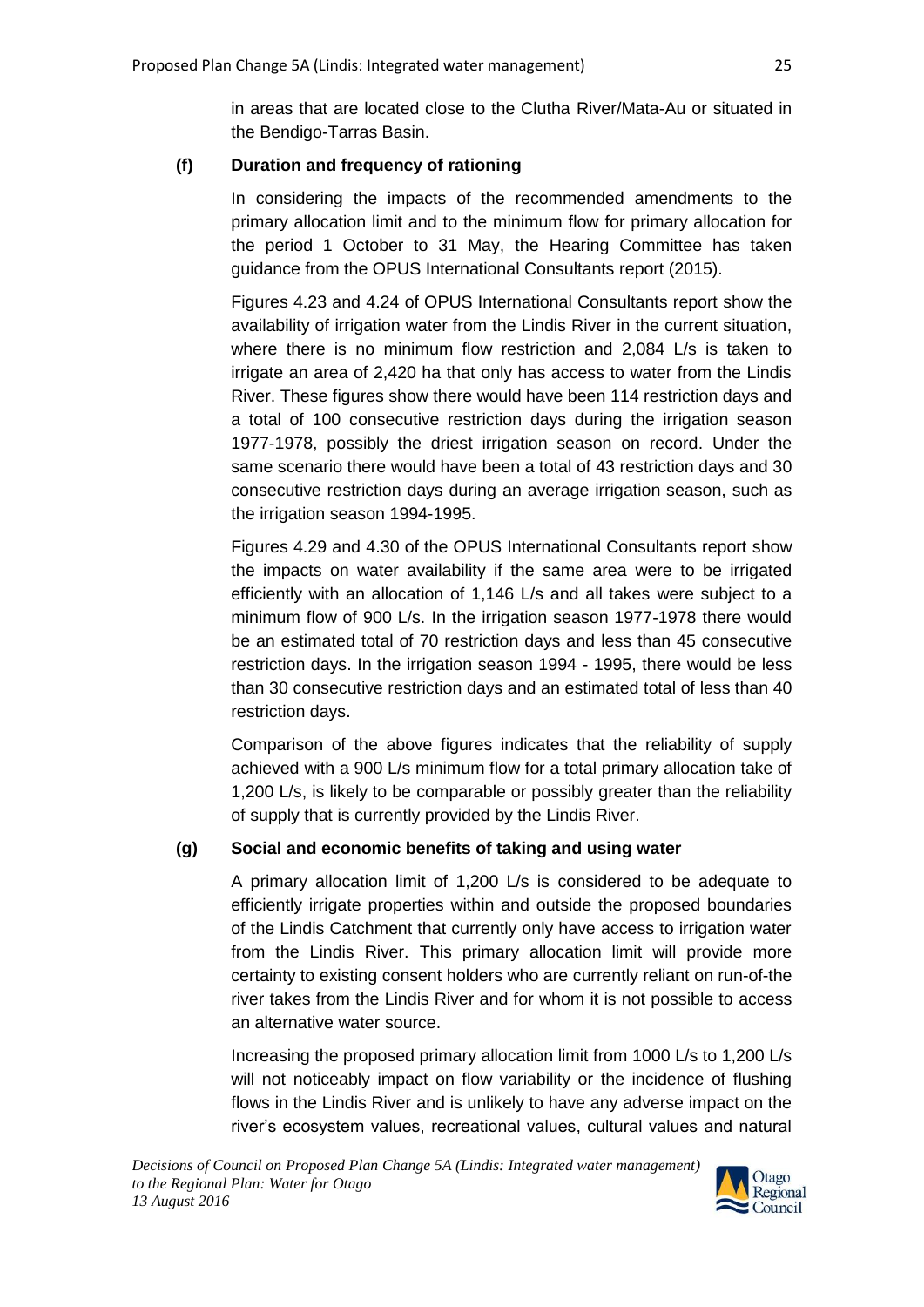character. Instream values will be mostly protected by the minimum flow for primary allocation.

### *2.3.2.3 Setting a high primary allocation limit*

NPSFM Objectives B2 and B3 require ORC to phase out over allocation and maximise the efficient use of water. Setting a primary allocation limit that reflects current levels of water taking would not recognise the need to use efficient irrigation practices when consents are renewed and would fail to give effect to the requirements of the NPSFM.

# **2.3.3. Further evaluation under RMA s32AA**

This part of the report provides an evaluation of the recommended amendment to set the primary allocation limit at 1,200 L/s under RMA s32AA.

### *2.3.3.1 Benefits and costs*

The Hearing Committee evaluated the benefits and costs of different options for the primary allocation limit (Table 6)

| <b>Primary</b><br>allocation<br><b>limit</b> | <b>Economic</b>                                                                                        | <b>Environmental</b>                                                                                | <b>Social</b>                                                                                                          | <b>Cultural</b> |
|----------------------------------------------|--------------------------------------------------------------------------------------------------------|-----------------------------------------------------------------------------------------------------|------------------------------------------------------------------------------------------------------------------------|-----------------|
| 1,000 $L/s$<br>or less                       | Insufficient to efficiently<br>irrigate the area that is<br>currently reliant on<br>Lindis water only. | Limited impact<br>because river<br>flows are<br>naturally low<br>during summer<br>and early spring. | Increased competition<br>among water users as<br>limited water is<br>available within the<br>primary allocation limit. | Limited impact. |
| 1,200 $L/s$                                  | Sufficient to efficiently<br>irrigate the area that is<br>currently reliant on<br>Lindis water only.   |                                                                                                     | More certainty to<br>existing<br>consent/deemed permit<br>holders at the time of<br>permit renewal.                    |                 |
| 1,500 L/s<br>or more                         | Sufficient to efficiently<br>irrigate the area that is<br>currently reliant on<br>Lindis water only.   |                                                                                                     |                                                                                                                        |                 |
|                                              | Increased frequency of<br>rationing.                                                                   |                                                                                                     |                                                                                                                        |                 |

**Table 6: Costs and benefits of primary allocation limit options.** 

### *2.3.3.2 Effectiveness and Efficiency*

The Hearing committee evaluated the alternative options for a primary allocation limit in terms of their effectiveness in achieving the relevant objectives of the NPSFM and Water Plan (Table 7).

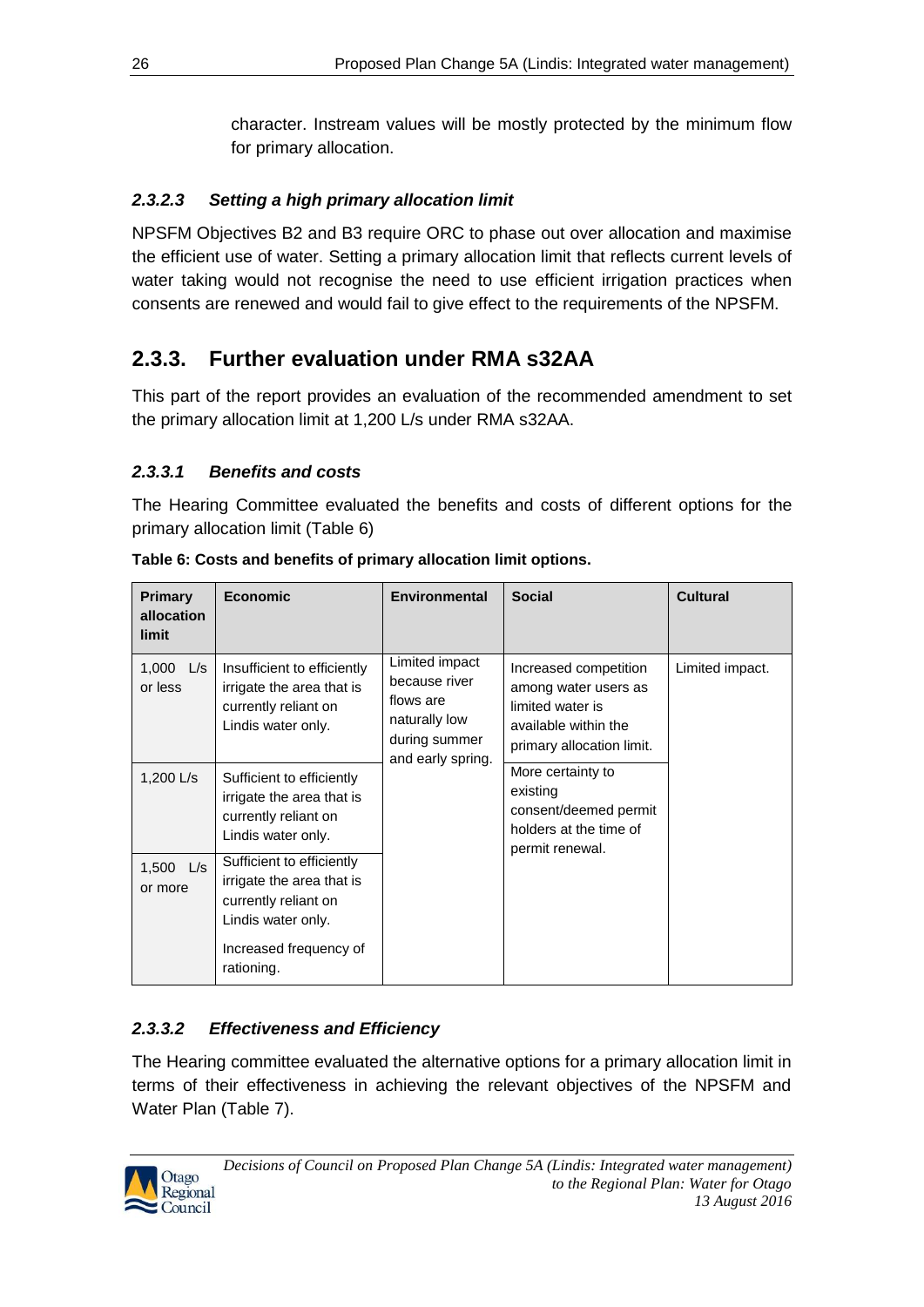| Primary<br>allocation limit | Effectiveness in achieving relevant objectives                                                                                                          |
|-----------------------------|---------------------------------------------------------------------------------------------------------------------------------------------------------|
| 1,000 $L/s$ or less         | Medium: Achieves NPSFM Objectives B2 and B3 and Water Plan Objective 5.3.6.<br>Does not achieve Water Plan Objective 6.3.2.                             |
| 1,200 $L/s$                 | High: Achieves NPSFM Objectives B2 and B3 and Water Plan Objectives 5.3.6<br>and 6.3.2.                                                                 |
| 1,500 $L/s$ or more         | <b>Low:</b> Achieves Water Plan Objective 6.3.2. Does not achieve NPSFM Objectives<br>B <sub>2</sub> and B <sub>3</sub> and Water Plan Objective 5.3.6. |

**Table 7: Effectiveness of various primary allocation limit options in achieving the NPSFM and Water Plan objectives.** 

The recommended amendment to set a primary allocation limit of 1,200 L/s will:

- Maintain the social and economic well-being of the community by providing sufficient water for irrigators who currently take water from the Lindis River and who don't have access an alternative source to irrigate their land efficiently; and
- Provide existing water permit holders with greater certainty at the time of consent or deemed permit renewal.

The recommended amendment to set a primary allocation limit of 1,200 L/s is not anticipated to have a noticeable impact on the environmental and cultural values supported by the Lindis River.

The benefits of a 1,200 L/s primary allocation limit are considered to outweigh the costs or risks. The recommended amendment to the proposed primary allocation limit is therefore effective and efficient.

### *2.3.3.3 Summary*

It is the Hearing Committee's view that the recommended amendment to the primary allocation limit proposed by the notified Plan Change is the most appropriate for achieving the purpose of the RMA and the objectives of the NPSFM and Water Plan.

# <span id="page-38-0"></span>**2.4. Supplementary allocation regime**

Schedule 2B of the Water Plan identifies supplementary allocation blocks and supplementary minimum flows for specified catchments in Otago.

As notified, the Plan Change proposes the following supplementary allocation minimum flow and block sizes for the Lindis Catchment in Schedule 2B:

- Minimum flow for 1st supplementary allocation block of 500 L/s:
	- o May to November: 2,200 L/s

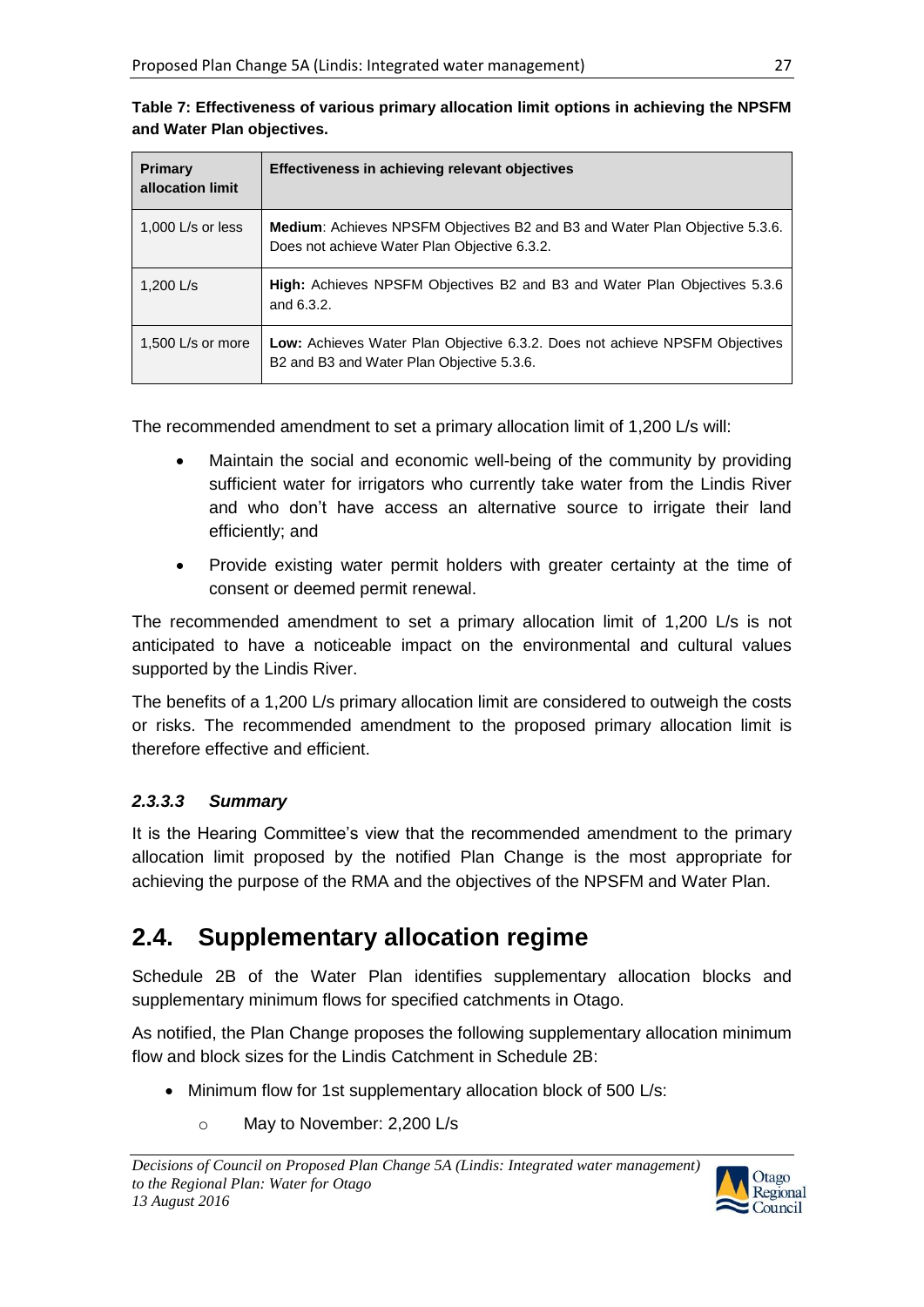- o December to April: 1,600 L/s
- Minimum flow for 2nd supplementary allocation block of 500 L/s:
	- o May to November: 2,700 L/s
	- o December to April: 2,100 L/s

Most submitters were in support of the proposed supplementary allocation minimum flow and block sizes. One submitter requested specification of the dates to which the supplementary minimum flows apply.

For detail of the submissions received and hearing evidence presented relating to this matter, refer to:

| Provision<br>Code | Provision                                             | Page(s)<br>οf<br>Proposed<br>Plan<br>Change | Page(s) of<br>Summary of<br><b>Decisions</b><br>Requested | <b>Submitter and Further</b><br>Submitter no                     |
|-------------------|-------------------------------------------------------|---------------------------------------------|-----------------------------------------------------------|------------------------------------------------------------------|
| 6                 | Schedule $2B -$<br>Supplementary<br>allocation regime | 10                                          | $43 - 44$                                                 | 15, 16, 43, 47, 50, 54, 56, 65,<br>68, 70, 76, 77, 102, 104, 106 |

### **2.4.1. Recommendations**

- a) Retain the proposed supplementary allocation blocks as notified.
- b) Retain the proposed supplementary allocation block minimum flows for the period December to October as notified.
- c) Retain the proposed supplementary allocation block minimum flows for the period May to November as notified.
- d) Clarify the dates in Schedule 2B of the Water Plan to which the supplementary minimum flows apply, as follows:
	- 1 May to 30 November: 2200
	- 1 December to 30 April: 1600
	- 1 May to 30 November: 2700
	- 1 December to 30 April: 2100

### **2.4.2. Reasons**

### *2.4.2.1 Proposed supplementary allocation regime*

No requests have been received from submitters to amend the proposed minimum flows for the first and second supplementary allocation.

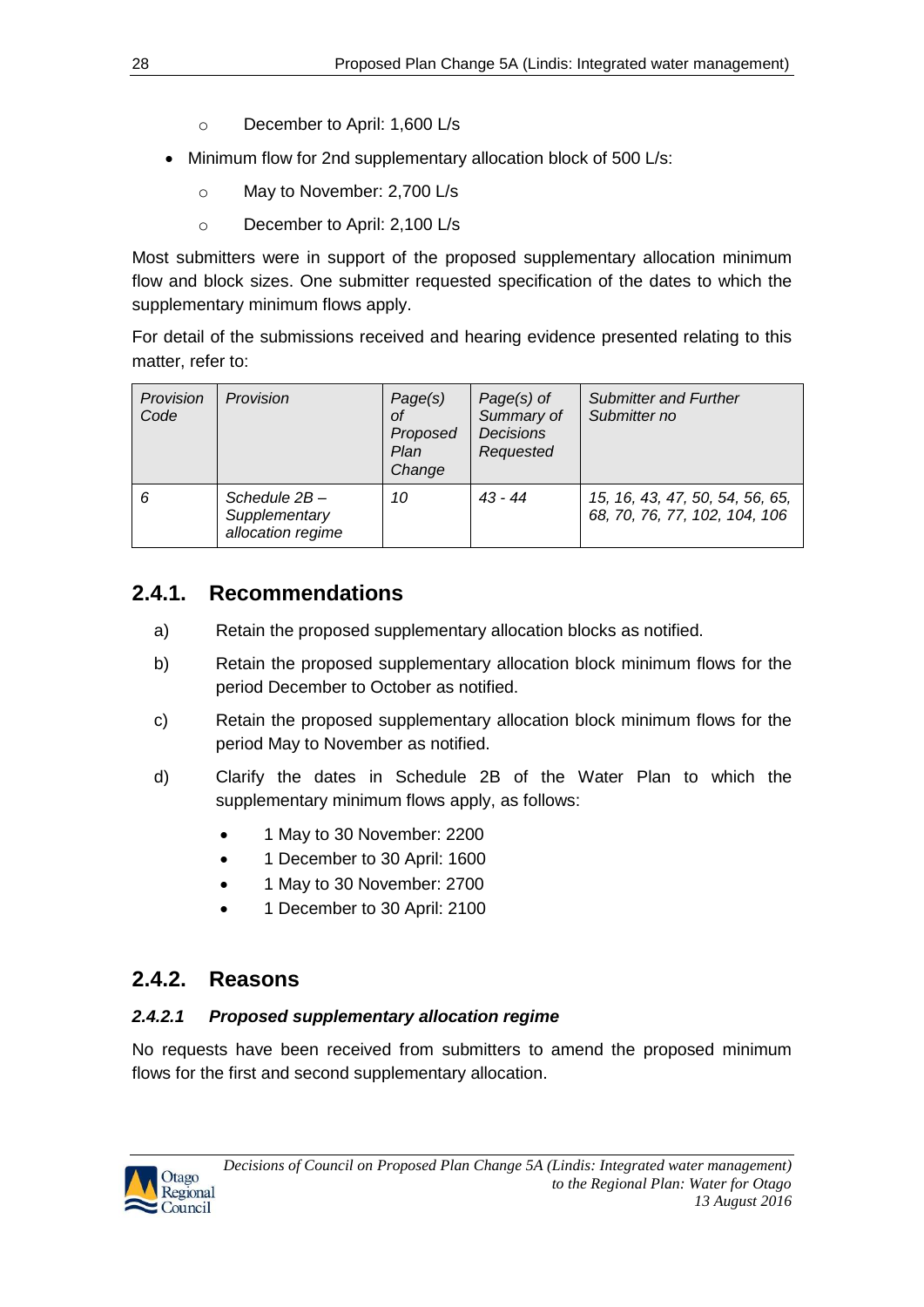The minimum flows that apply to supplementary allocation takes ensure that any taking from within supplementary allocation does not reduce the availability of water for primary allocation consent holders.

### *2.4.2.2 Providing more clarity*

Specifying the start and end dates of the minimum flow periods for supplementary allocation in Schedule 2B of the Water Plan will provide more clarity and certainty for Water Plan users.

# **2.4.3. Further evaluation under RMA s32AA**

The Hearing Committee considered that it is not necessary to undertake a further evaluation under RMA s32AA for the recommended amendment to the start and end dates of the minimum flow periods for supplementary allocation. This recommended amendment only serves to provide plan users with more clarity and does not materially alter the Plan Change as notified.

# <span id="page-40-0"></span>**2.5. Flow monitoring site**

As notified, the Plan Change proposes minimum flows for primary and supplementary allocation for the Lindis Catchment as measured at the Ardgour Road Flow Monitoring Site. This flow monitoring site is situated at E 1314224 N 5023403 (NZTM).

The Ardgour Road Flow Monitoring Site is referred to as *Ardgour Road (MS17)* in the proposed new Schedules 2A and 2B and is shown as "Lindis at Ardgour Road – MS17" on proposed new Map B7, to be included in the B-series of the Water Plan Maps.

Those submitting on the proposed flow monitoring site were all in support of its location.

For detail of the submissions received and hearing evidence presented relating to this matter, refer to:

| Provision<br>Code | Provision                                 | Page(s)<br>Οf<br>Proposed<br>Plan<br>Change | $Page(s)$ of<br>Summary of<br><b>Decisions</b><br>Requested | <b>Submitter and Further</b><br>Submitter no |
|-------------------|-------------------------------------------|---------------------------------------------|-------------------------------------------------------------|----------------------------------------------|
| 15                | Schedule 2A and $2B -$<br>Monitoring site | 10                                          | 45                                                          | 46, 56, 102                                  |

# **2.5.1. Recommendation**

Retain the Ardgour Road Flow Monitoring Site, shown as MS17 on proposed new Map B7, as the monitoring site for the minimum flows for primary and supplementary allocation, as notified.

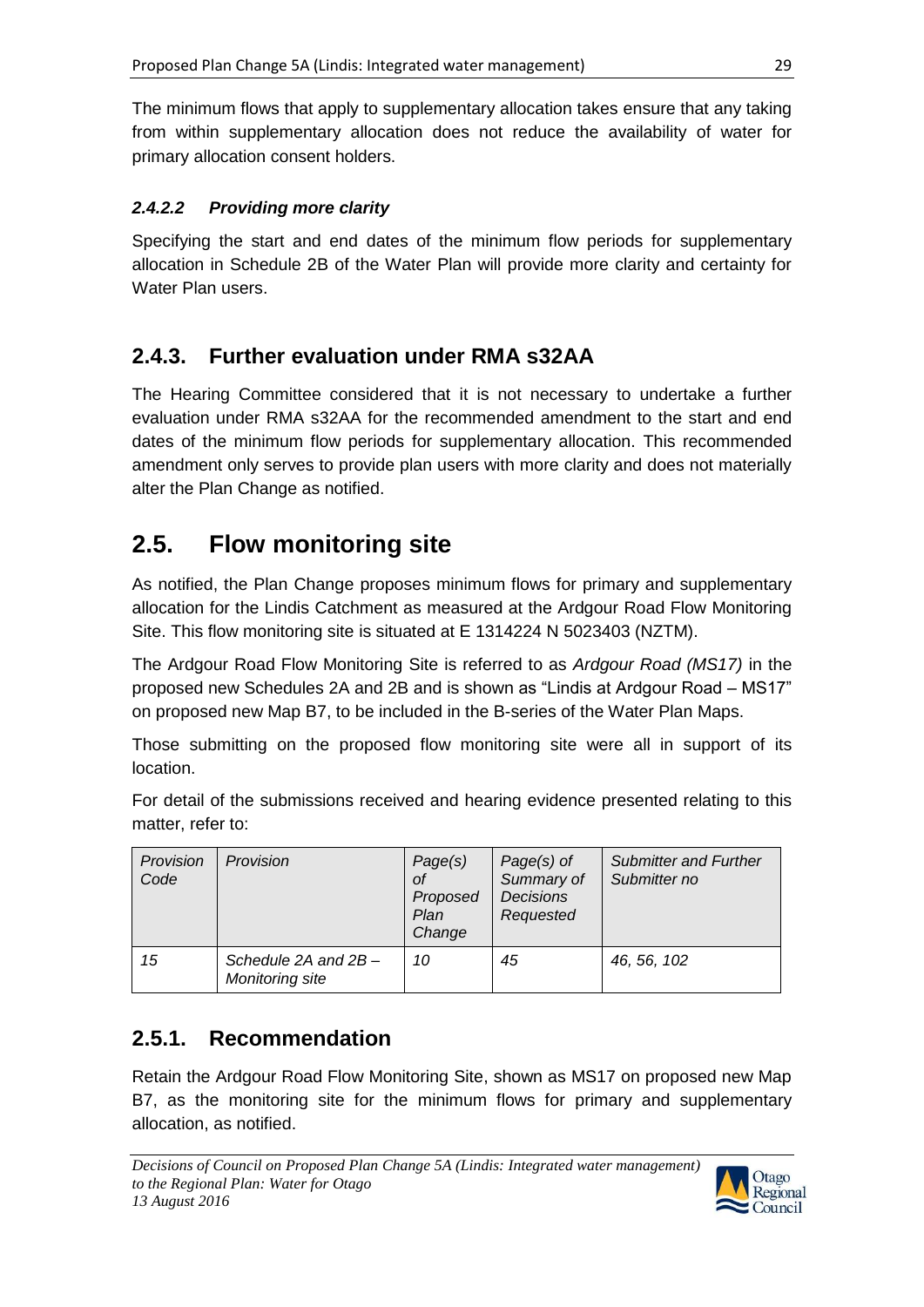# **2.5.2. Reason**

### *2.5.2.1 Submitter support for the proposed flow monitoring site*

No requests have been received from submitters to amend the proposal to set the minimum flow monitoring site located at E 1314224 N 5023403 (NZTM).

# <span id="page-41-0"></span>**2.6. Mapping of the Lindis Catchment**

The B-series of the Water Plan Maps shows the boundaries of catchments within which consented water takes will be subject to the minimum flows and allocation limits set in Water Plan Schedule 2A and 2B.

As notified, the Plan Change proposes in the B-series of the Water Plan Maps new Maps B4 and B7 showing the boundaries of the Lindis Catchment and adds the Lindis Catchment to Rule 12.1.4.4.

Some submitters supported the mapping of the Lindis Catchment as shown on the new B-series Maps. Others have opposed the proposed catchment boundaries and have asked they be amended.

Requests relating to this matter were:

- Retain the proposed boundaries of the Lindis Catchment as shown on Maps B4 and B7.
- Remove the reference to the proposed new B-series Maps of the Lindis Catchment in Rule 12.1.4.4.
- Amend the boundaries of the Lindis Catchment shown on proposed new Maps B4 and B7 to include the Tarras Creek area.
- Amend the boundaries of the Lindis Catchment shown on proposed new Maps B4 and B7 to include the true geographic area of the catchment.
- Map Tarras Creek as a separate area within the Lindis Catchment and include new plan provisions to exclude water permit holders in the Tarras Creek area from the minimum flow for the Lindis River.

For detail of the submissions received and hearing evidence presented relating to this matter, refer to:

| Provision<br>Code | Provision                  | Page(s) of<br>Proposed<br>Plan<br>Change | Page(s) of<br>Summary<br>Οf<br><b>Decisions</b><br>Requested | <b>Submitter and Further Submitter</b><br>no                                                          |
|-------------------|----------------------------|------------------------------------------|--------------------------------------------------------------|-------------------------------------------------------------------------------------------------------|
| 36                | Rule 12.1.4 and<br>mapping | 6 - 7, Map<br>B4, Map B7                 | $45 - 49$                                                    | 22, 30, 32, 33, 39, 42, 45, 47, 50,<br>52 - 54, 56 -61, 69, 70, 73, 74, 76,<br>79, 80, 102 - 104, 106 |

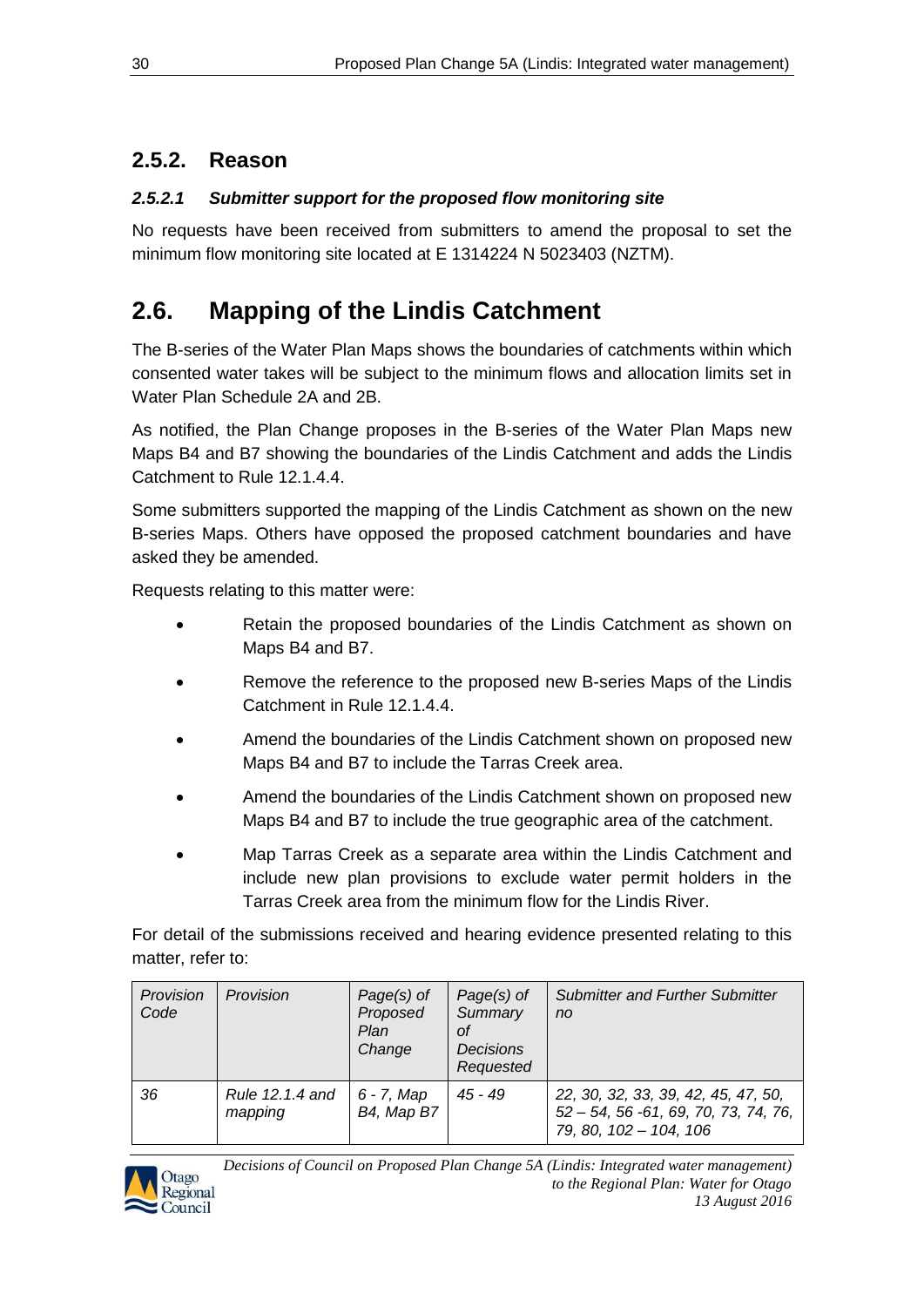### **2.6.1. Recommendations**

- a) Retain the boundaries of the Lindis Catchment, shown on proposed new Maps B4 and B7 of the Water Plan Maps, as notified.
- b) Retain the reference to the proposed new B-series Maps of the Lindis Catchment in Rule 12.1.4.4 as notified.

### **2.6.2. Reasons**

### *2.6.2.1 Hydraulic connection between Tarras Creek and the Lindis River*

No evidence has been submitted or presented during the hearing that identifies a hydraulic connection between Tarras Creek and the Lindis River or the Lindis Alluvial Ribbon Aquifer.

### *2.6.2.2 Providing for existing out-of-catchment uses*

Consent holders who take water from the Lindis River and use it outside the catchment boundaries shown on the B-series Maps retain their primary allocation status and can apply for replacement consent under Rule 12.1.5 (Discretionary activity).

The Water Plan allows for the reduction of over-allocation to be considered when processing applications for replacement consents to take water from fully allocated resources under both rules 12.1.4.4 and 12.1.5.

### *2.6.2.3 Removing the reference to the Lindis Catchment from Rule 12.1.4.4*

The addition of the reference to the Lindis Catchment to Rule 2.1.4.4 is a fundamental part of the Plan Change. Removing the references to the Lindis Catchment would cause all resource consent applications to become a fully discretionary activity under Rule 12.1.5, regardless of whether the water is used inside or outside the boundaries of the Lindis Catchment. Rule 12.1.4.4 relates activity to the minimum flows and primary allocation limit set in Schedule 2A for the Lindis Catchment.

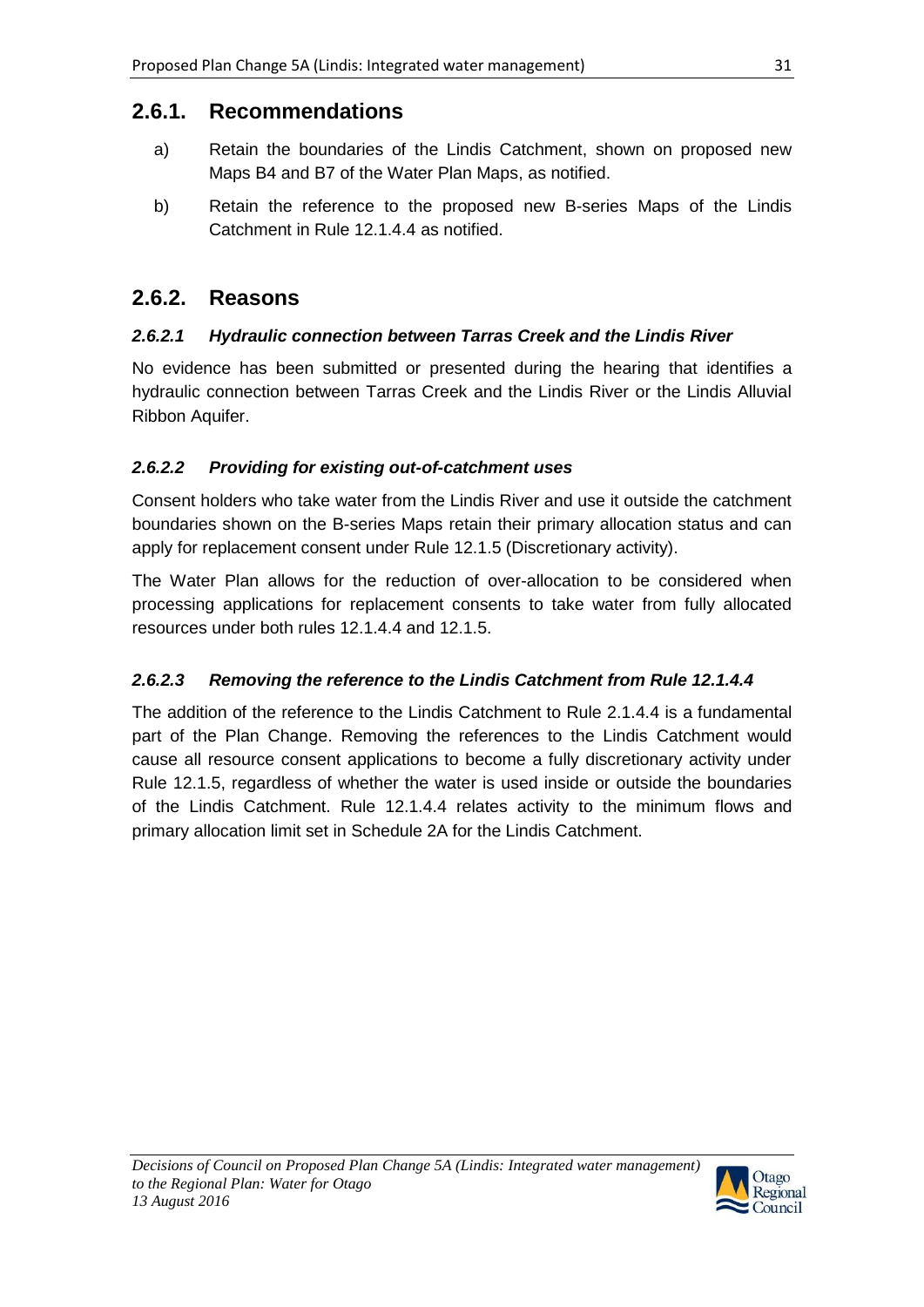# <span id="page-43-0"></span>**3. Management regime for the groundwater resources of the Lindis Catchment**

This chapter addresses submitter requests relating to the management of the Lindis Alluvial Ribbon Aquifer.

# <span id="page-43-1"></span>**3.1. Management of groundwater takes from the Lindis Alluvial Ribbon Aquifer**

The Lindis Alluvial Ribbon Aquifer is currently included in Schedule 2C of the Water Plan. Under Policy 6.4.1A of the Water Plan, water takes from this aquifer are managed as surface water takes from the Lindis River.

As notified, the Plan Change proposes to retain the reference to the Lindis Alluvial Ribbon Aquifer in Schedule 2C.

All submitters were in support of retaining the reference to the Lindis Alluvial Ribbon Aquifer in Schedule 2C of the Water Plan.

For detail of the submissions received or hearing evidence presented relating to this matter, refer to:

| Provision<br>Code | Provision                                       | Page(s)<br>Οf<br>Proposed<br>Plan<br>Change | Page(s) of<br>Summary<br>Οf<br><b>Decisions</b><br>Requested | <b>Submitter and Further</b><br>Submitter no |
|-------------------|-------------------------------------------------|---------------------------------------------|--------------------------------------------------------------|----------------------------------------------|
| 37                | Schedule 2C - Lindis<br>Alluvial Ribbon Aquifer | 12                                          | 50                                                           | 46, 50, 54, 56, 76, 106                      |

# **3.1.1. Recommendation**

Retain the reference to the Lindis Alluvial Ribbon Aquifer in Schedule 2C of the Water Plan as notified.

# **3.1.2. Reason**

### *3.1.2.1 Recognising the connection between water bodies*

The *Bendigo and Tarras Groundwater Allocation Study* undertaken by ORC (2010) shows that the Lindis Alluvial Ribbon is closely connected to the Lindis River and that takes from within this aquifer have a cumulative impact on surface flows in the river. By retaining the reference to the Lindis Alluvial Ribbon Aquifer in Schedule 2C of the Water Plan, groundwater takes from this aquifer can be managed as surface water takes.

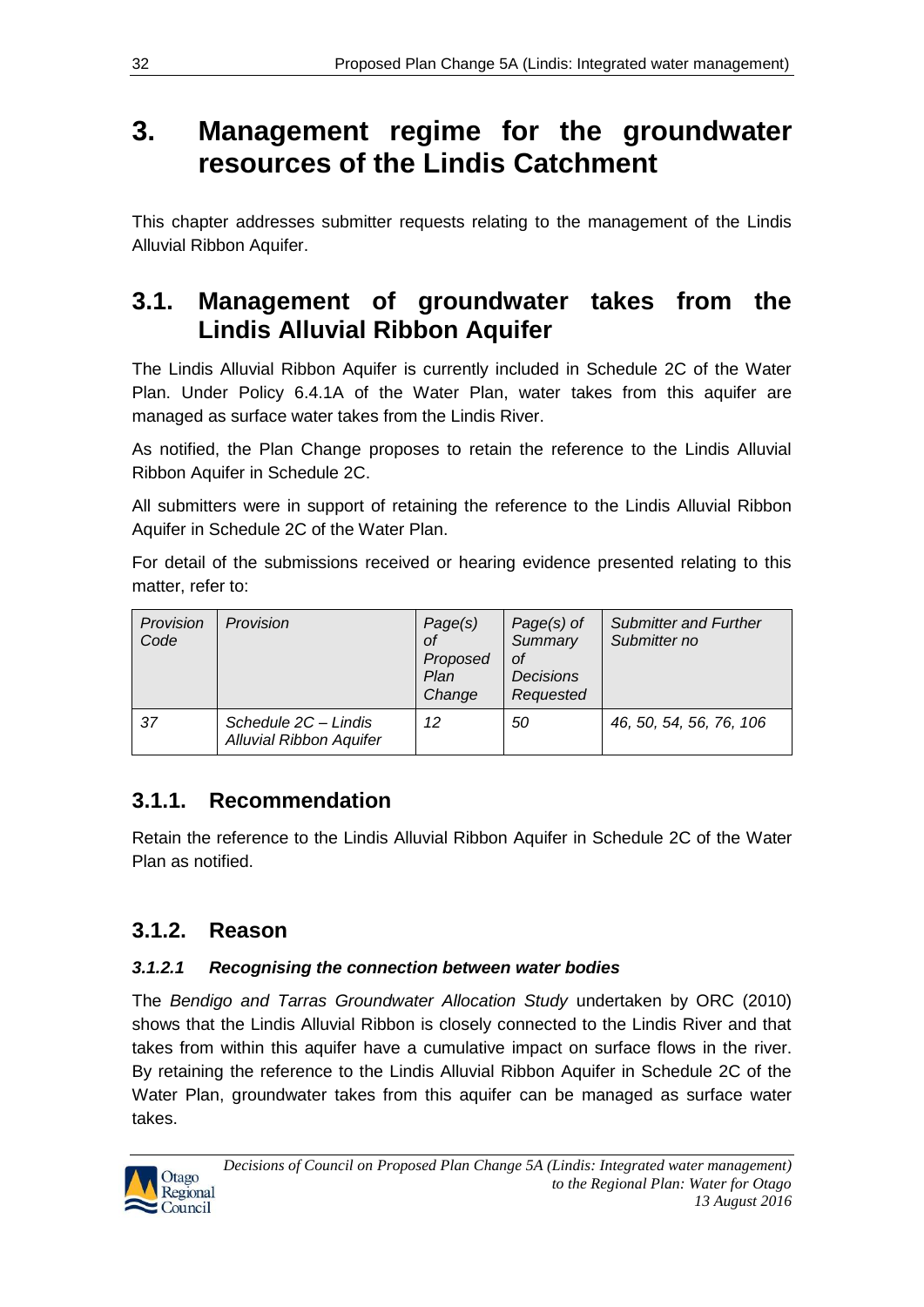This provides for an effective and equitable approach to the management of natural resources whereby all surface and ground water takes that have an impact on surface flows on the Lindis River are subject to the same minimum flow and allocation regime.

# <span id="page-44-0"></span>**3.2. Mapping of the Lindis Alluvial Ribbon Aquifer**

Groundwater takes from the Lindis Alluvial Ribbon Aquifer located upstream from the SH8 bridge are currently managed as surface water takes through the inclusion of this aquifer in Schedule 2C. Groundwater takes downstream from the SH8 bridge are excluded from the water management regime that applies to the Lindis Alluvial Ribbon Aquifer.

As notified, the Plan Change extends the boundaries of the Lindis Alluvial Ribbon Aquifer as shown in the C-series of the Water Plan Maps to include the Lower Lindis Alluvial Fan Zone located between the edge of the Ardgour Valley at the SH8 bridge and the Clutha River/Mata-Au.

A small number of submitters have commented on the proposal to extend the boundaries of the Lindis Alluvial Fan Zone. Specific requests relating to this matter were:

- Retain the mapped extent of Lindis Alluvial Ribbon Aquifer as proposed to ensure the health of the river and continuity with the minimum flow.
- Adopt the original extent of Lindis Alluvial Ribbon Aquifer as currently shown in C-series of the Water Plan Maps.

For detail of the submissions received and hearing evidence presented relating to this matter, refer to:

| Provision<br>Code | Provision                                                | Page(s)<br>0f<br>Proposed<br>Plan<br>Change | $Page(s)$ of<br>Summary<br><sub>of</sub><br>Decisions<br>Requested | Submitter and<br><b>Further Submitter no</b> |
|-------------------|----------------------------------------------------------|---------------------------------------------|--------------------------------------------------------------------|----------------------------------------------|
| 22                | Map C-series: C5, C6 - Lindis<br>Alluvial Ribbon Aquifer | Map C5,<br>Map C6                           | 53                                                                 | 47, 56, 57, 102                              |

# **3.2.1. Recommendation**

Retain the proposed boundaries of the Lindis Alluvial Ribbon Aquifer, shown on Maps C5 and C6 of Proposed Plan Change 5A (Lindis: Integrated water management), as notified.

# **3.2.2. Reason**

### *3.2.2.1 Recognising the stream depletion effects*

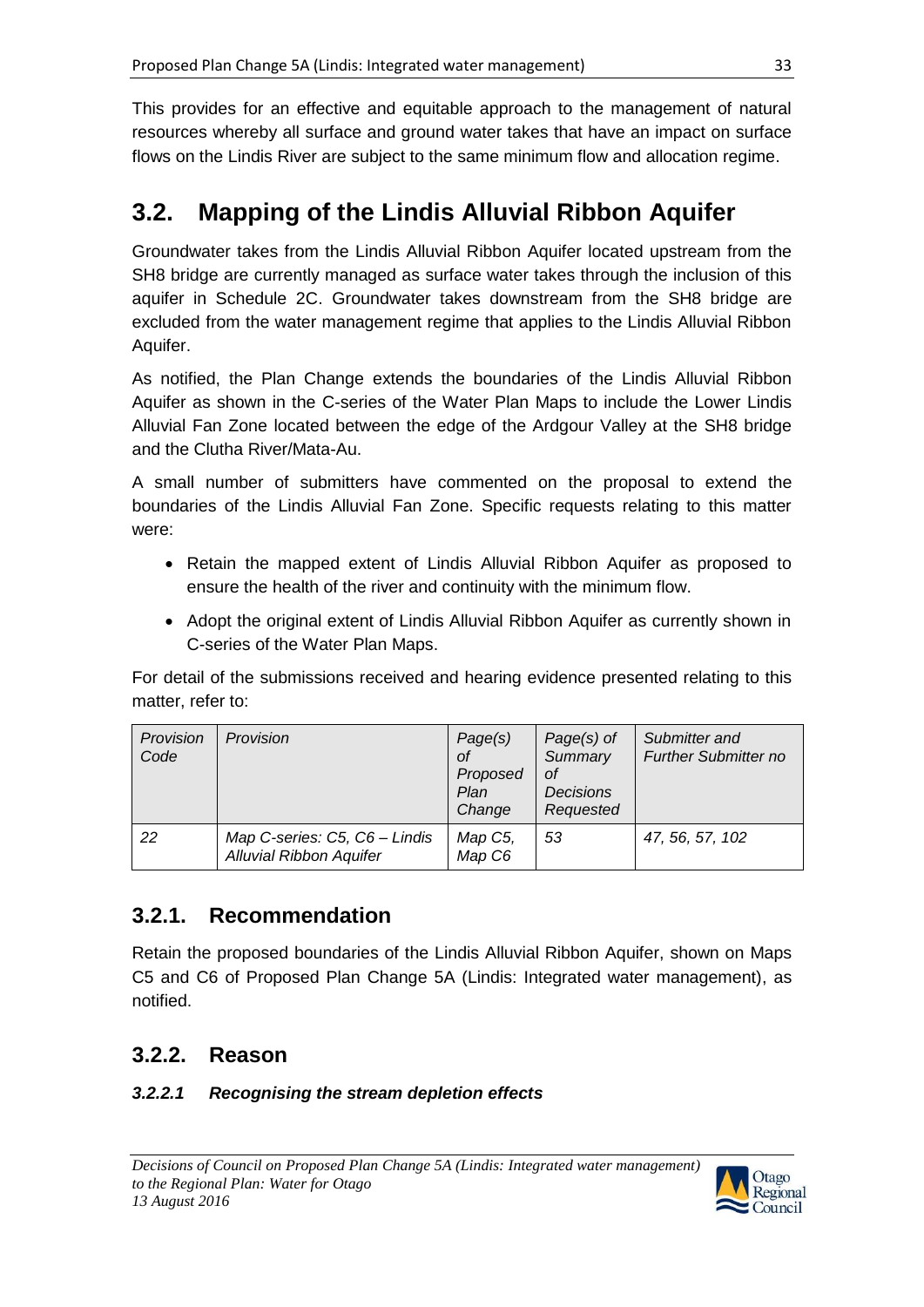The *Bendigo and Tarras Groundwater Allocation Study* (ORC, 2010) and evidence provided during the hearing show that bores located in the Lower Lindis Alluvial Fan Zone, close to the Lindis River downstream of the SH8 bridge, can affect surface flows in the river. Including the Lower Lindis Alluvial Fan Zone within the mapped extent of the Lindis Alluvial Ribbon Aquifer will minimise the effects of bores located in this zone on surface flows in the Lindis River downstream of the SH8 bridge.

Extending the boundary of the Lindis Alluvial Ribbon Aquifer in the C-series of the Water Plan Maps into the Lower Lindis Alluvial Fan Zone is necessary to ensure an effective and equitable approach to the management of surface flows in the Lindis River.

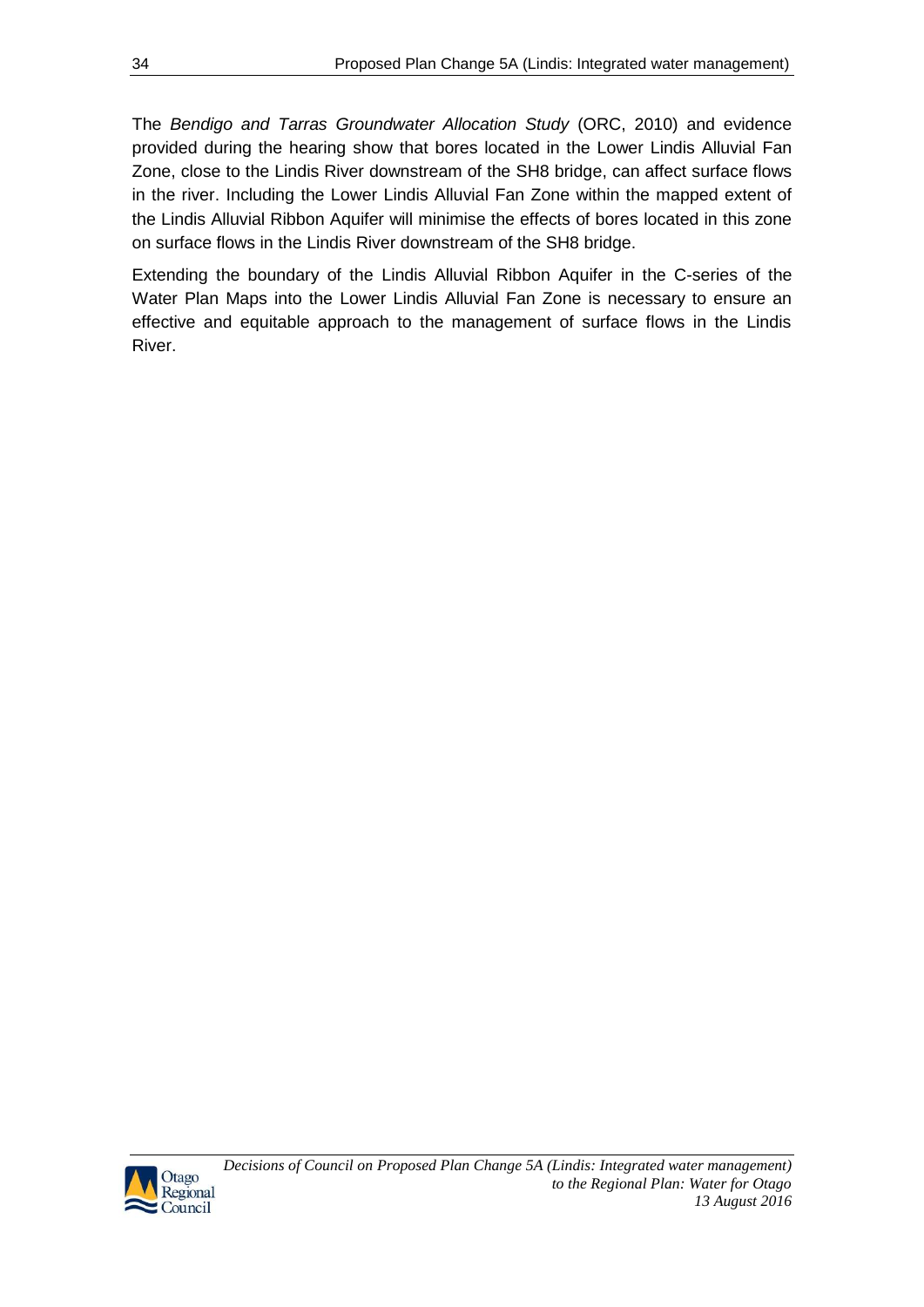# <span id="page-46-0"></span>**4. Management regime for the groundwater resources of the Bendigo-Tarras Basin**

This chapter addresses submitter requests relating to the management of the Bendigo, Lower Tarras and Ardgour Valley Aquifers.

# <span id="page-46-1"></span>**4.1. Maximum allocation limits for the Bendigo, Lower Tarras and Ardgour Valley Aquifers**

Currently, there are no maximum allocation limits set for the Lower Tarras, Bendigo or Ardgour Valley Aquifers in Schedule 4A of the Water Plan. When no limit is set in Schedule 4A, the maximum allocation limit is determined as 50% of the mean annual recharge (MAR) of the aquifer.

As notified, the Plan Change proposes to include the following maximum allocation limits for the Ardgour Valley, Bendigo and Lower Tarras Aquifers in Schedule 4A of the Water Plan:

| <b>Ardgour Valley Aquifer:</b> | $0.19$ Mm <sup>3</sup> /yr |
|--------------------------------|----------------------------|
| Bendigo Aquifer:               | 29.00 Mm <sup>3</sup> /yr  |
| Lower Tarras Aquifer:          | 18.80 Mm $^3$ /yr          |

All submitters on this matter are in support of the proposed maximum allocation limits for the Lower Tarras, Bendigo and Ardgour Valley Aquifers in Schedule 4A of the Water Plan.

For detail of the submissions received and hearing evidence presented relating to this matter, refer to:

| Provision<br>Code | Provision                                         | $Page(s)$ of<br>Proposed<br><b>Plan Change</b> | Page(s) of<br>Summary of<br><b>Decisions</b><br>Requested | Submitter and<br><b>Further Submitter</b><br>no |
|-------------------|---------------------------------------------------|------------------------------------------------|-----------------------------------------------------------|-------------------------------------------------|
| 37                | Schedule 4A - Maximum<br><b>Allocation Limits</b> | 12                                             | 50                                                        | 43, 50, 54, 76, 106                             |

# **4.1.1. Recommendation**

Retain the proposed maximum allocation limits for the Lower Tarras, Bendigo and Ardgour Valley Aquifers, shown in Schedule 4A of the Water Plan, as notified.

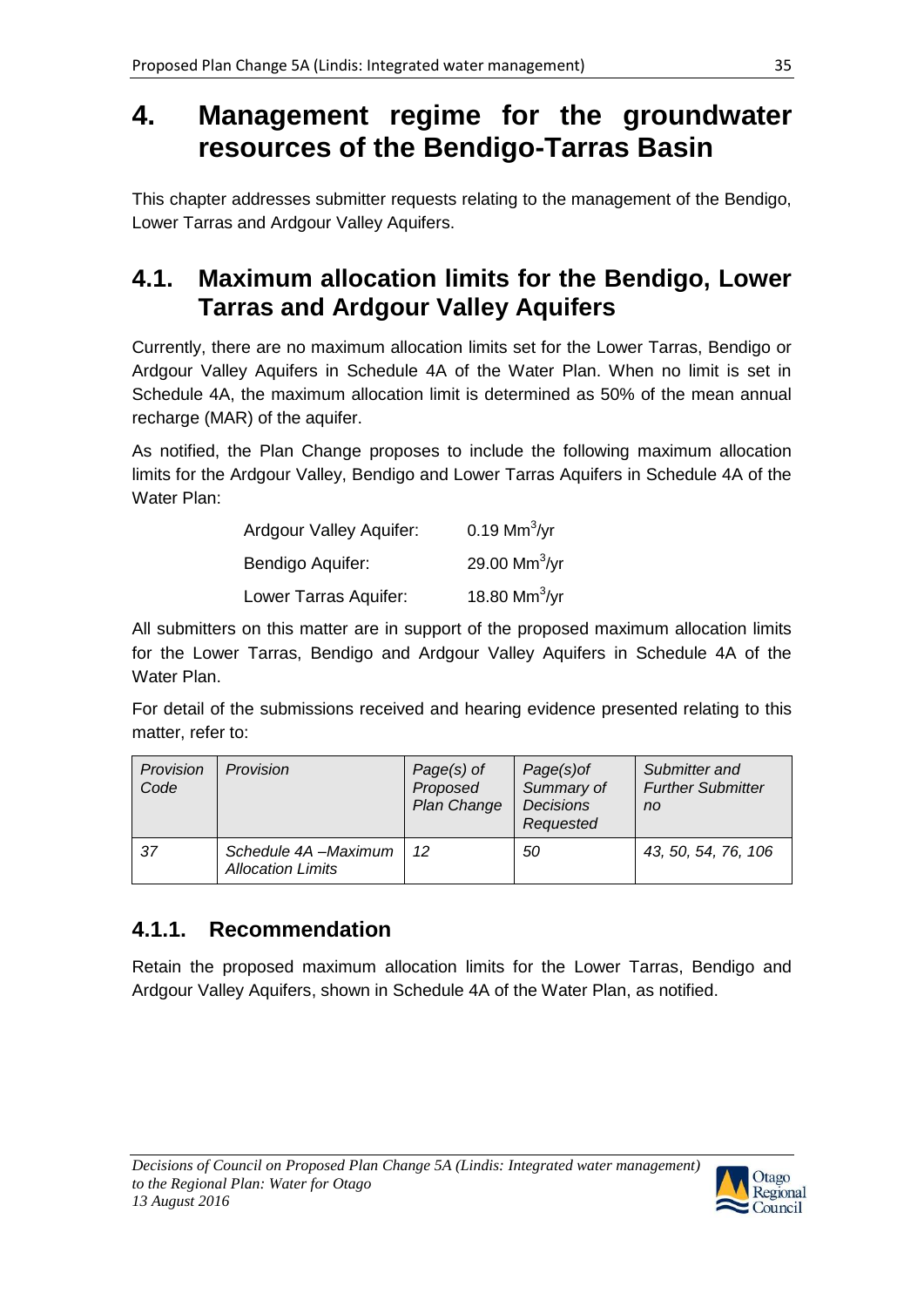### **4.1.2. Reason**

### *4.1.2.1 Providing for the sustainable management of groundwater*

The maximum allocation limits proposed for the Lower Tarras, Bendigo and Ardgour Valley Aquifers have been determined while considering all the relevant matters listed in Schedule 4C.1 of the Water Plan.

The findings from scientific investigations into the aquifers' hydraulic properties, their recharge sources and outflows were taken into account when setting maximum allocation limits for aquifers. This will ensure that adverse effects from groundwater taking on the aquifer, the Clutha River/Mata-Au and Lake Dunstan are avoided.

The proposed maximum allocation limits for the Lower Tarras, Bendigo and Ardgour Valley Aquifers assist with reducing the over-allocation from the Lindis River. The proposed maximum allocation limits enable the Bendigo and Lower Tarras to be used as an alternative and more reliable water source for some irrigators that currently take water from the Lindis River.

# <span id="page-47-0"></span>**4.2. Restrictions on groundwater takes from the Bendigo and Lower Tarras Aquifers**

As notified, the Plan Change proposes to include restrictions for irrigation takes between 1 May and 31 August from the Bendigo and Lower Tarras Aquifers in Schedule 4B.2 of the Water Plan:

Various submitters have commented on this matter. Requests relating to this matter were:

- Retain the proposed restrictions on groundwater takes for irrigation from the Bendigo and Lower Tarras Aquifers between 1 May and 31 August to provide a higher degree of protection for existing hydro-electricity generation operations on main stem of the Clutha River/Mata-Au.
- Remove the proposed restriction on irrigation takes from the Lower Tarras and Bendigo Aquifers.

For detail of the submissions received and hearing evidence presented relating to this matter, refer to:

| Provision<br>Code | Provision                                                        | Page(s) of<br>Proposed<br>Plan Change | Page(s)of<br>Summary of<br><b>Decisions</b><br>Requested | <b>Submitter and Further</b><br>Submitter no |
|-------------------|------------------------------------------------------------------|---------------------------------------|----------------------------------------------------------|----------------------------------------------|
| 38                | Schedule $4B.2 -$<br>Restrictions on<br><b>Groundwater Takes</b> | 12                                    | $51 - 53$                                                | 47, 54, 56, 57, 76, 102,<br>103, 105, 106,   |

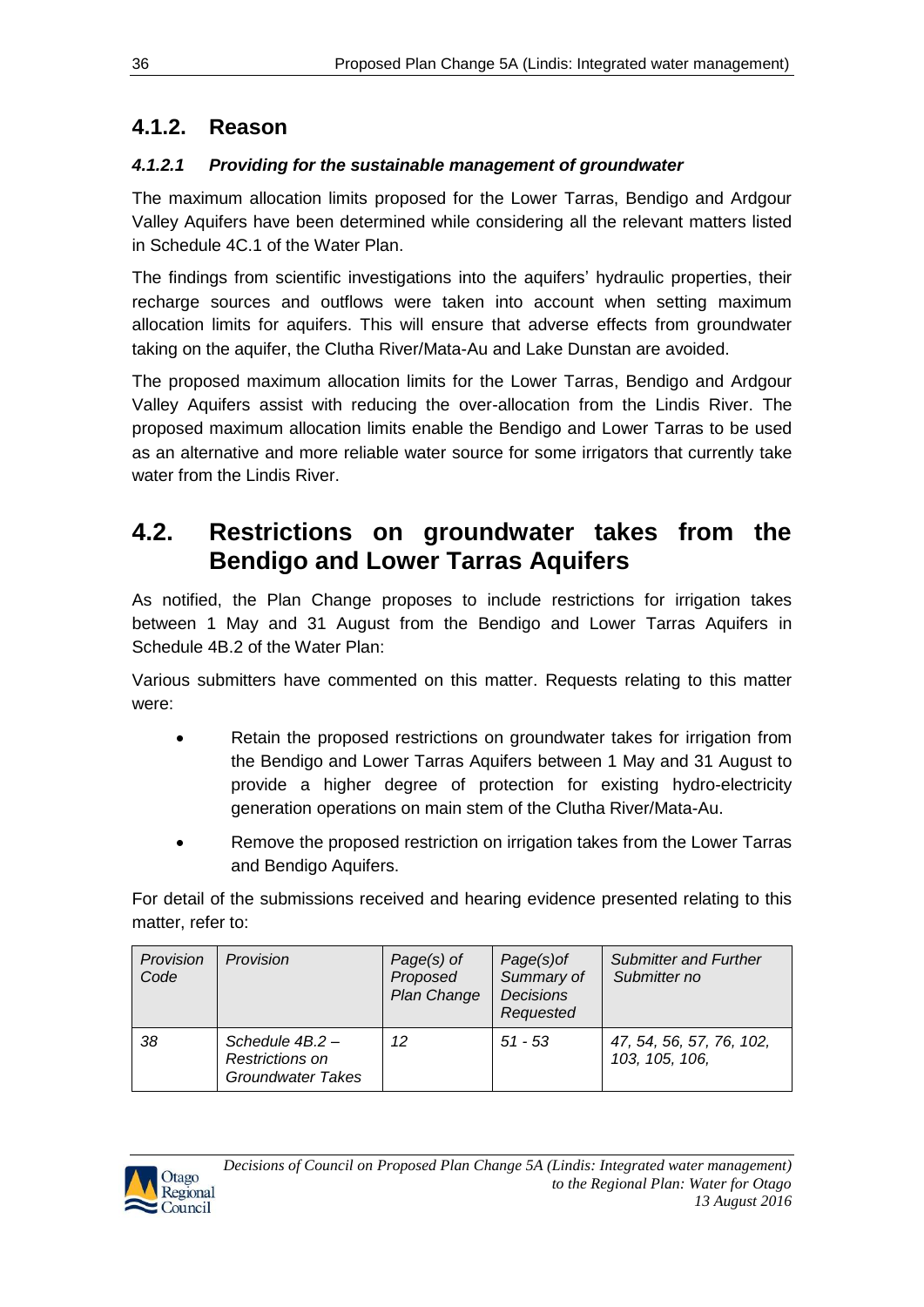### **4.2.1. Recommendation**

Remove the proposed restriction on irrigation takes from the Lower Tarras and Bendigo Aquifers from Schedule 4B.2 of the Water Plan.

### **4.2.2. Reasons**

### *4.2.2.1 No evidential basis for setting a blanket take restriction*

The Hearing Committee considered the requirement to give effect to the provisions of the National Policy Statement for Renewable Energy Generation 2011 (NPSREG). However, no evidence was provided through the submission or hearing process that the taking of water for irrigation purposes from the Bendigo and Lower Tarras Aquifers between 1 May and 31 August is currently compromising the viability of existing hydroelectricity generation operations. Therefore, the Hearing Committee considered that it is not appropriate to set a blanket restriction on the taking of groundwater for irrigation from the Bendigo and Lower Tarras Aquifers during winter to protect existing hydroelectricity generation operations.

### *4.2.2.2 Assessing the need for take restrictions on a case-by-case basis*

The resource consent process allows for the assessment on a case-by-case basis of the impacts of groundwater takes from the Bendigo and Lower Tarras Aquifers on surface flows in the Clutha River/Mata-Au and the viability of existing hydro-electricity generation schemes on the river's main stem.

### **4.2.3. Further evaluation under RMA s32AA**

This part of the report provides an evaluation under RMA s32AA of the recommended amendment to remove the proposed restriction on irrigation takes from the Lower Tarras and Bendigo Aquifers from Water Plan Schedule 4B.2.

### *4.2.3.1 Benefits and costs of alternative options*

The Hearing Committee has evaluated the benefits and costs of the different options for managing the potential impacts of groundwater takes on hydro-electricity generation operations on the main stem of the Clutha River/Mata-Au (Table 8).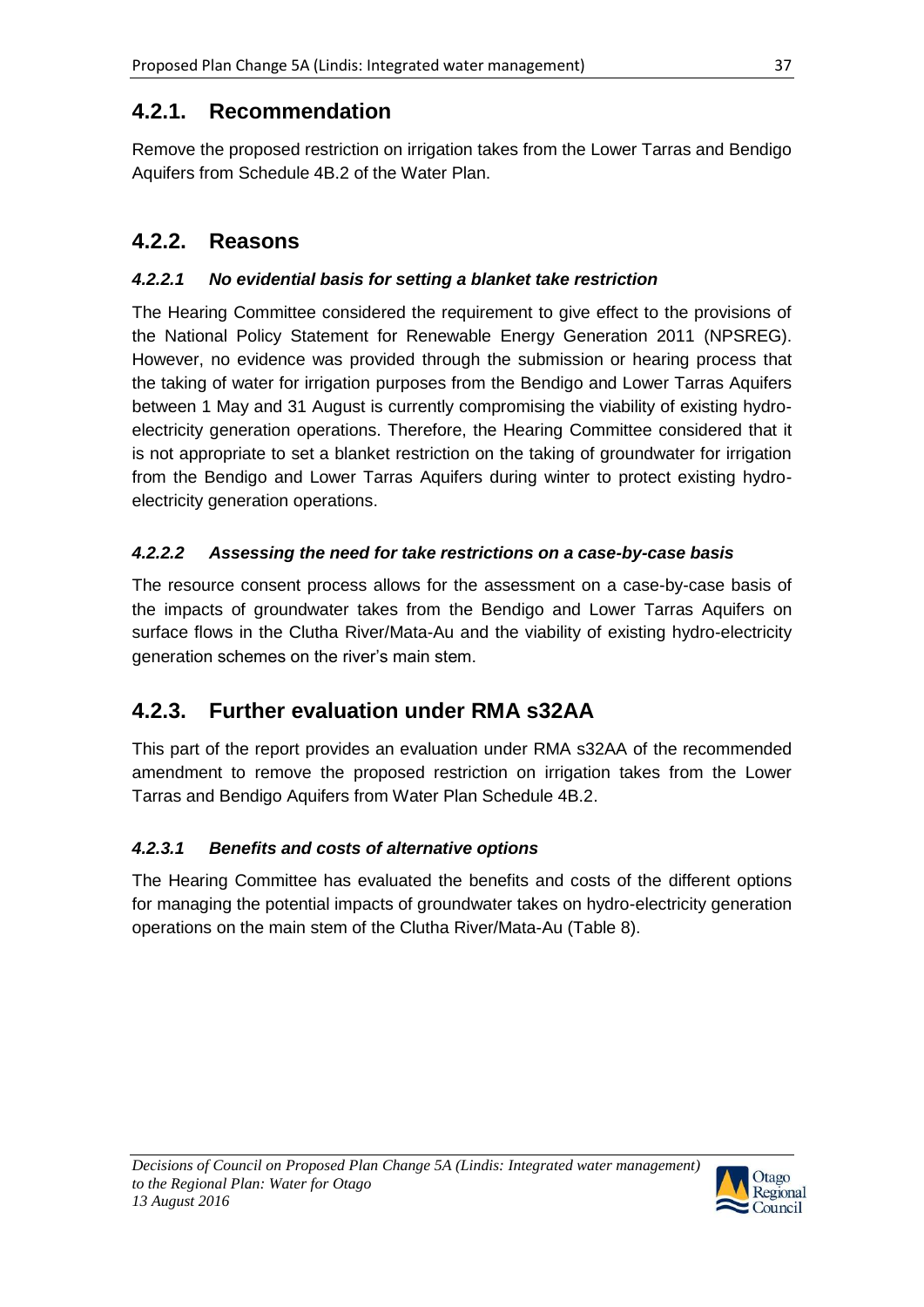| <b>Options</b><br>for<br>managing<br>groundwater<br>takes                                                                                    | <b>Economic</b>                                                                                                                                                                                                                                                                                                                                               | <b>Social</b>                                                                                        | Environmental<br>& Cultural |
|----------------------------------------------------------------------------------------------------------------------------------------------|---------------------------------------------------------------------------------------------------------------------------------------------------------------------------------------------------------------------------------------------------------------------------------------------------------------------------------------------------------------|------------------------------------------------------------------------------------------------------|-----------------------------|
| Set restrictions<br>irrigation<br>on<br>takes from the<br>Tarras<br>Lower<br>Bendigo<br>and<br>Aquifers<br>in.<br>Schedule<br>4B.2.          | • Safeguards hydro electricity generation.<br>• May restrict irrigation takes from the Bendigo<br>and Lower Tarras Aquifers that do not have a<br>stream depletion effect on the Clutha<br>River/Mata-Au<br>• Does not maximise opportunities for diverse<br>economic uses.                                                                                   | Does not<br>maximise the<br>well-being of<br>the local<br>farming<br>community.                      | Limited impact.             |
| Remove<br>take<br>restrictions on<br>irrigation takes<br>from the Lower<br>Tarras<br>and<br>Bendigo<br>Aquifers<br>from<br>Schedule<br>4B.2. | • Hydro electricity generation safeguarded<br>through conditions on groundwater take<br>consents, where appropriate<br>• Avoids undue restrictions on irrigation takes<br>from the Bendigo and Lower Tarras Aquifers<br>that do not have a stream depletion effect on the<br>Clutha River/Mata-Au.<br>• Maximises opportunities for diverse economic<br>uses. | Creates<br>better<br>opportunities<br>to improve<br>the well-<br>being of the<br>local<br>community. |                             |

**Table 8: Costs and benefits of different options for managing the impacts of groundwater takes on hydro-electricity generation operations.** 

### *4.2.3.2 Effectiveness and Efficiency*

The hearing committee evaluated the different options for managing the potential impacts of irrigation takes from the Lower Tarras and Bendigo Aquifers on existing hydro-electricity generation operations on the main stem of the Clutha River/Mata-Au in terms of their effectiveness in achieving the relevant objectives of the Water Plan (Table 9).

**Table 9: Effectiveness of different options for managing impacts of groundwater takes on hydro-electricity generation in achieving the relevant Water Plan objectives.** 

| Options for managing the impacts of groundwater<br>takes on hydro-electricity generation                                                                    | Effectiveness in achieving<br>relevant<br>objectives                           |
|-------------------------------------------------------------------------------------------------------------------------------------------------------------|--------------------------------------------------------------------------------|
| Set groundwater take restrictions in Schedule 4B.2                                                                                                          | <b>Medium:</b> Does not fully achieve Objectives<br>6.3.2, 6.3.3 and 6.3.4.    |
| Remove the restriction on irrigation takes from Schedule<br>4B.2<br>resource consents conditions<br>(impose)<br>on.<br>groundwater takes where appropriate) | <b>High:</b> Does not fully achieve Objectives<br>$6.3.2, 6.3.3$ and $6.3.4$ . |

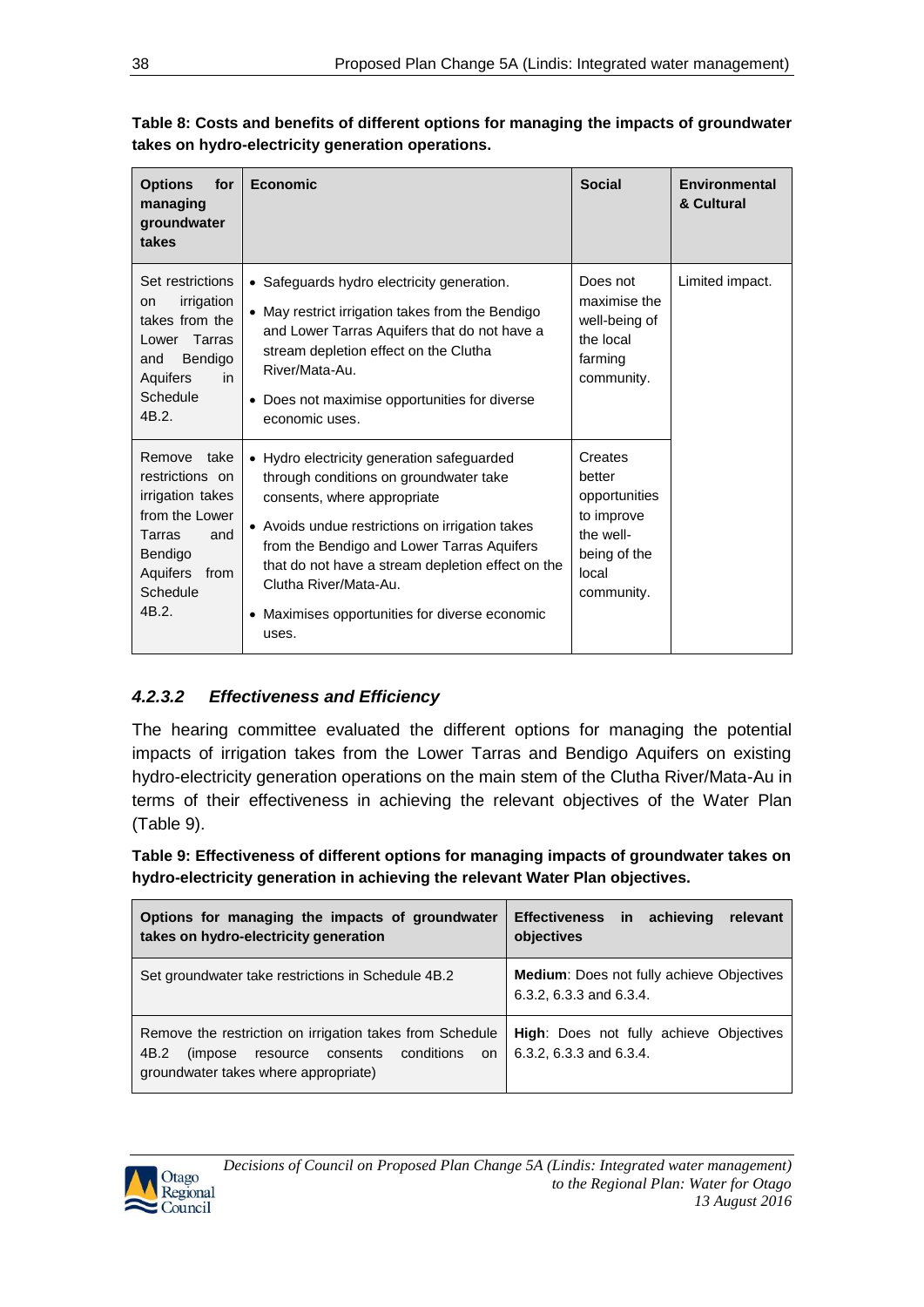The recommended amendment to remove from Schedule 4B.2 of the Water Plan the proposed restriction on water takes for irrigation from the Lower Tarras and Bendigo Aquifers provides for the wellbeing of the local farming community. Any adverse effect of these takes on surface flows in the Clutha River/Mata-Au or on the operational requirements of hydro-electricity generation can be addressed through the water permit consent process.

The benefits of removing the proposed restriction on irrigation takes from the Lower Tarras and Bendigo Aquifers from Schedule 4B.2 of the Water Plan are considered to outweigh any risks in terms of the ongoing viability of existing hydro-electricity generation on the Clutha River/Mata-Au. The recommended approach is therefore effective and efficient.

### *4.2.3.3 Summary*

It is the Hearing Committee's view that the recommended amendment to remove the restrictions on groundwater takes from the Lower Tarras and Bendigo Aquifers proposed by the notified Plan Change is the most appropriate means of achieving the purpose of the RMA and the objectives of the Water Plan.

# <span id="page-50-0"></span>**4.3. Mapping of the Bendigo, Lower Tarras and Ardgour Valley Aquifers**

As notified, the Plan Change proposes to include new maps for the Bendigo, Lower Tarras and Ardgour Valley Aquifers in the C-series of the Water Plan Maps.

All submissions on this matter support the proposed boundaries of the Bendigo, Lower Tarras and Ardgour Valley Aquifers shown on new Maps C5 and C6 of the Water Plan Maps.

For detail of the submissions received or hearing evidence presented relating to this matter, refer to:

| Provision<br>Code | Provision                                                                | Page(s)<br>0f<br>Proposed<br>Plan<br>Change | Page(s) of<br>Summary<br>оf<br><b>Decisions</b><br>Requested | Submitter and<br>Further<br>Submitter no |
|-------------------|--------------------------------------------------------------------------|---------------------------------------------|--------------------------------------------------------------|------------------------------------------|
| 22                | Map C-series: C5, C6 - Ardgour<br>Valley, Bendigo and Tarras<br>Aquifers | Map C5,<br>Map C6                           | 53                                                           | 56, 102                                  |

# **4.3.1. Recommendation**

Retain the proposed boundaries for the Lower Tarras, Bendigo and Ardgour Valley Aquifers, shown on Maps C5 and C6 of the Plan Change as notified.

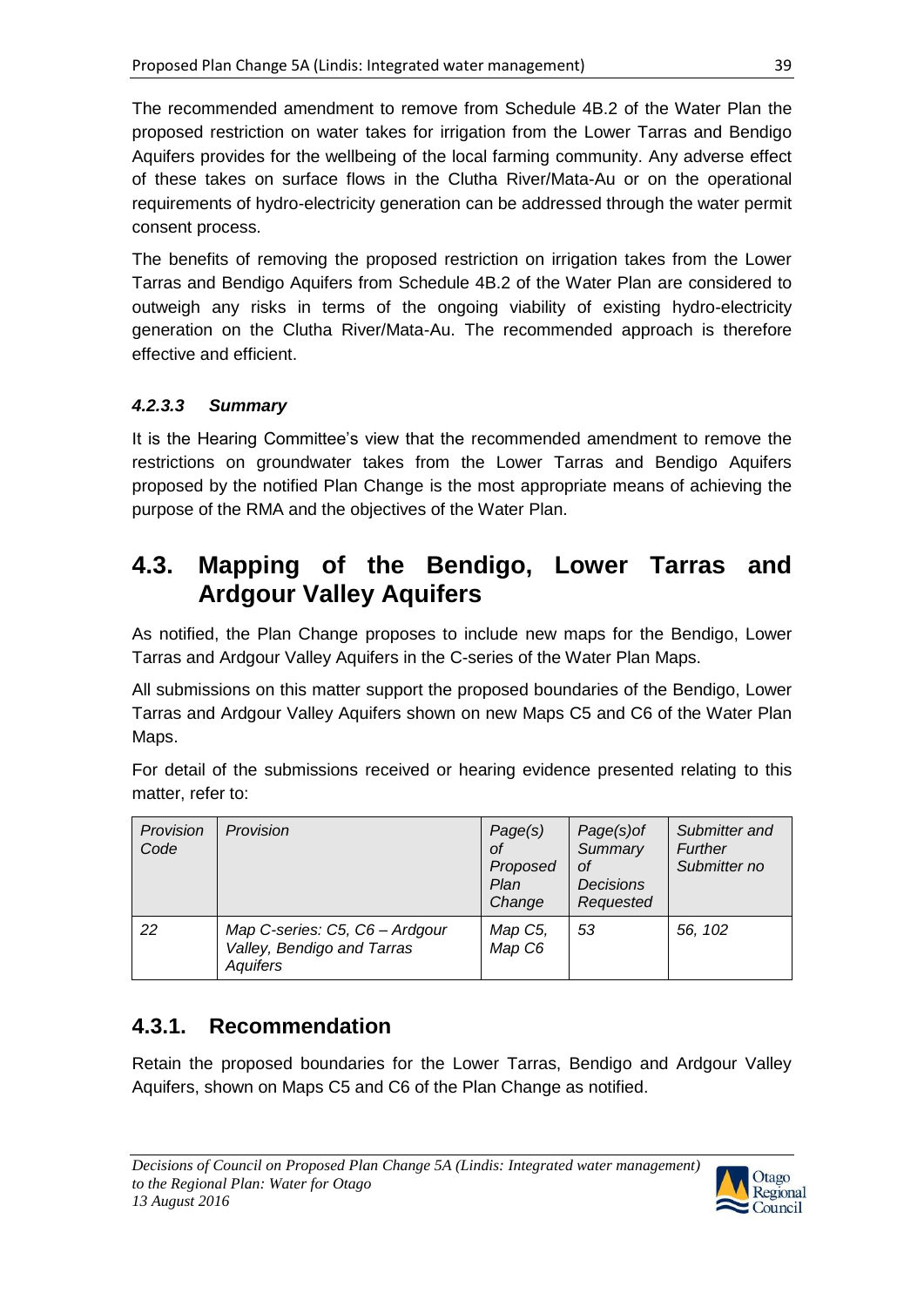### **4.3.2. Reason**

### *4.3.2.1 No challenge to the aquifer boundaries*

The proposed boundaries of the Lower Tarras, Bendigo and Ardgour Valley Aquifers were delineated following extensive scientific research and submitters supported the proposed boundaries.

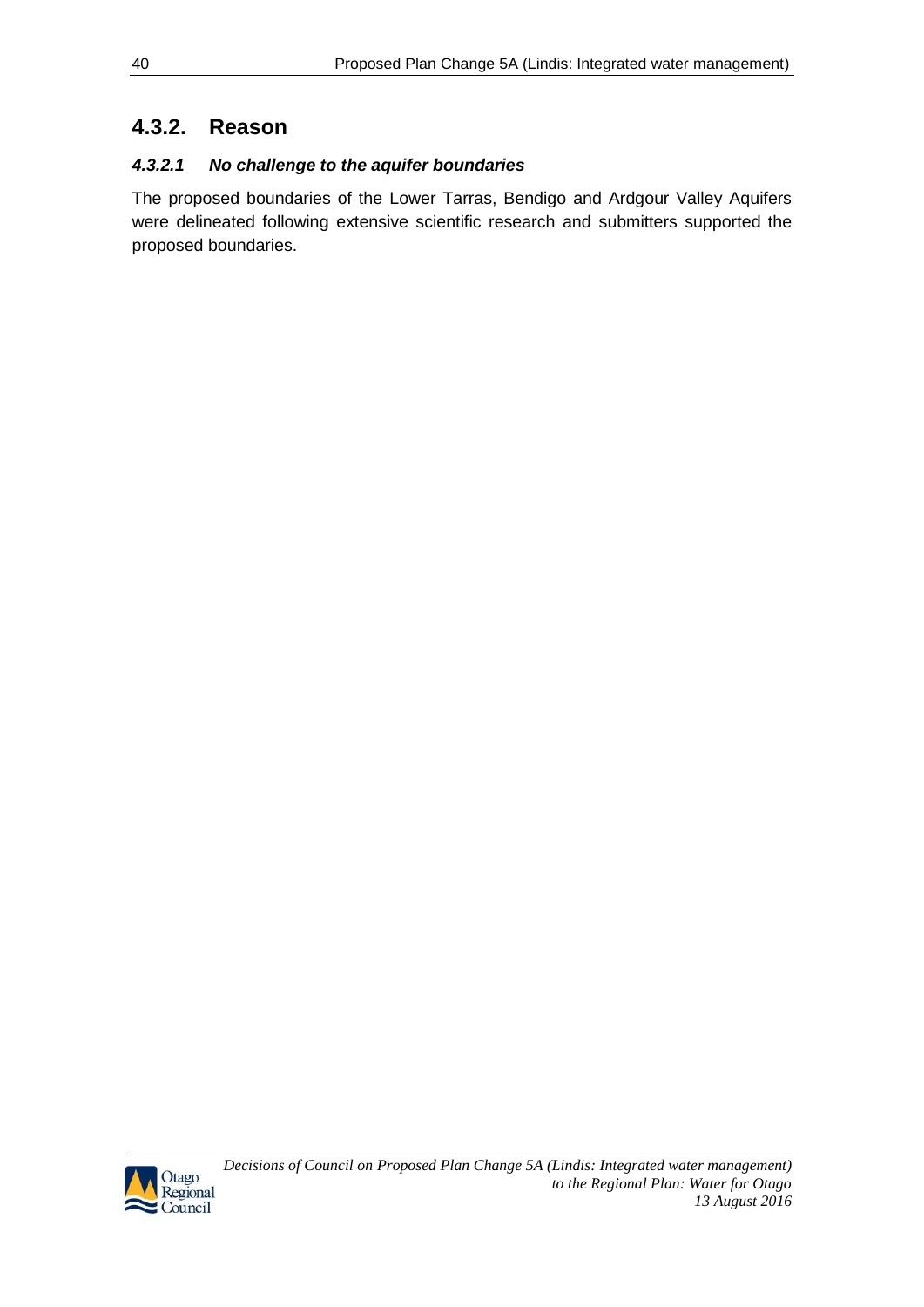# <span id="page-52-0"></span>**5. Implementation matters**

This chapter makes recommendations on matters relating to the implementation of the proposed minimum flow, allocation limits and groundwater restrictions.

# <span id="page-52-1"></span>**5.1. Providing for a reasonable transition timeframe**

The Plan Change becomes fully operative after ORC has adopted the recommendations, notifies the decisions on the Plan Change and any court appeals have been resolved.

Policy 6.4.5 of the Water Plan provides direction as to when minimum flows are to be applied.

Various submitters have commented on the implementation timelines and the transition timeframe. Requests relating to these matters were:

- Implement the minimum flow regime as proposed.
- Extend the transition timeframe for existing water takes from the Lindis River to 2025, 2026, or 31 December 2030.
- Extend the transition timeframe by at least 5 years for consent holders that have recently upgraded their irrigation infrastructure or that have recently undergone a process of family succession.
- Implement the minimum flow no sooner than 5 years after the commencement of the replacement resource consents for deemed permits.

For detail of the submissions received and hearing evidence presented relating to this matter, refer to:

| Provision<br>Code | Provision                                        | Page(s)<br>Οf<br>Proposed<br>Plan<br>Change | Page(s) of<br>Summary of<br><b>Decisions</b><br>Requested | <b>Submitter and Further</b><br>Submitter no                         |
|-------------------|--------------------------------------------------|---------------------------------------------|-----------------------------------------------------------|----------------------------------------------------------------------|
|                   | <b>General Opposition</b>                        | $2 - 4$                                     | $4-8$                                                     | $22, 28, 30 - 33, 39, 42, 45$                                        |
| 5                 | Policy 6.4.5, including<br>transition timeframes | $2 - 4$                                     | 54-61                                                     | $-47, 52, 53, 55 - 61, 68 -$<br>70, 72 - 74, 76, 79, 80,<br>103, 106 |

# **5.1.1. Recommendation**

Retain the timeframe for implementing the minimum flow for primary and supplementary allocations as notified in the Plan Change.

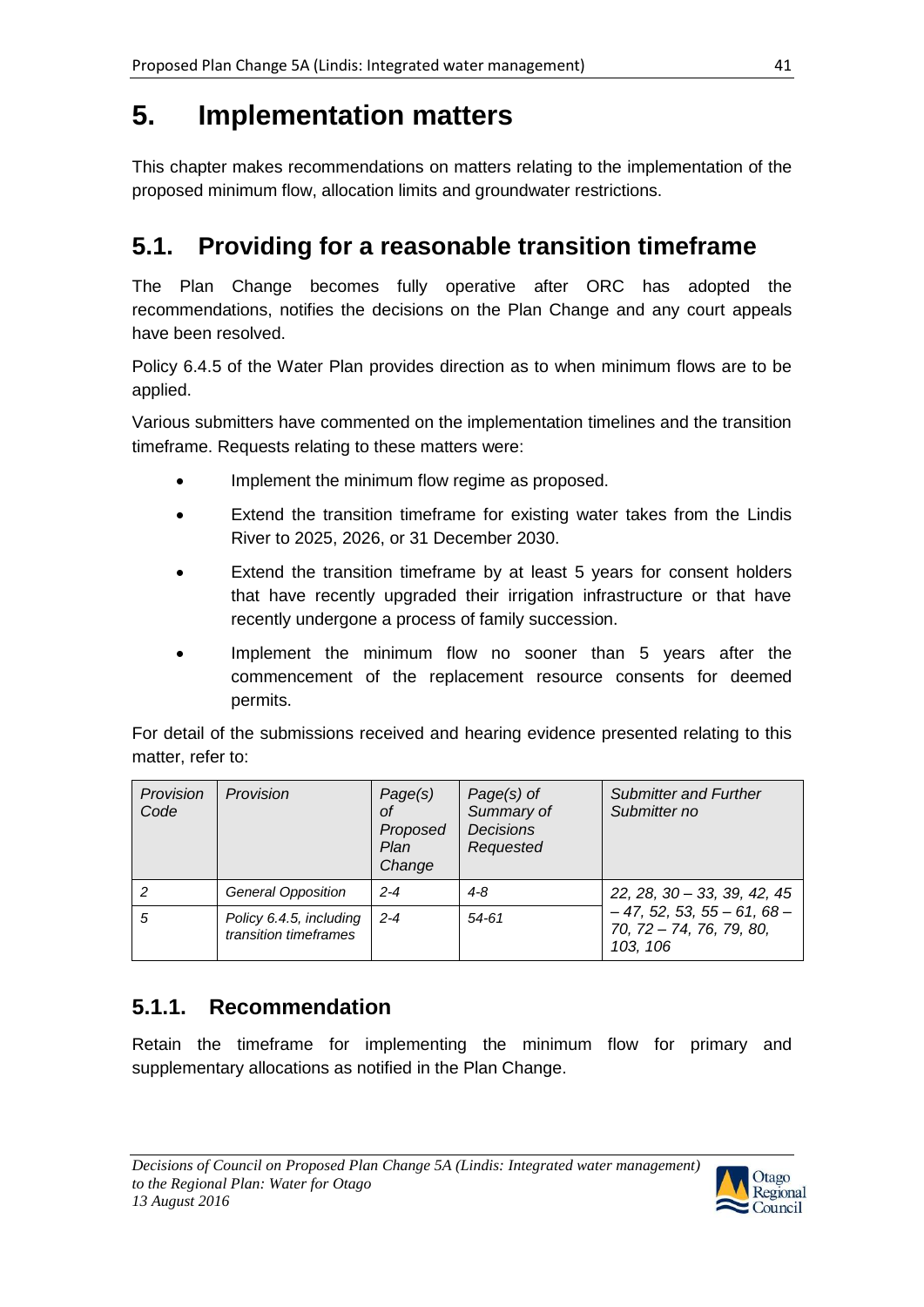# **5.1.2. Reasons**

### *5.1.2.1 Achieving the purpose and principles of the RMA*

When the RMA came into effect in 1991, s413 stated that deemed permits were to expire on 1 October 2021. Deemed permit holders were given a thirty-year timeframe to apply for replacement consents to continue the activity to which the permit relates before expiry on 1 October 2021. Resource consents that replace deemed permits must achieve the purpose of the RMA as set out in Part 2 of the Act.

The Hearing Committee considered that the requirement to set minimum flows and allocation limits for the Lindis River has been signalled on a number of occasions:

- The Water Plan, which became operative in 2004, directs ORC to set allocation limits and minimum flows that will provide for the lifesupporting capacity and natural character of streams.
- In July 2008, ORC published the *Management Flows for Aquatic Ecosystems in the Lindis River* Report which includes recommendations for setting a minimum flow at the Ardgour Road Flow Monitoring Site.
- Between February 2009 and April 2015 ORC organised 6 workshops for the local community and interested community groups as part of preparing the Plan Change.

### *5.1.2.2 Applying a fair and equitable approach*

The use of water for irrigation and economic purposes is an important consideration in determining the appropriateness of implementation timeframes, but should not override the statutory obligation to consider the river's intrinsic values, its ecosystem values or the interests of other stakeholders.

Having a minimum flow restriction that applies to all consent holders is critical in ensuring that the minimum flow safeguards the life-supporting capacity of the river during periods of low flow and that other important values are protected. Extending the transition timeframes for some consent holders could compromise the effectiveness of a minimum flow.

# <span id="page-53-0"></span>**5.2. Transitioning from deemed permits to RMA consents**

The Plan Change does not prescribe the implementation process for making the transition from deemed permits to RMA resource consents.

Various submitters requested that ORC provide more assistance with the transition process from deemed permits to RMA granted water permits that will be subject to the minimum flow. Some submitters requested this be done through the addition of new

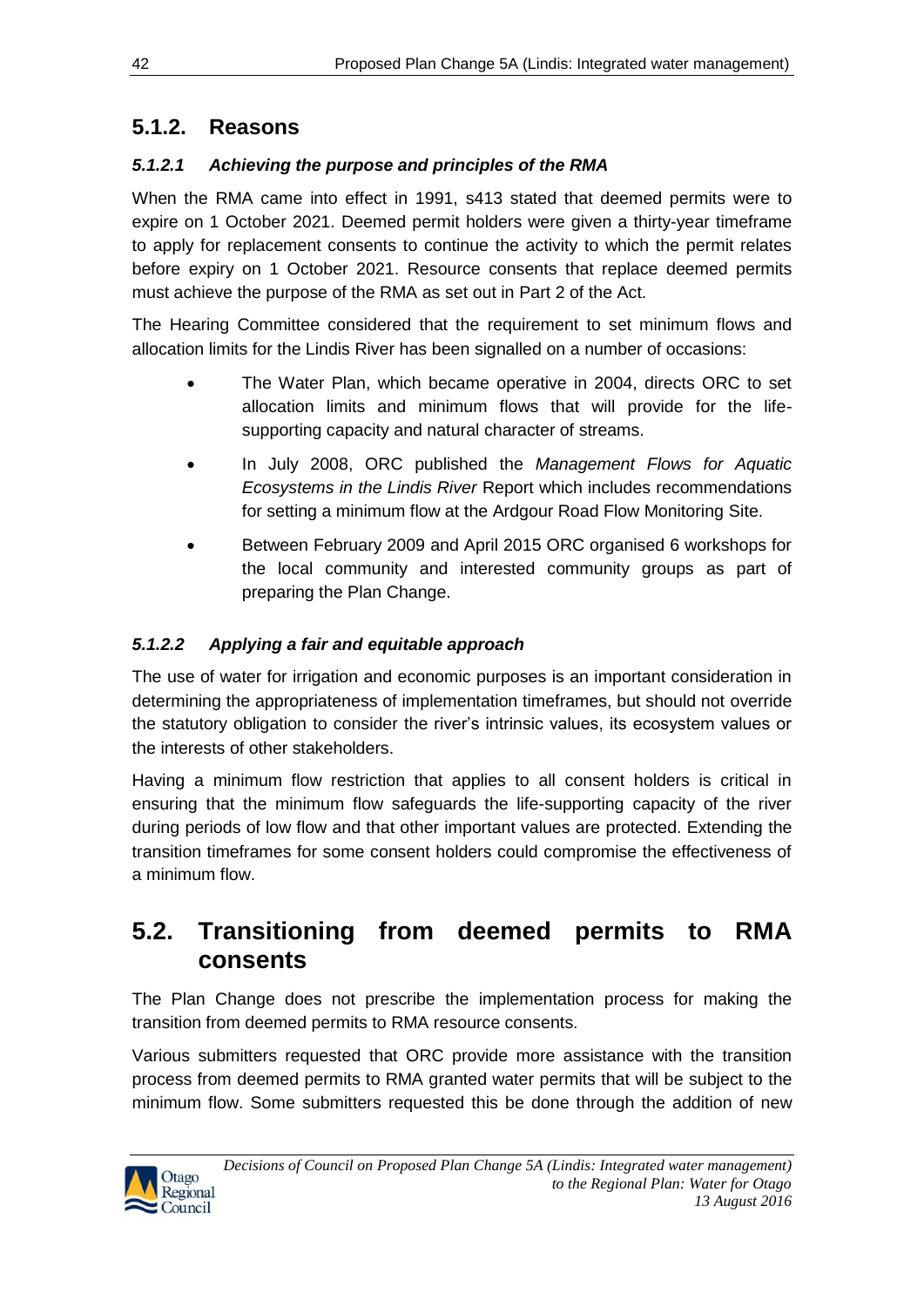consent streamlining provisions to the Water Plan. Others have requested more assistance through non-statutory processes.

Requests relating to this matter were:

- Adopt a clear planning framework and enabling provisions to facilitate the transitioning process from deemed permits to RMA consents.
- Adopt a new policy that residual flows will be considered for consents to take water from the tributaries, but not for takes from the main stem of the Lindis River.
- Adopt new controlled activity rules for the taking of surface water from the main stem of the Lindis River and its tributaries where that water was previously taken with a water permit.
- Put in place a proactive management approach and processes to facilitate the transition from deemed permits to RMA consents

For detail of the submissions received and hearing evidence presented relating to this matter, refer to:

| Provision<br>Code | Provision                                        | $Page(s)$ of<br>Proposed<br>Plan Change | $Page(s)$ of<br>Summary of<br>Decisions<br>Requested | <b>Submitter and Further</b><br>Submitter no |
|-------------------|--------------------------------------------------|-----------------------------------------|------------------------------------------------------|----------------------------------------------|
| $\overline{5}$    | Policy 6.4.5, including<br>transition timeframes | $2 - 4$                                 | $54 - 61$                                            | 28, 47, 56, 57, 72, 80,<br>102, 103, 106     |

# **5.2.1. Recommendations**

Make no amendment to the Plan Change to include in the Water Plan:

- a) New provisions to facilitate the transitioning process from deemed permits to RMA consents.
- b) A new policy that residual flows will be considered for consents to take water from the tributaries, but not for takes from the main stem of the Lindis River.
- c) New controlled activity rules for the taking of surface water from the main stem of the Lindis River and its tributaries where that water was previously taken with a water permit.

# **5.2.2. Reasons**

### *5.2.2.1 Transitioning from deemed permits to RMA consents*

The Water Plan currently contains provisions applicable to all of Otago's catchments for the transitioning from deemed permits to RMA consents.

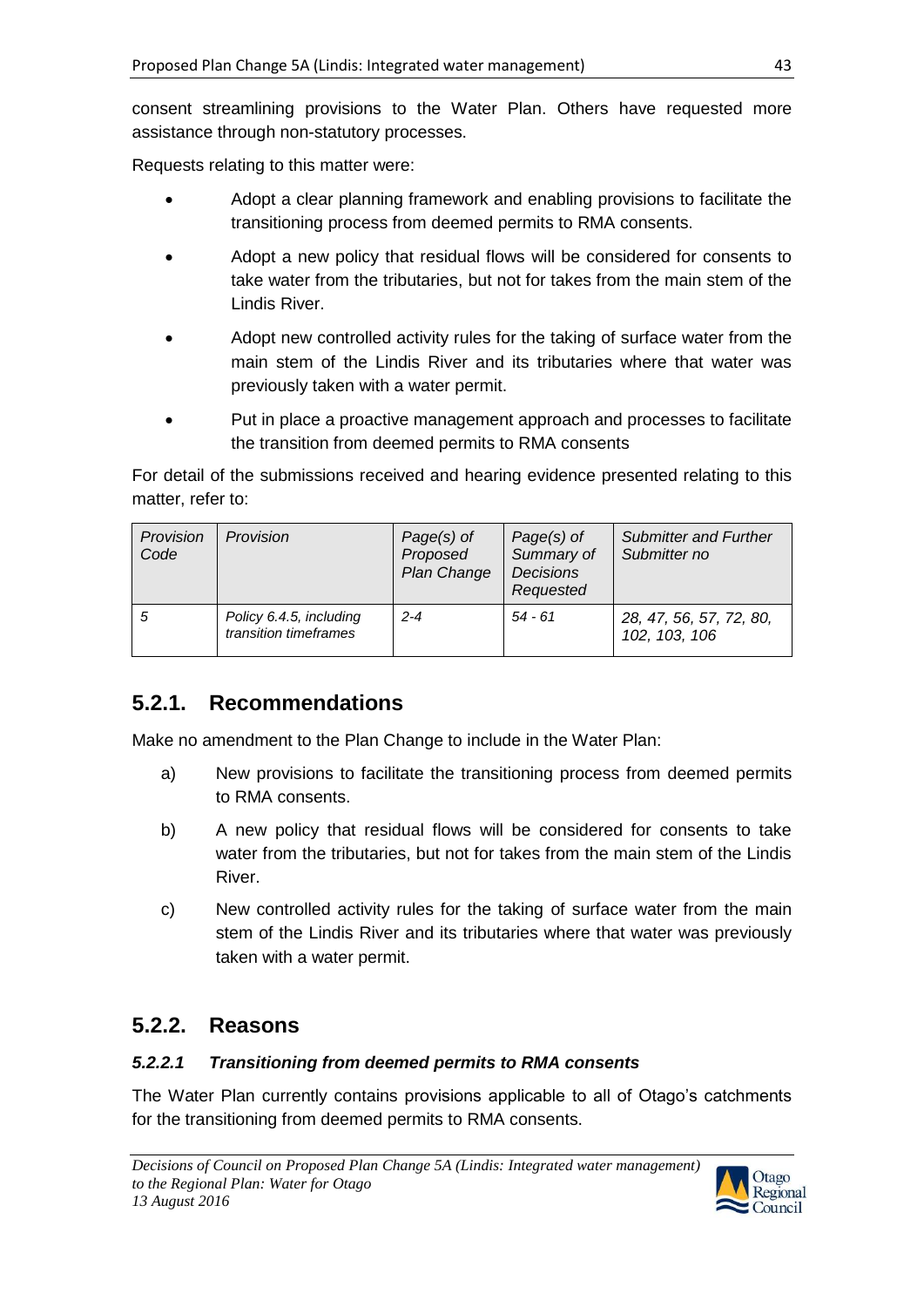### *5.2.2.2 Support services*

The Water Plan contains provisions in Policy 6.6.3 and Method 15.7.1.1 that enable the development and implementation of non-statutory strategies and support services to facilitate the orderly transition from deemed permits to resource consents that are subject to a minimum flow.

### *5.2.2.3 Amending the residual flow provisions in the operative Water Plan*

There is no need to amend the policy framework for the setting of residual flows. The explanation to Policy 6.4.7 of the Water Plan states that residual flows are to be applied in the following circumstances:

- Where water is taken for community supply purposes; or
- Where water is taken from a tributary stream that has different flow characteristics from the main stem of the river.

### *5.2.2.4 Provide for the renewal of deemed permits as a controlled activity*

Controlled activities require a resource consent which must be granted by the Council, who can only apply conditions to that consent on matters that are specified in the relevant rule.

Objective B2 of the NPSFM requires ORC to avoid any further over-allocation and phase out existing over-allocation. The operative Water Plan contains a number of provisions that seek to reduce over-allocation. These provisions are:

- Policy 6.4.0A: promoting the efficient use of water.
- Policy 6.4.0C: promoting, where practicable, the use of alternative water source.
- Policy 6.4.2: avoiding the reallocation of primary allocation from expired, lapsed or surrendered consents or unused consents that have been cancelled under Policy 6.4.18.
- Policy 6.4.2A: limiting the quantity of water allocated in a replacement consents to that what has been taken in the past.
- Policy 6.4.2AA: granting new consents to take water as supplementary allocation where water has been taken historically above the minimum flow.
- Policy 6.6.2: promoting water storage.

A new controlled activity rule in the Water Plan for the renewal of deemed permits and existing resource consents does not give effect to NPSFM Objective B2 and is inconsistent with the policy framework of the Water Plan, which aims to reduce overallocation.

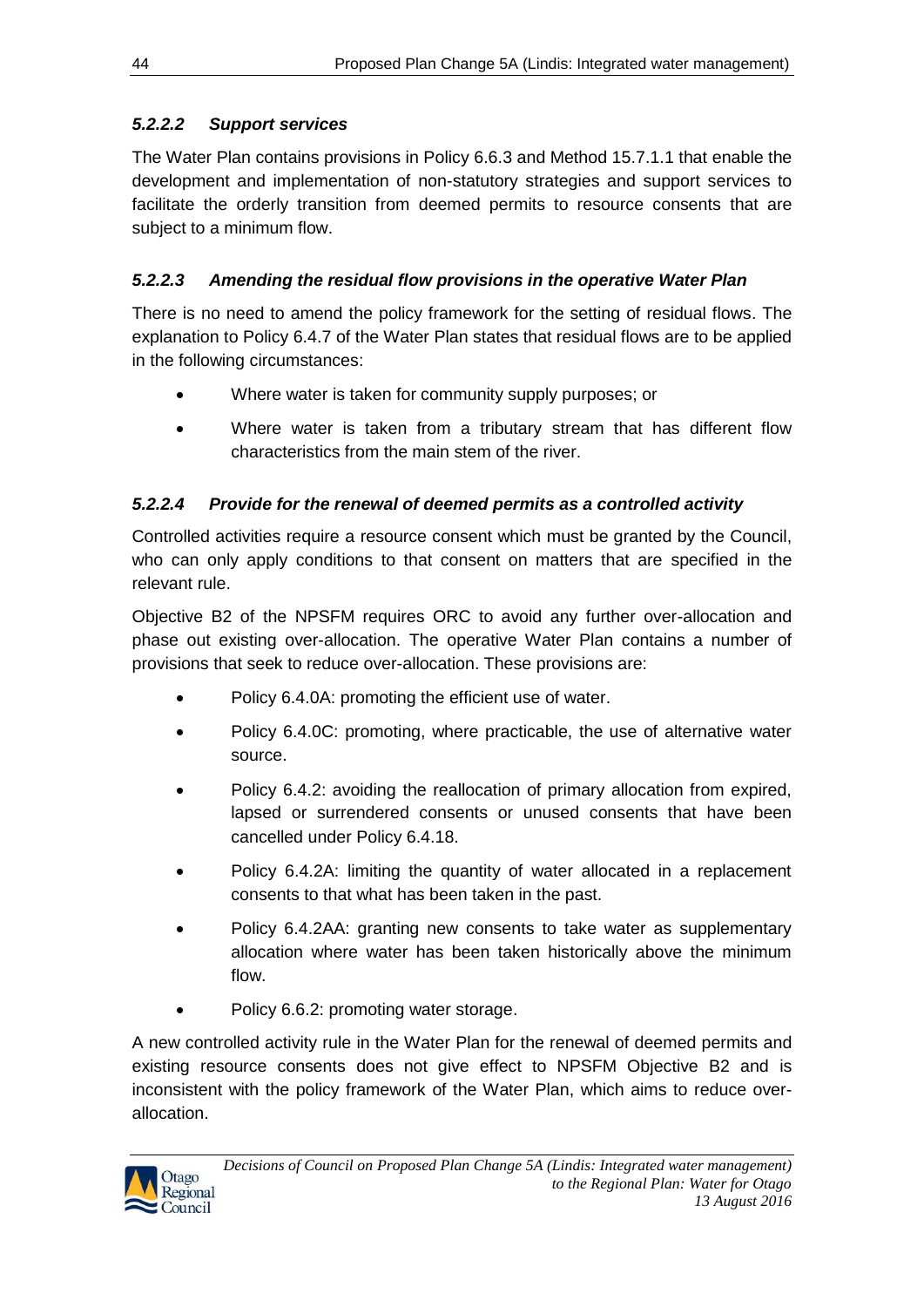# <span id="page-56-0"></span>**5.3. Other implementation requests**

As notified, the Plan Change proposes to set allocation limits and environmental flows for the Lindis Catchment and the Bendigo-Tarras Basin, but does not address other aspects of the management of these freshwater resources.

A number of submitters have asked for ORC to amend the Plan Change in order to:

- Enable unique and innovative solutions to river management.
- Enable opportunities to move takes and apply innovation and new technology.
- Include provisions that interlink the minimum flow with the primary allocation.

For detail of the submissions received and hearing evidence presented relating to this matter, refer to:

| Provision<br>Code | Provision                                        | Page(s) of<br>Proposed<br>Plan Change | Page(s) of<br>Summary of<br><b>Decisions</b><br>Requested | <b>Submitter and Further</b><br>Submitter no |
|-------------------|--------------------------------------------------|---------------------------------------|-----------------------------------------------------------|----------------------------------------------|
|                   | <b>General Opposition</b>                        | $2 - 4$                               | $4 - 8$                                                   | 31, 33, 53, 56, 80                           |
| 5                 | Policy 6.4.5, including<br>transition timeframes | $2 - 4$                               | $54 - 61$                                                 |                                              |

### **5.3.1. Recommendations**

Make no amendment to the Plan Change to include new provisions in the Water Plan that:

- a) Enable innovative solutions for the management of the Lindis River.
- b) Enable the shifting of takes and use of new technology.
- c) Interlink the minimum flow with the primary allocation.

### **5.3.2. Reasons**

### *5.3.2.1 Enabling innovation, technology and the shifting of water takes*

The transition timeframe provided under Policy 6.4.5 gives irrigators an opportunity to investigate and give effect to alternative river management activities and other management options, such as:

- The formation of a water management group or alternative arrangements for the shared taking and use of water;
- The use of efficient irrigation, water distribution, and intake infrastructure;
- The use of alternative water sources; and
- The establishment of water storage.

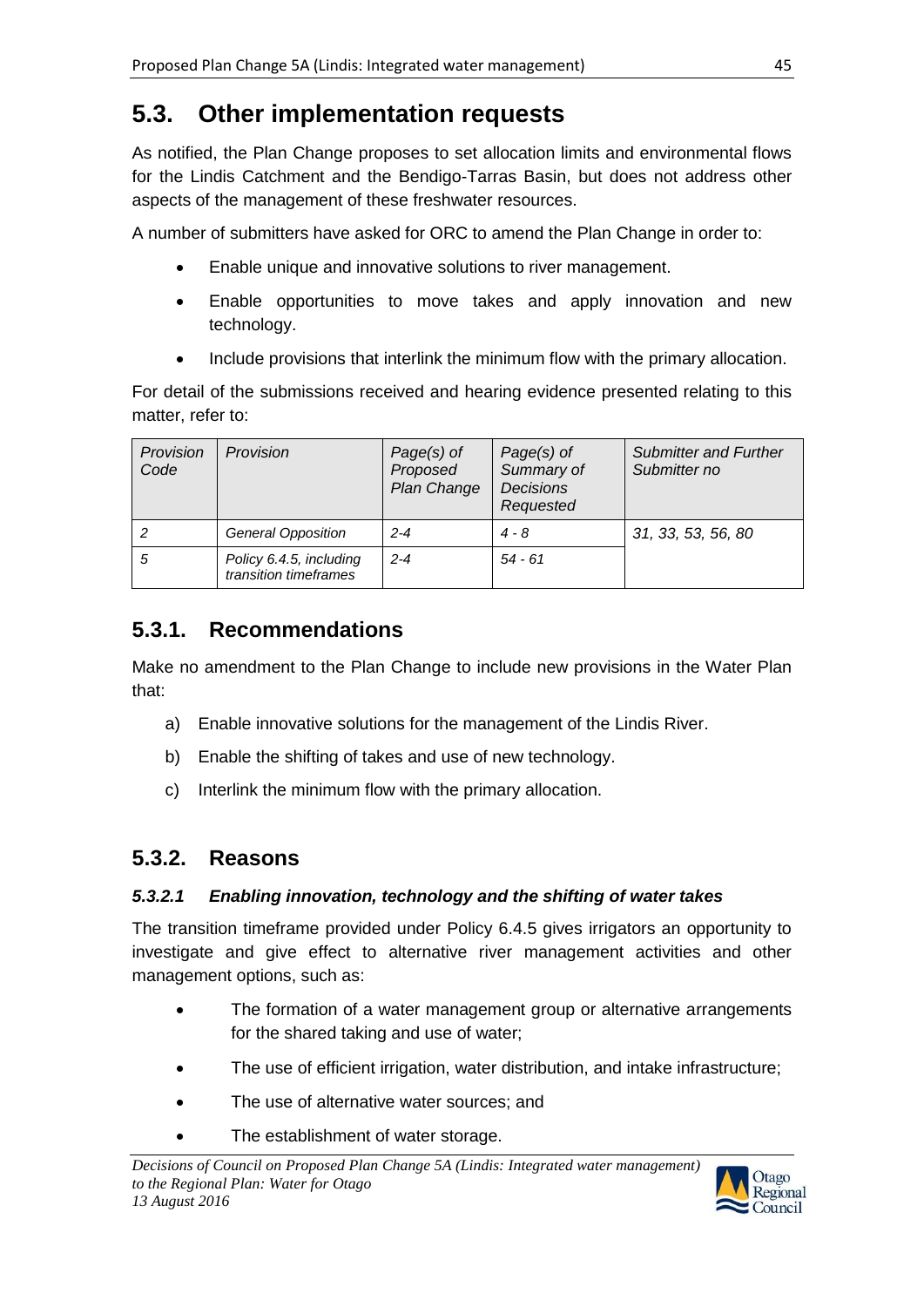It is not appropriate to amend the Plan Change to enable these activities. The Water Plan allows for some river management activities to be undertaken as a permitted activity where there is minimal risk to the natural environment or existing lawful uses.

The use of innovative and holistic management approaches does not relieve ORC from its duty to give effect to the NPSFM objectives. These measures may complement, but should not substitute the setting of a minimum flow and allocation limit for the Lindis River.

### *5.3.2.2 Linking the minimum flow with the primary allocation*

Water Plan Schedules 2D.1 and 2D.2 list all relevant matters that need to be considered when setting minimum flows and allocation limits. These schedules require that the relationship between a minimum flow and the primary allocation limit is considered when they are being set. Amending the Water Plan to provide greater direction is not necessary.

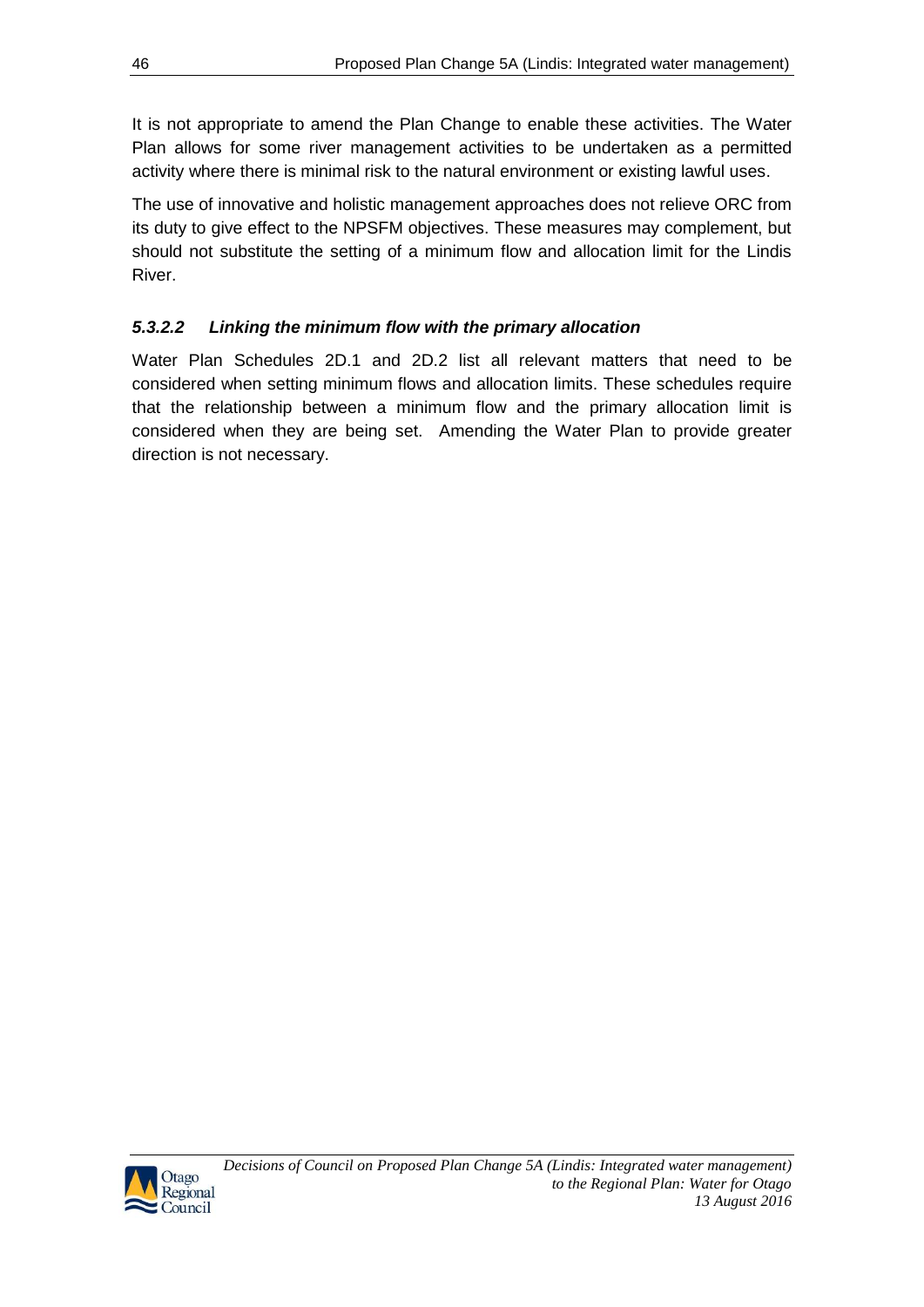# <span id="page-58-0"></span>**6. Other plan change matters**

This chapter makes recommendations on the matters not dealt with elsewhere in this report.

# <span id="page-58-1"></span>**6.1. Minor and consequential amendments**

As notified, the Plan Change proposes a number of minor and consequential changes, including changes to the Water Plan's table of contents, page numbering, and headers and footers.

A number of submitters have requested that any minor or consequential amendments arising from their requests be given effect to.

For detail of the submissions received and hearing evidence presented relating to this matter, refer to:

| Provision<br>Code | Provision                                | $Page(s)$ of<br>Proposed<br>Plan Change | Page(s) of<br>Summary of<br><b>Decisions</b><br>Requested | <b>Submitter and Further</b><br>Submitter no |
|-------------------|------------------------------------------|-----------------------------------------|-----------------------------------------------------------|----------------------------------------------|
| 26                | Minor and<br>consequential<br>amendments | 13.                                     | 63                                                        | 50, 65, 70, 76, 77, 106                      |

### **6.1.1. Recommendations**

Make any minor and consequential amendments necessary to give effect to the Plan Change.

# **6.1.2. Reason**

Clause 10(2) of Schedule 1 RMA provides for any necessary consequential alterations.

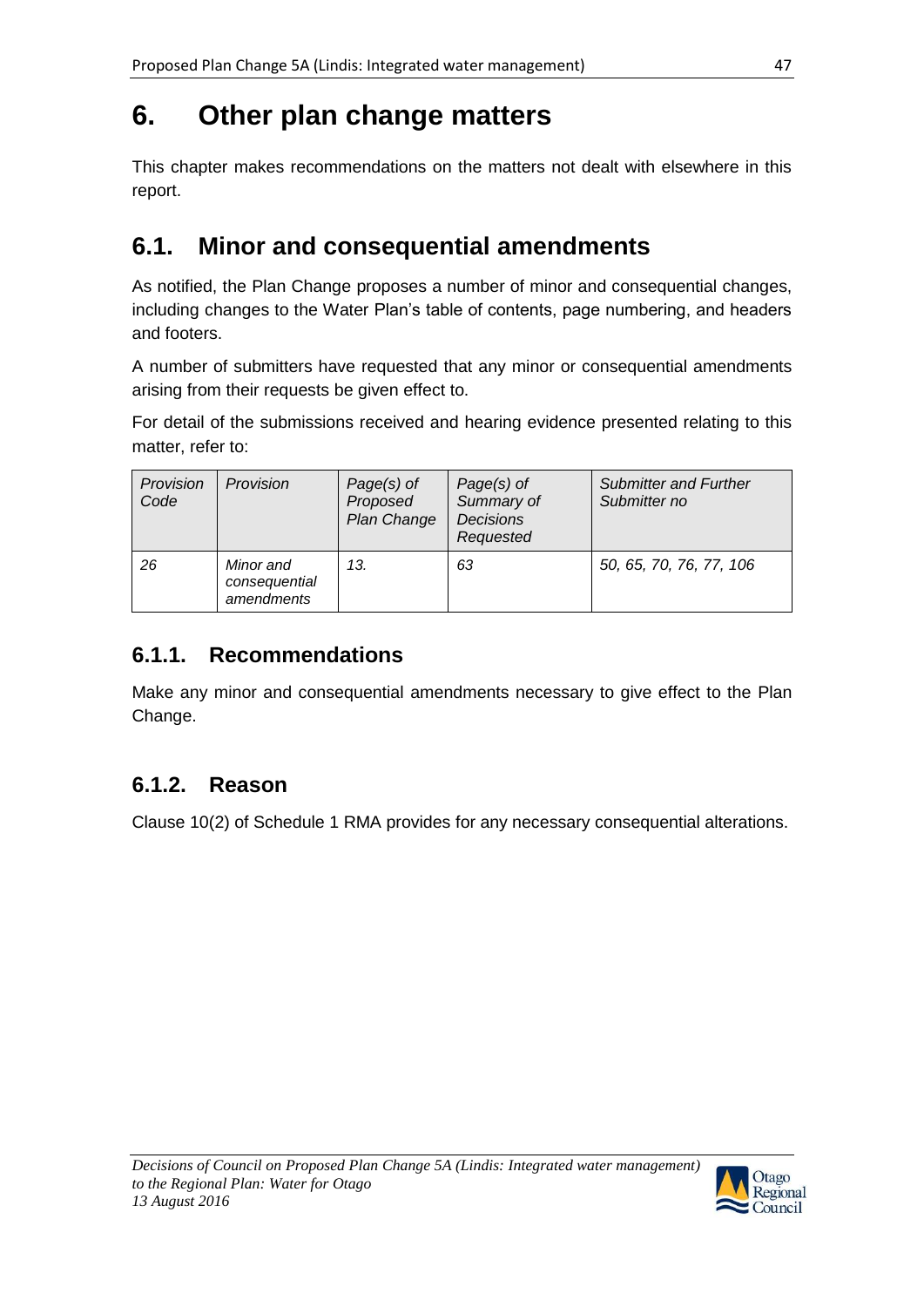# <span id="page-59-0"></span>**7. Matters beyond the scope**

The Hearing Committee can recommend amendments to the Plan Change to address requests proposed in the submissions as long as any amendment does not go beyond what is reasonably and fairly raised in submissions.

This chapter makes recommendations on all matters that are considered beyond the scope of Proposed Plan Change 5A (Lindis: Integrated water management).

# <span id="page-59-1"></span>**7.1. Transitional matters**

Submitters requested new provisions be added to the Water Plan to ease the transition from deemed permits. Some requests were considered beyond the scope.

Requests for the inclusion of transitional provisions in the Water Plan that are considered beyond the scope of the Plan Change were:

- Adding a new policy to the Water Plan that directs consent authorities to consider the positive environmental impacts resulting from the disestablishment of the existing water races.
- Adding a new policy to the Water Plan that prescribes the conditions a consent authority will impose on a resource consent to take surface water in the Lindis Catchment area if the take is managed by a water management group.
- Adding a new controlled activity rule to the Water Plan for the transfer of primary allocation takes, applied for prior to 28 February 1998, from the Lindis Catchment to the Clutha River/Mata-Au or its connected aquifers.
- Adding a new issue, objective and rule to the Water Plan that provide for the channel management works to take place.

For detail of the submissions received and hearing evidence presented relating to this matter, refer to:

| Provision<br>Code | Provision                                      | Page(s) of<br>Proposed<br>Plan<br>Change | $Page(s)$ of<br>Summary of<br><b>Decisions</b><br>Requested | Submitter and<br><b>Further Submitter</b><br>no |
|-------------------|------------------------------------------------|------------------------------------------|-------------------------------------------------------------|-------------------------------------------------|
|                   | Overall approach – general<br>opposition       | N.A.                                     | $4 - 8$                                                     | 56                                              |
| 5                 | Policy 6.4.5, including<br>implementation      | N.A.                                     | 60                                                          |                                                 |
| 33                | Matters beyond the scope of<br>the Plan Change | N.A.                                     | 65                                                          |                                                 |

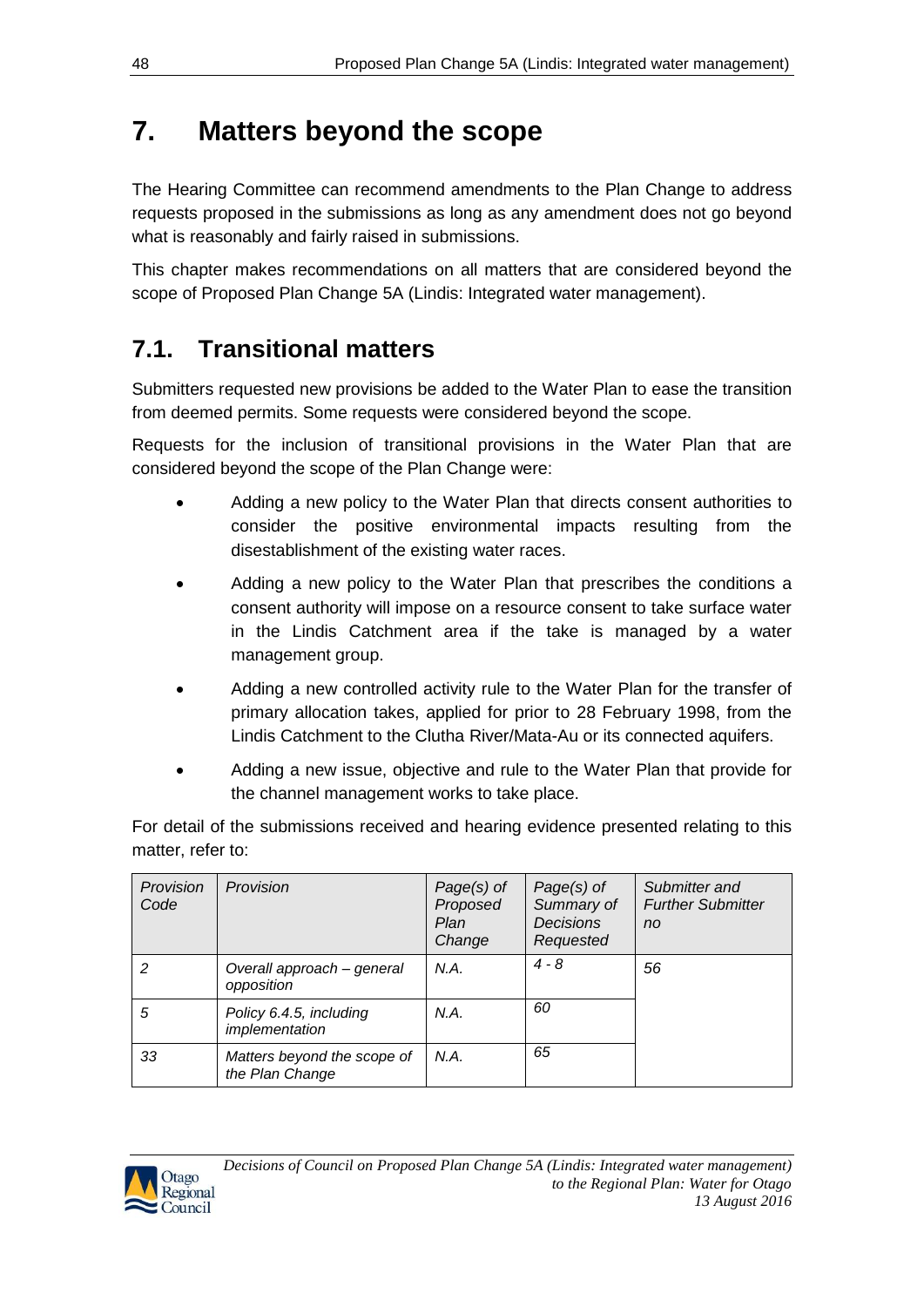### **7.1.1. Recommendations**

Make no amendment to the Plan Change in order to address requests for transitional provisions that are beyond the scope of the Plan Change.

### **7.1.2. Reasons**

### *7.1.2.1 Positive impacts from the disestablishment of existing water races*

The request to include a new policy in the Water Plan that requires ORC to consider the positive impacts from the disestablishment of existing water races does not directly respond to the Plan Change. The request goes beyond the submitter's original submission. There is a risk that persons potentially affected by the requested amendment have not had a chance to respond to the proposed new provisions.

### *7.1.2.2 Flexibility for consented takes held by water management groups*

The request to include a new policy in the Water Plan that prescribes the conditions a consent authority can impose on one or more water permits held by a water management group does not directly respond to the Plan Change. The request goes beyond the submitter's original submission. There is a risk that persons potentially affected by the requested amendment have not had a chance to respond to the proposed new policy.

### *7.1.2.3 Transfer of water takes from the Lindis Catchment to the Clutha River/Mata-Au*

The request to include a new controlled activity rule in the Water Plan to enable the transfer of primary allocation takes from the Lindis Catchment to the Clutha River/Mata-Au Catchment area or any alternative source aquifer, extends beyond the geographical scope of the Plan Change. There is a risk that persons potentially affected by the proposal have not had a chance to respond to the proposed new rule.

### *7.1.2.4 Providing for channel management works*

The request to amend the Water Plan to include a new issue, objective and rule that provides for channel management works is outside the scope of the Plan Change. The requested new rule applies to any river in Otago. There is a risk that persons potentially affected by the requested amendment have not had a chance to respond to the proposed new provisions.

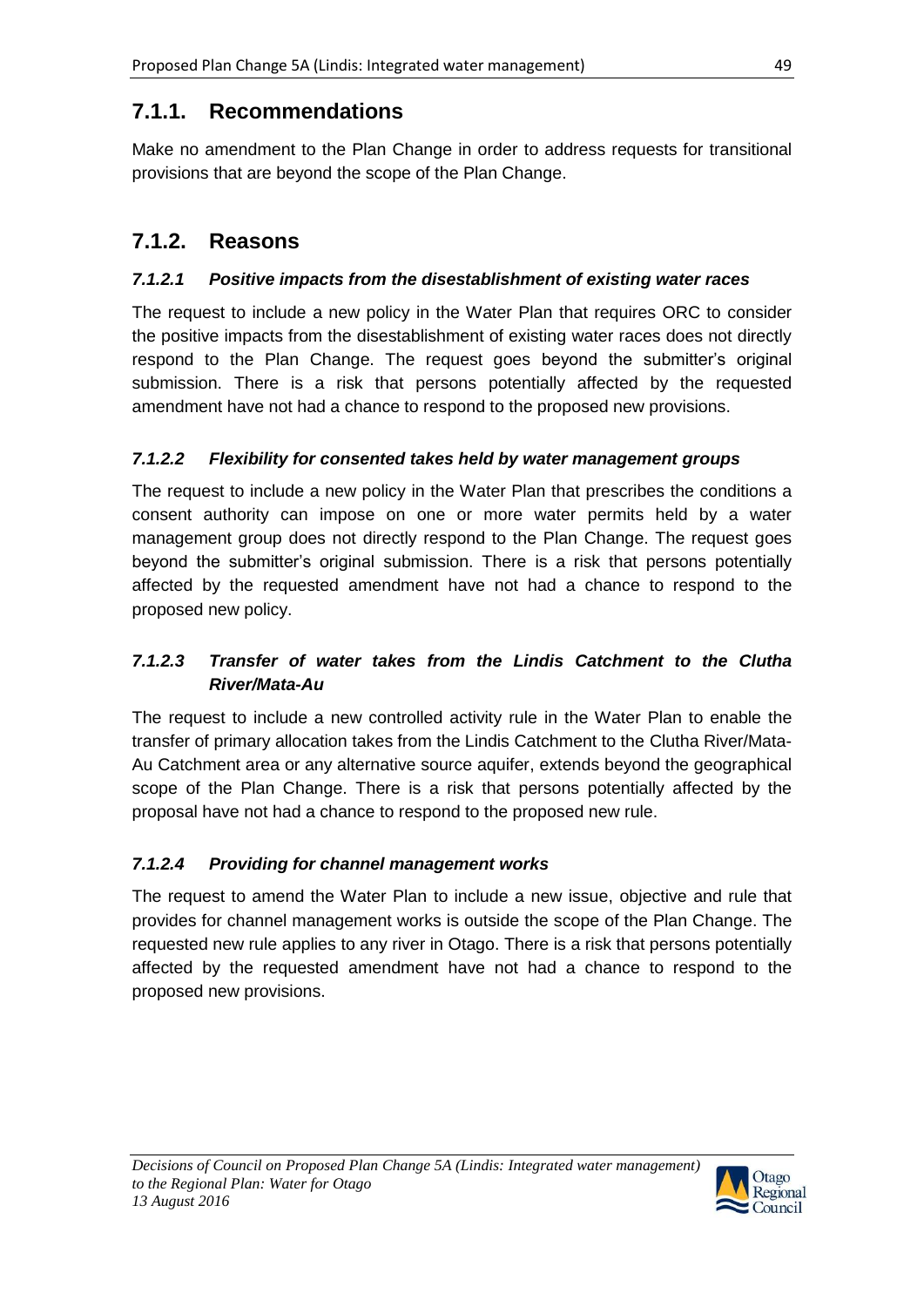# <span id="page-61-0"></span>**7.2. Other requests**

A number of other matters that were raised during the submissions and hearing process that are considered to be beyond the scope of the Plan Change include:

- Add "birddiv" to the list of values of the Central Otago sub region included in Schedule 1A: Natural Values of the Water Plan.
- Publicly notify water allocation information for the Lindis River and associated aquifers.
- Enforce the minimum flow.
- Restrict the granting of new consents to take water from Church Creek in order to protect wildlife and existing stock water takes.
- Include a new non-complying activity rule for groundwater takes from a Schedule 2C Aquifer that may not be connected to the Lindis River.
- Include a new local and central government policy to streamline the process to access an alternative source of water.

For detail of the submissions received or hearing evidence presented relating to this matter, refer to:

| Provision<br>Code | Provision                                         | Page(s) of<br>Proposed<br>Plan Change | Page(s) of<br>Summary of<br><b>Decisions</b><br>Requested | Submitter and<br><b>Further Submitter</b><br>no |
|-------------------|---------------------------------------------------|---------------------------------------|-----------------------------------------------------------|-------------------------------------------------|
| 5                 | Policy 6.4.5, including<br>implementation         | N.A.                                  | 60                                                        | 20, 23, 38, 54, 76,<br>80, 103, 106             |
| 33                | Matters beyond the<br>scope of the Plan<br>Change | N.A.                                  | 65                                                        |                                                 |

### **7.2.1. Recommendations**

Make no amendment to the Plan Change in order to:

- a) Add "birddiv" to the list of values of the Central Otago sub-region included in Schedule 1A: Natural Values of the Water Plan.
- b) Publicly notify water allocation information for the Lindis River and associated aquifers.
- c) Enforce the minimum flow.
- d) Restrict the granting of new consents to take water from Church Creek in order to protect wildlife and existing stock water takes.

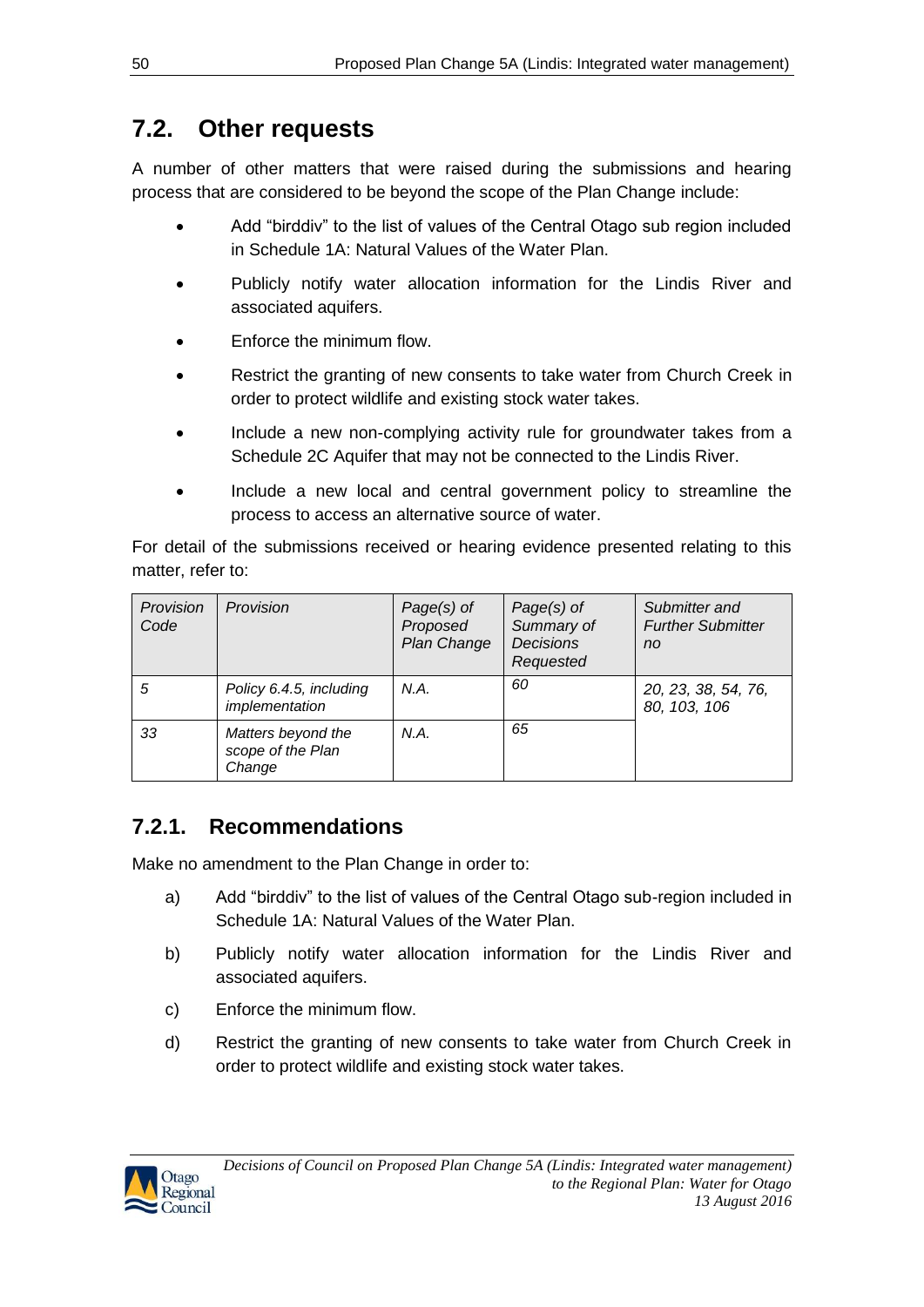- e) Include a new non-complying activity rule in the Water Plan for groundwater takes from a Schedule 2C Aquifer that may not be connected to the Lindis River.
- f) Include in the Water Plan a new local and central government policy to streamline the process to access an alternative source of water.

### **7.2.2. Reasons**

### *7.2.2.1 Updating Water Plan Schedule 1A: Natural Values*

As notified, the Plan Change does not seek to change Schedule 1A: Natural Values of the Water Plan. Amending Schedule 1A would require a new plan change to ensure that the persons that are potentially affected by these matters are consulted, notified and heard.

### *7.2.2.2 Providing transparency around allocation information*

The Plan Change does not address the provision of water allocation information.

### *7.2.2.3 Enforce the minimum flow*

Compliance and enforcement strategies are not included in the Water Plan. It is not appropriate to make recommendations on enforcement and compliance matters through this plan change process.

### *7.2.2.4 New consented water takes from Church Creek*

The Plan Change does not address the taking of surface water from water bodies outside of the Lindis Catchment area. There is a risk that persons potentially affected by the requested amendment may not have had a chance to respond.

### *7.2.2.5 Non-complying activity status for groundwater takes from a Schedule 2C aquifer that may not be directly connected to the Lindis River*

As notified, the Plan Change did not address changes to the activity status for groundwater takes. There is a risk that persons potentially affected by the requested amendment may not have had a chance to respond.

### *7.2.2.6 Enabling local and central government policies to streamline the process to access an alternative source*

The Plan Change is not able to impose legal obligations on government bodies or to change private property rights.

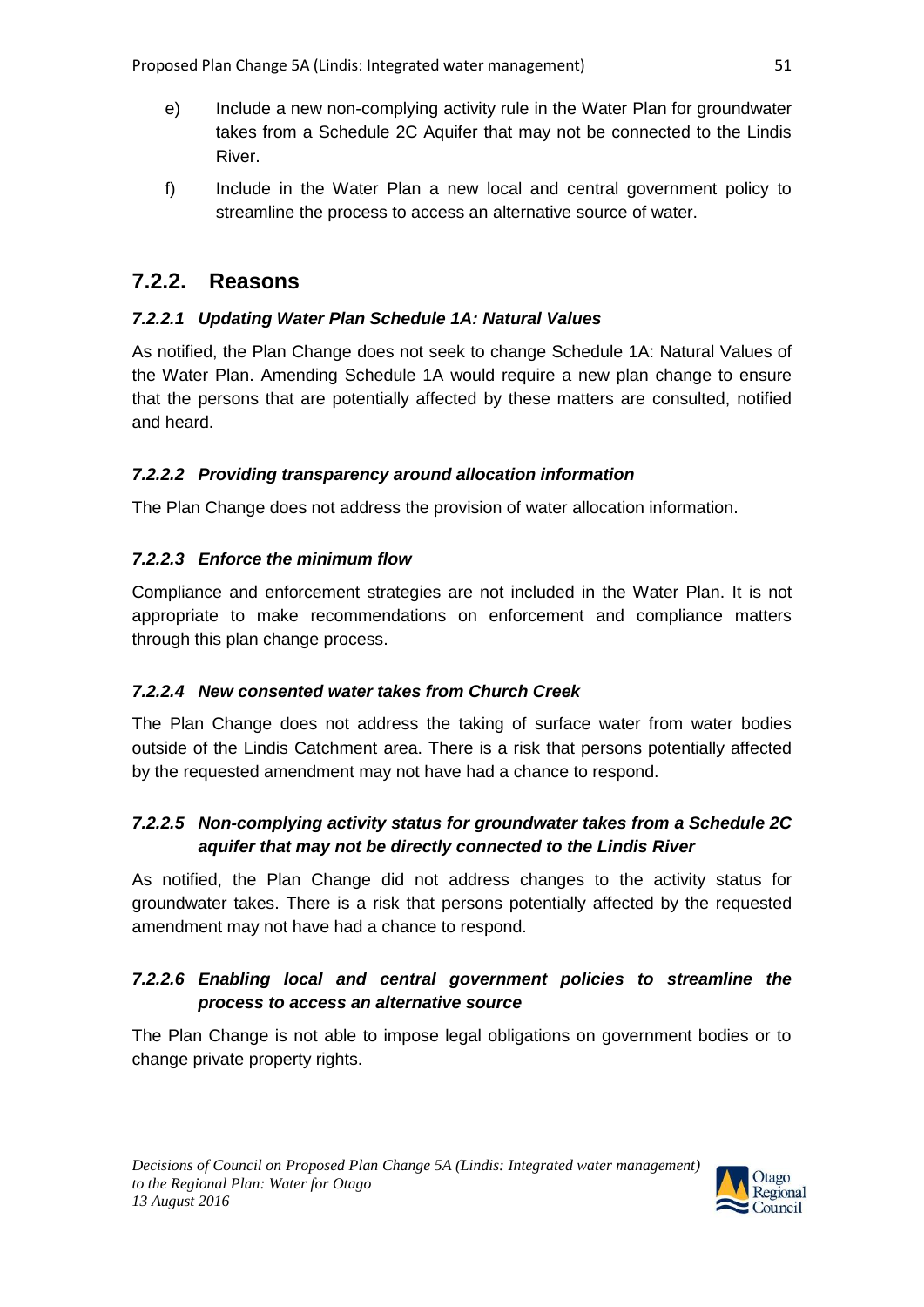# <span id="page-63-0"></span>**Reference material**

Resource Management Act 1991 National Policy Statement for Freshwater Management 2014 National Policy Statement for Renewable Energy Generation 2011 Regional Policy Statement for Otago Proposed Regional Policy Statement for Otago Regional Plan: Water for Otago (updated to 1 March 2016) Ngāi Tahu Claims Settlement Act 1998 Kai Tahu Ki Otago Natural Resource Management Plan 2005

### **Reports to ORC committees:**

2010/1776: Bendigo-Tarras Allocation Study

2014/764: Consultation Draft Proposed Plan Change 5A (Lindis: Integrated water management)

### **Technical reports:**

"Bendigo and Tarras Allocation Study", ORC, December 2010

"Economic impacts of minimum flow regimes on the Lindis River", BERL Economics, 2015

"Lindis Catchment: Hydrological analysis to support an economic assessment of the potential impact of a minimum flow regime for the Lindis River", OPUS International Consultants, 2015

"Lindis Catchment Water Resource Study", ORC, June 2014

"Management Flow for Aquatic Ecosystems in the Lindis River", ORC, July 2008

"Review of the science supporting the proposed minimum flow regime for the Lindis River", NIWA, December 2014

"Water quality in the Lindis River catchment 2015" ORC, January 2016

"Update of scientific work in the Lindis catchment: 2008-2015" ORC, January 2016

"2015/16 Flow losses" file note, ORC, February 2016

### **Hearing evidence, submissions, further submissions, additional information and legal opinions provided to the Hearing Committee:**

Submissions, further submissions, expert evidence and hearing evidence, additional information and legal opinions from experts and submitters.

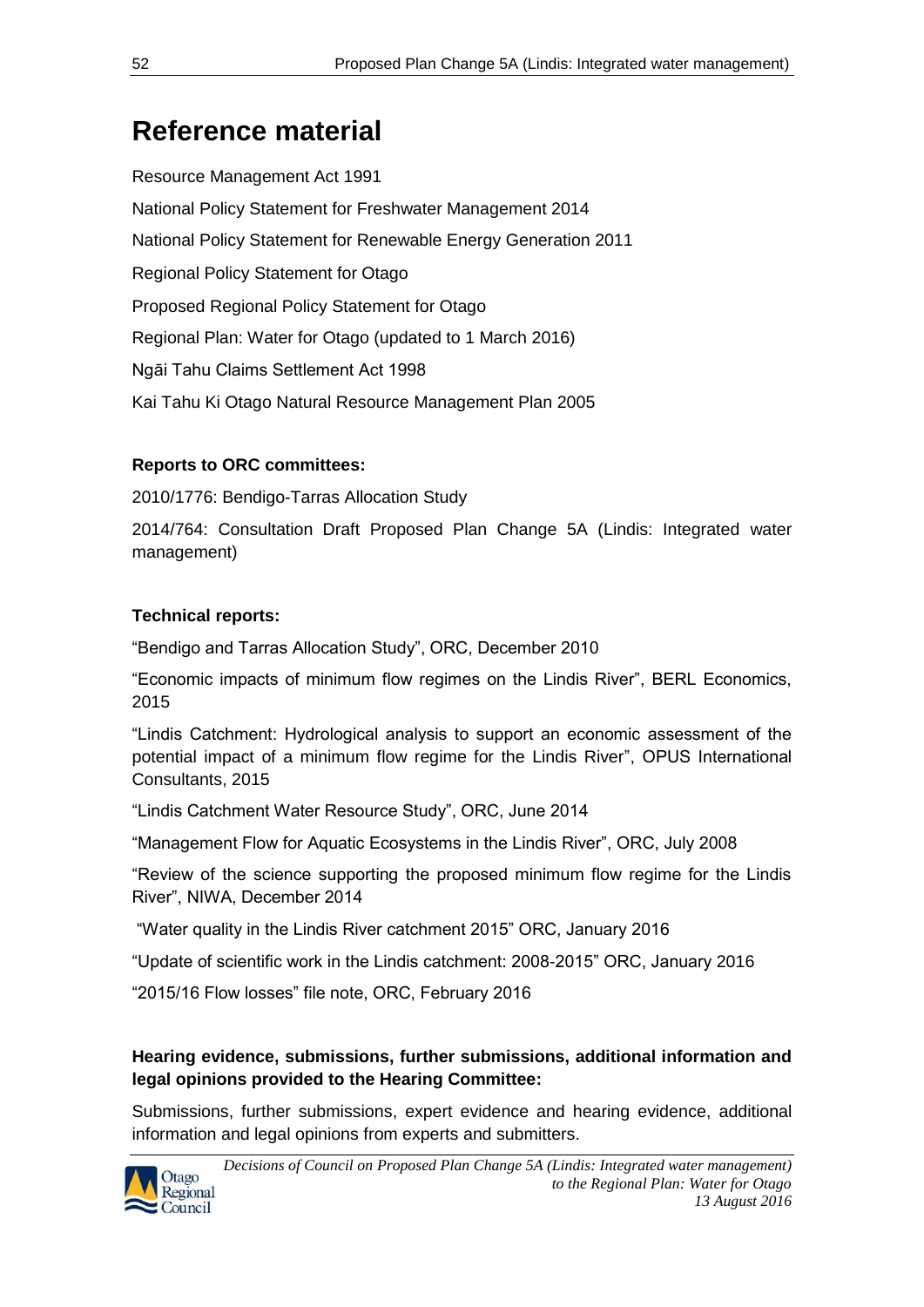"Information Sheet: Lindis Catchment and Bendigo-Tarras Basin", ORC, June 2015

*Workshop 1, 19 Feb 2009:*

"Key themes from small group discussion"

"Minutes"

"Presentation"

*Workshop 2, 11 May 2010:*

"Comments and feedback"

"Flow matrix assessment"

*Workshop 3, 22 Mar 2011*

"Presentation 1"

"Presentation 2: Groundwater"

*Workshop 4, 30 Nov 2011*

"Feedback"

"Presentation"

"Regime Handout"

*Workshop 5: 1 April 2014*

"Key themes"

"Presentation"

*Workshop 6: 1 April 2015*

"Key themes"

"Presentation"

### **Other material:**

"Guide to Preparing a resource consent application to take surface water, including replacing a deemed permit", ORC, August 2015.

"Towards Better Tourism Outcomes for Central Otago 2014-2019 – A community owned strategy", Central Otago District Council, 2013.

"Otago Economic Overview", BERL, 2012

"Central Otago Outdoor Recreation Strategy 2012-2022 – A community owned strategy", Central Otago District Council, 2012.

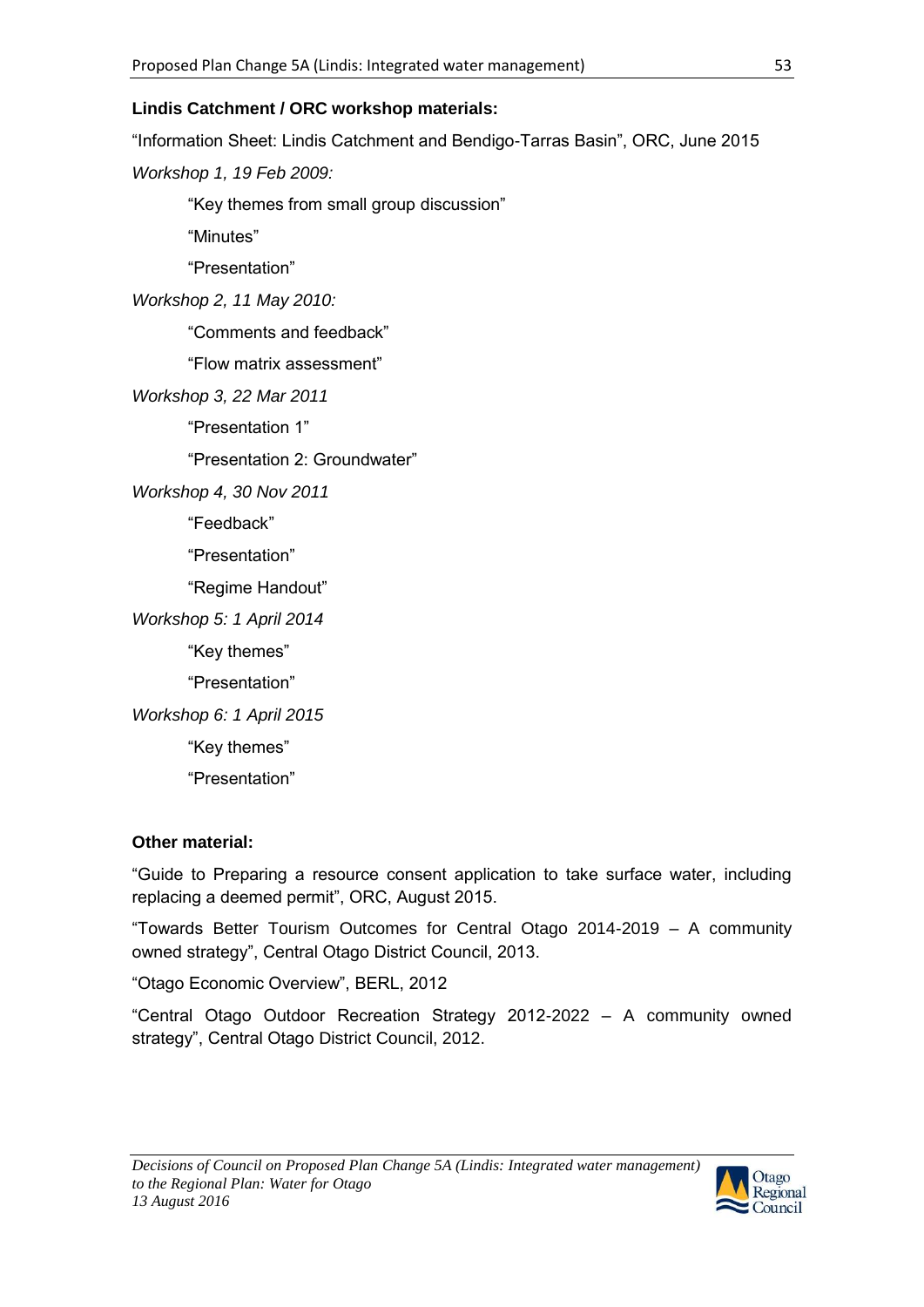**All reference material, including submissions, further submissions, expert evidence and hearing evidence, additional information and legal opinions, is available online [www.orc.govt.nz.](http://www.orc.govt.nz/)**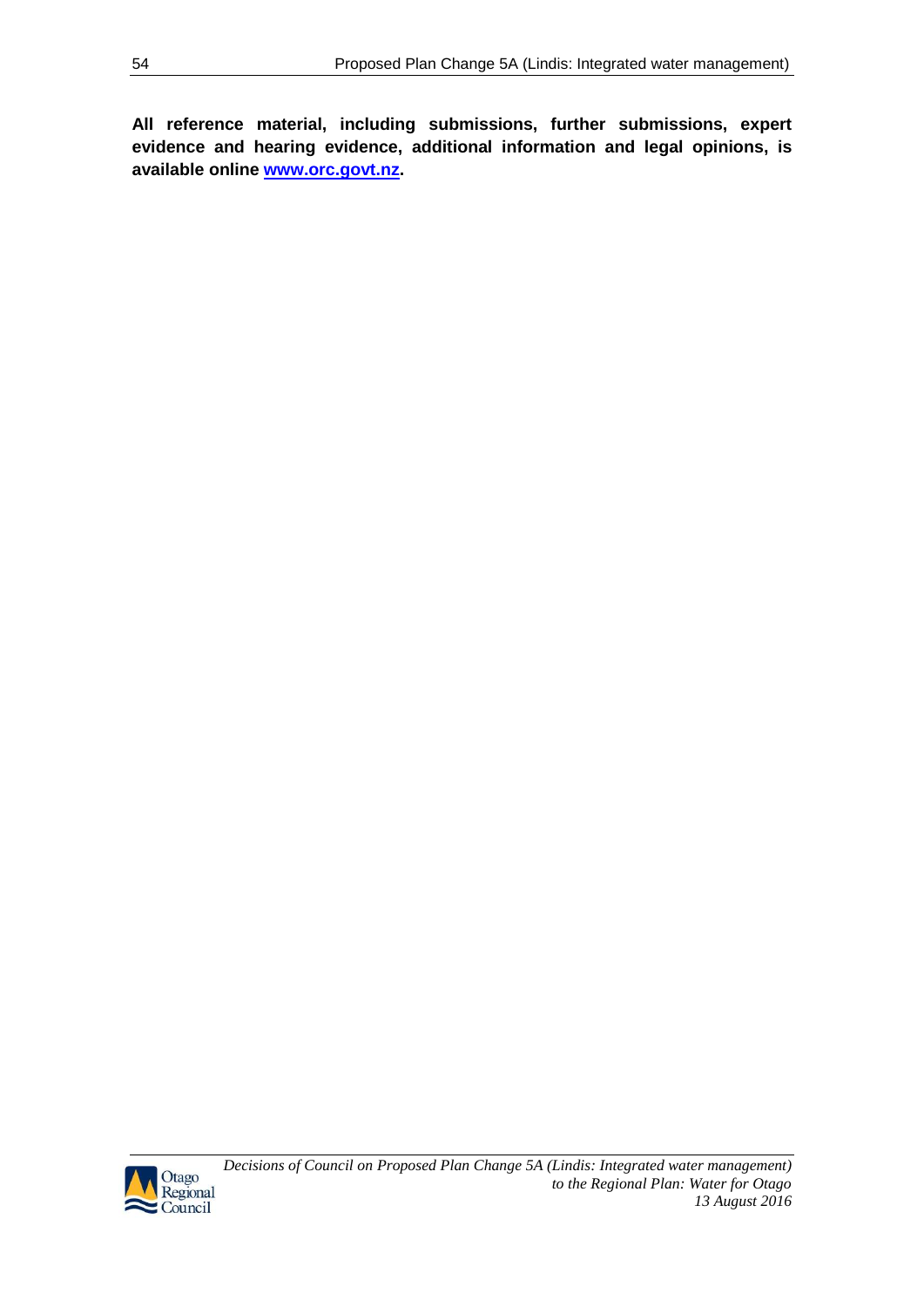# <span id="page-66-0"></span>**Appendix 1: Index of submitters and further submitters**

| <b>Submitter Number</b>  | Surname, First Name or Organisation                         |  |  |
|--------------------------|-------------------------------------------------------------|--|--|
| 1                        | Lambie, Bruce                                               |  |  |
| $\overline{2}$           | Otago Natural History Trust - Alyth Grant                   |  |  |
| 3                        | McKendry, Russell                                           |  |  |
| $\overline{\mathcal{A}}$ | Seward, Tania                                               |  |  |
| $\overline{5}$           | Highton, John                                               |  |  |
| $\overline{6}$           | van Noorden, Hugh                                           |  |  |
| 7                        | Sayers, Peter                                               |  |  |
| $\overline{8}$           | Finlayson, Jan                                              |  |  |
| 9                        | <b>Otago Anglers' Association - Casey Cravens</b>           |  |  |
| 10                       | McManus, Gordon                                             |  |  |
| 11                       | Rose, Christine                                             |  |  |
| 12                       | Smith, Quentin                                              |  |  |
| 13                       | Parker, James                                               |  |  |
| 14                       | Batchelor, John                                             |  |  |
| 15                       | Lawton, Ella                                                |  |  |
| 16                       | Mauchline, Johnny                                           |  |  |
| 17                       | Sidey, Richard                                              |  |  |
| 18                       | Young, Aliscia                                              |  |  |
| 19                       | Barnes, David - Backcountry Matters                         |  |  |
| 20                       | Peddle, Doug                                                |  |  |
| $\overline{21}$          | <b>Whitehead, Esther</b>                                    |  |  |
| 22                       | Rutherford, Alastair - The Point Partnership                |  |  |
| 23                       | Wilcox, Duncan                                              |  |  |
| $\overline{24}$          | Cole, lan                                                   |  |  |
| 25                       | Lawton, Maggie - Future by Design Ltd                       |  |  |
| 26                       | Clutha Mata-Au River Parkway Group - Lewis: Verduyn-Cassels |  |  |
| 27                       | Scoles, Stephen - Claas Harvest Centre Otago                |  |  |
| 28                       | Telford, Gerald                                             |  |  |
| $\overline{29}$          | McElrae, Kent                                               |  |  |
| 30                       | McElrae, Rebecca                                            |  |  |
| 31                       | Perriam, John - Bendigo Station                             |  |  |
| 32                       | Spiers, Adam                                                |  |  |
| 33                       | Davis, John                                                 |  |  |

*Decisions of Council on Proposed Plan Change 5A (Lindis: Integrated water management) to the Regional Plan: Water for Otago 13 August 2016*

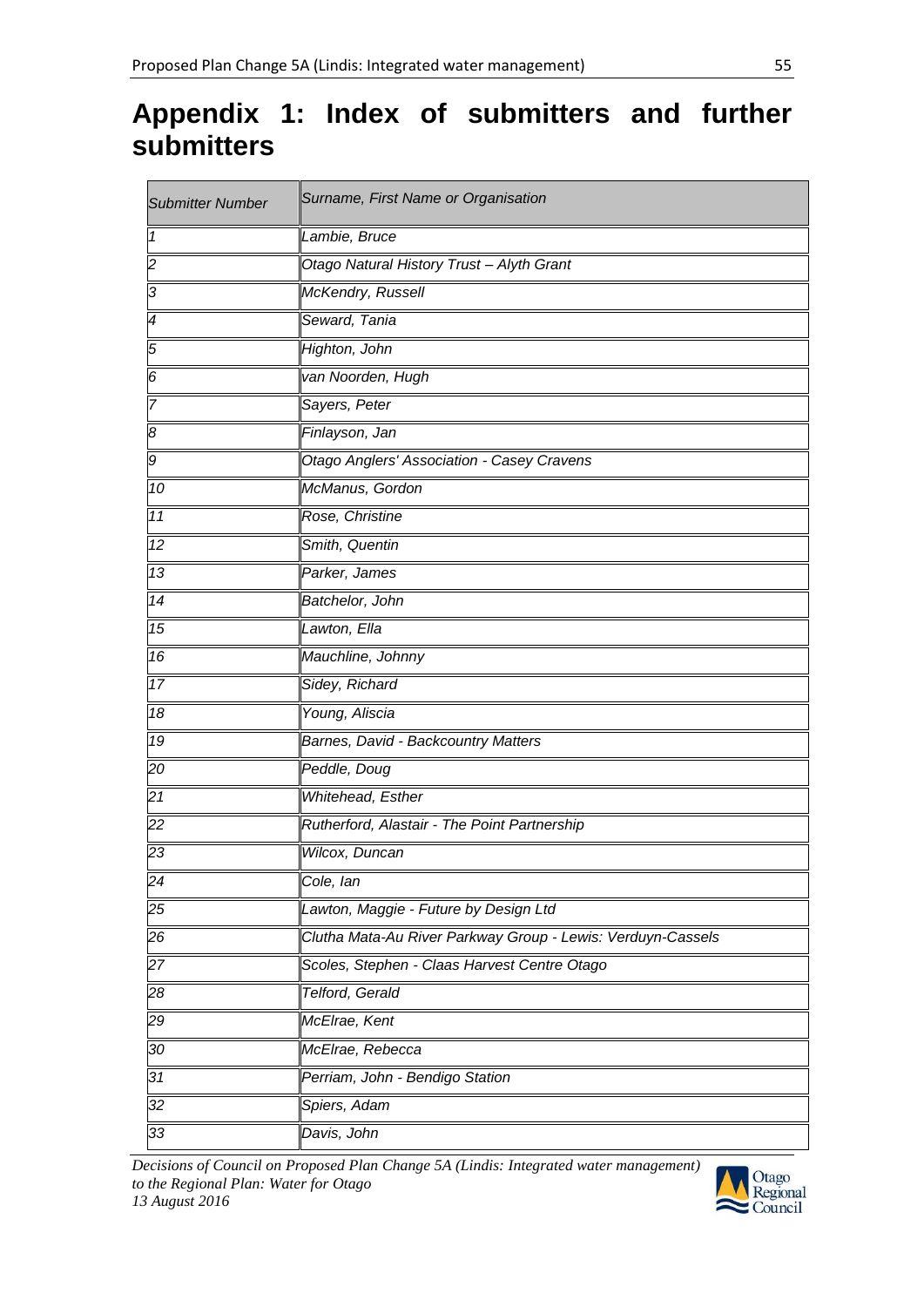| 34 | Cassells, Jay                                                              |
|----|----------------------------------------------------------------------------|
| 35 | Ainsley, Daryl - Ainsley Shearing Ltd                                      |
| 36 | Clutha Sports Fisheries Trust - Horrell, Aaron                             |
| 37 | Sole, Matthew                                                              |
| 38 | Parcell, Phillip - C/O Peter Dymock, Paterson Pitts Group                  |
| 39 | Rive, Jayne - Cloudy Peak Ltd                                              |
| 40 | Hocks, Fraser - Wakatipu Anglers Club                                      |
| 41 | Lane, Mike - Wakatipu Anglers Club                                         |
| 42 | Lucas, J.C.A - Sand Hills                                                  |
| 43 | Upper Clutha Angling Club - Rick Boyd                                      |
| 44 | Lucas, S.J.C. - Timburn Station                                            |
| 45 | Chapman-Cohen, Rebecca & Angus - Lindis Downs Ltd                          |
| 46 | Jolly, Bruce                                                               |
| 47 | Gibson, Robbie & William - Malvern Downs                                   |
| 48 | Barlow, John & Marilyn                                                     |
| 49 | James, Gavin                                                               |
| 50 | Environmental Defence Society Inc. - Madeleine Cochrane Wright             |
| 51 | Wrighton, Bryan                                                            |
| 52 | Jolly, Peter William - Kotiti                                              |
| 53 | Davis, Tim - Longacre Station                                              |
| 54 | <b>Fish and Game Council - Peter Wilson</b>                                |
| 55 | Federated Farmers High Country - Bob Douglas                               |
| 56 | Lindis Catchment Group Inc. - C/O Sally Dicey, McKeague Consultancy Ltd    |
| 57 | Federated Farmers of New Zealand - Kim Reilly                              |
| 58 | Hayman, Michael & Felicity - Pukemara                                      |
| 59 | Wilson, Justin & Tui                                                       |
| 60 | Lucas, Gordon - Nine Mile Pastoral Ltd                                     |
| 61 | Lucas, Lesley - Nine Mile Pastoral Ltd                                     |
| 62 | Wanaka Agricultural Contracting                                            |
| 63 | New Zealand Professional Fishing Guides Association - Craig Smith          |
| 64 | Wallace, Donald                                                            |
| 65 | Royal Forest and Bird Protection Society of New Zealand Inc. - Sue Maturin |
| 66 | Neilson, J. Murray                                                         |
| 67 | Turner, Brian                                                              |
| 68 | Central Otago Environmental Society Inc. - D.G. Shattky                    |
| 69 | Trevathan, Beau - Lindisvale                                               |
| 70 | Department of Conservation - Geoff Deavoll                                 |



*Decisions of Council on Proposed Plan Change 5A (Lindis: Integrated water management) to the Regional Plan: Water for Otago 13 August 2016*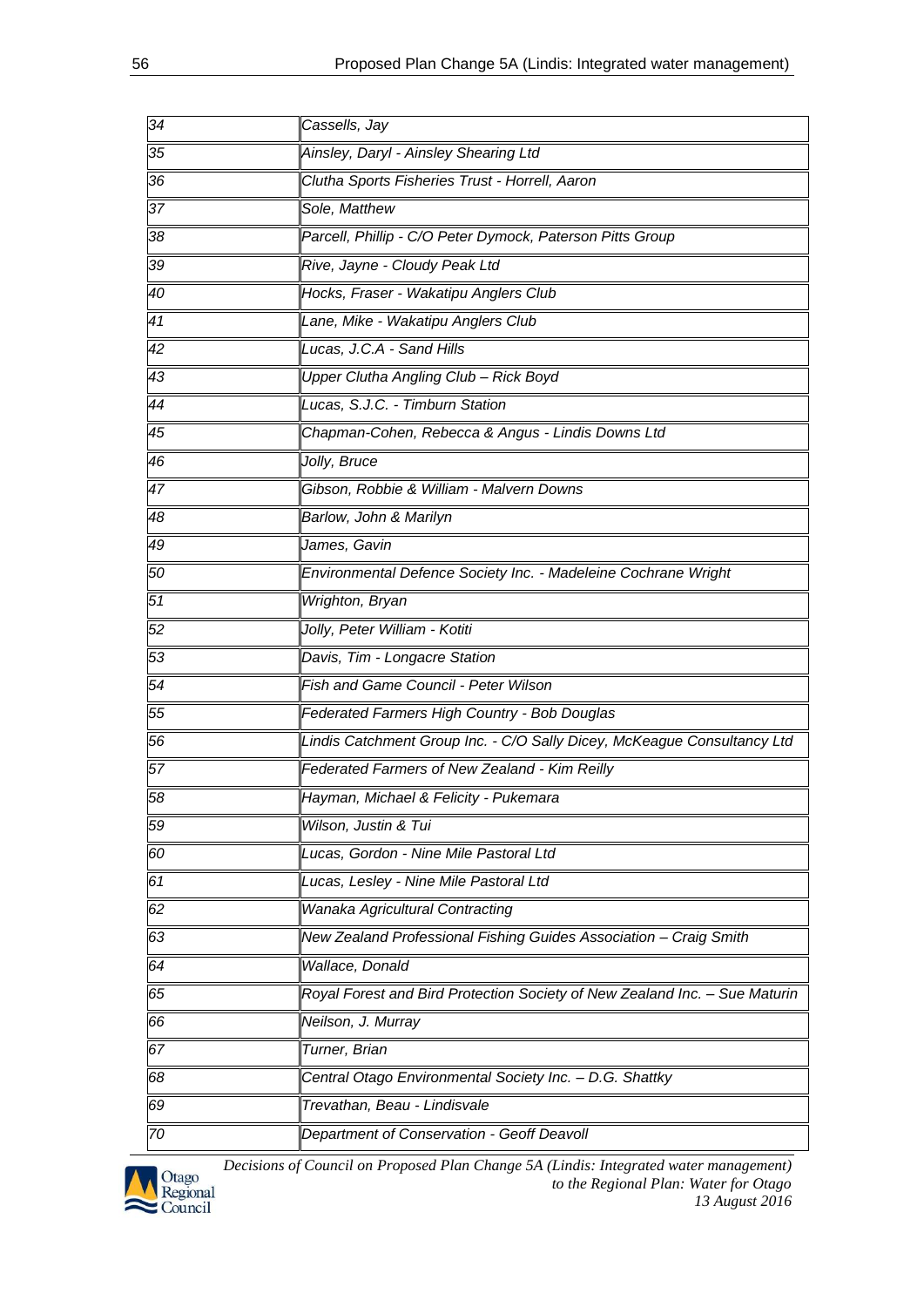| 71 | McCall, Lynne                                                                                                                        |
|----|--------------------------------------------------------------------------------------------------------------------------------------|
| 72 | McCaughan, Matthew - Geordie Hill Station Ltd                                                                                        |
| 73 | Emmerson, R.S. & J - Forest Range Station                                                                                            |
| 74 | Emmerson, David - Forest Range Station                                                                                               |
| 75 | McKenzie, Gregor                                                                                                                     |
| 76 | Contact Energy Ltd - Daniel Druce                                                                                                    |
| 77 | Te Rūnanga o Moeraki, Kāti Huirapa Rūnaka ki Puketeraki, and Te Rūnanga<br>o Ōtākou (collectively Kāi Tahu) - C/O Tim Vial, KTKO Ltd |
|    |                                                                                                                                      |
| 78 | Marsh, Wayne & Billee                                                                                                                |
| 79 | Cooke, T.J. - C/O Werner Murray, Landpro                                                                                             |
| 80 | Lindis Irrigation Ltd - Bruce Jolly                                                                                                  |

| <b>Further Submitter</b><br><b>Number</b> | Surname, First Name or Organisation                                                                                                   |
|-------------------------------------------|---------------------------------------------------------------------------------------------------------------------------------------|
| 101                                       | llFish and Game Council - Peter Wilson                                                                                                |
| 102                                       | Te Rūnanga o Moeraki, Kāti Huirapa Rūnaka ki Puketeraki, and Te Rūnanga<br>lo Ōtākou (collectively Kāi Tahu) - C/O Tim Vial, KTKO Ltd |
| 103                                       | Lindis Catchment Group Inc. - C/O Sally Dicey, McKeague Consultancy Ltd                                                               |
| 104                                       | Federated Farmers of New Zealand - Kim Reilly                                                                                         |
| 105                                       | Contact Energy Ltd - Daniel Druce                                                                                                     |
| 106                                       | Neilson, J. Murray                                                                                                                    |

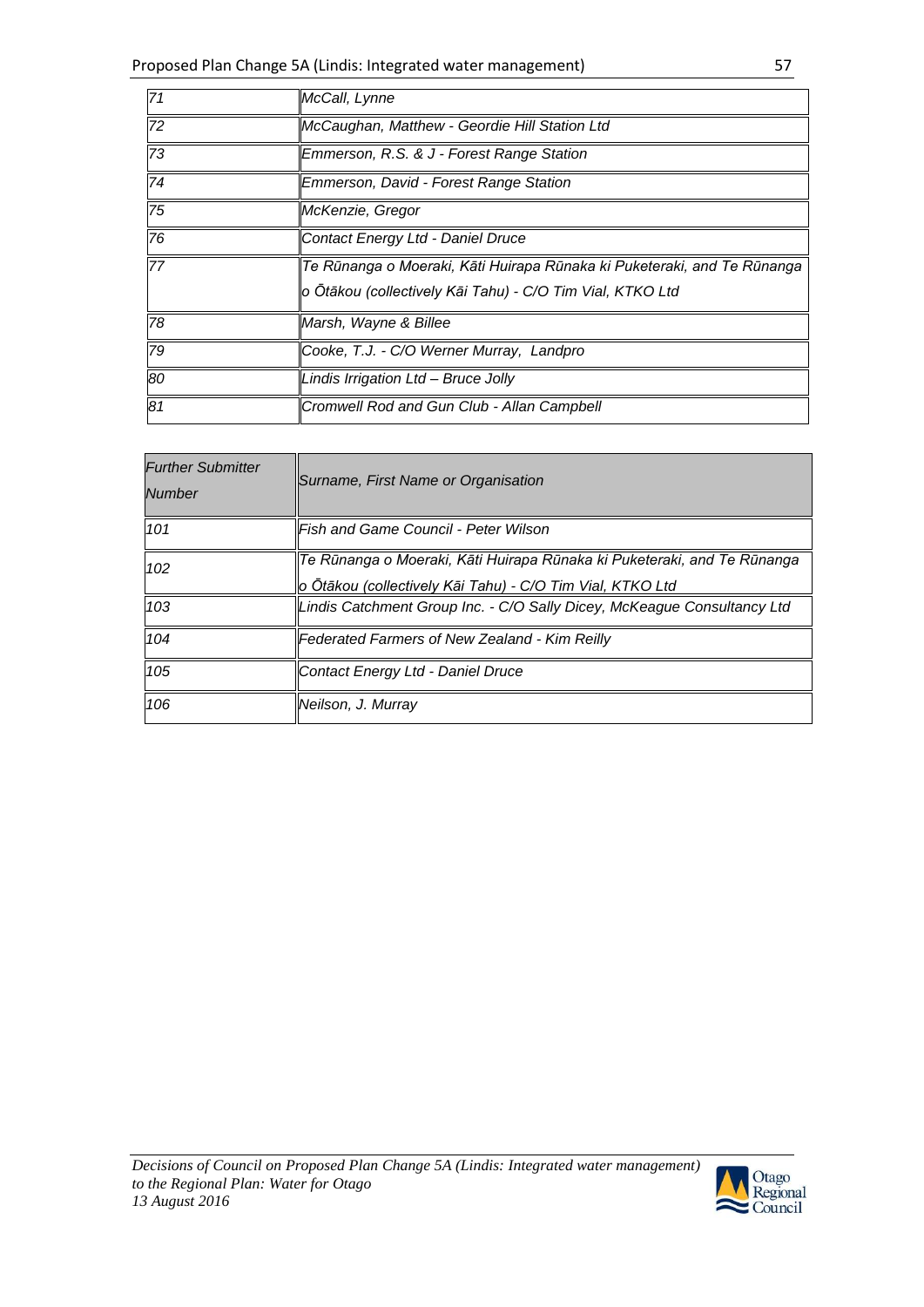<span id="page-69-0"></span>